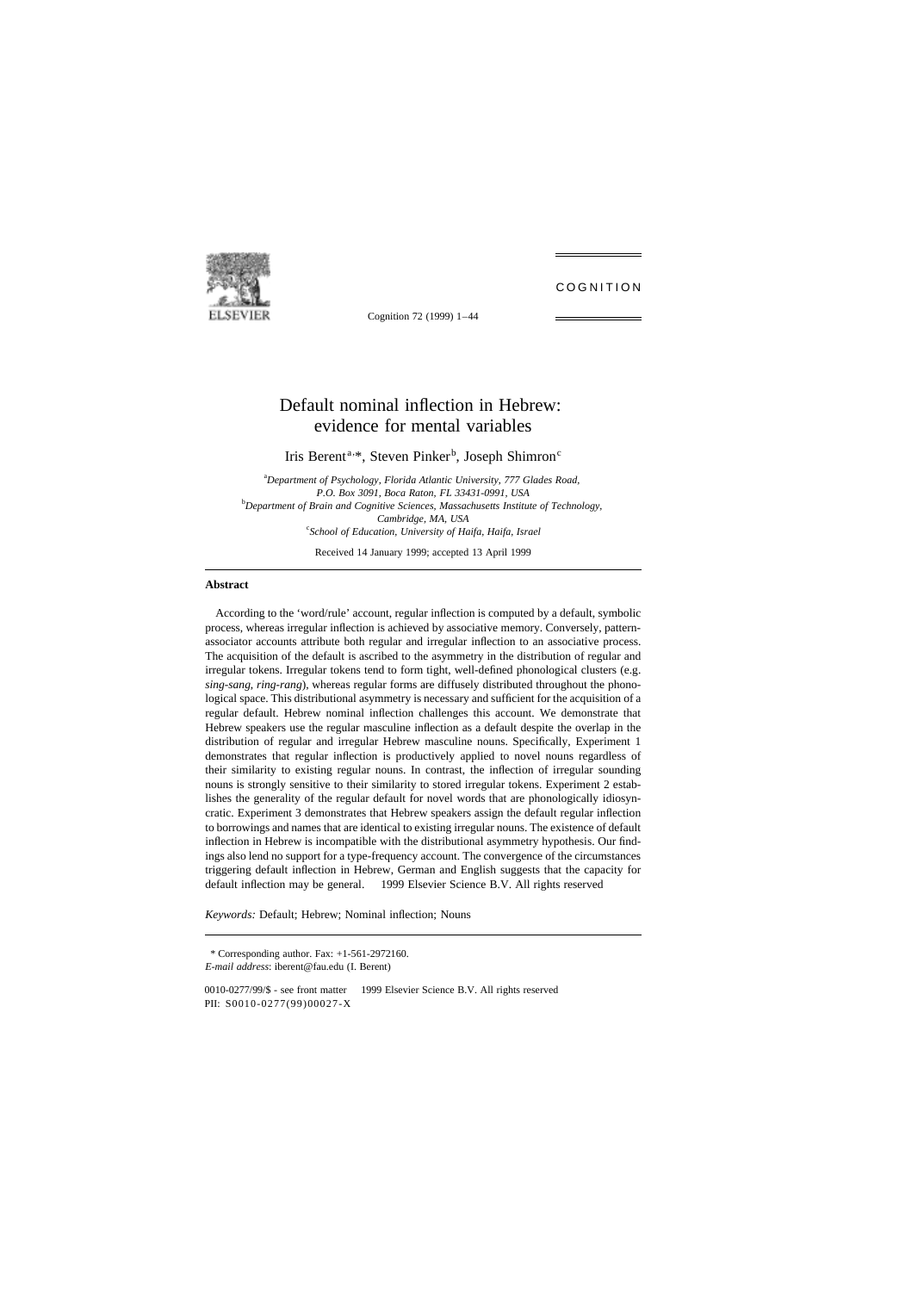#### **1. Introduction**

The study of inflectional morphology has been the subject of a fierce controversy between symbolic and associative theories of cognition. Common to both accounts is the proposal that irregular inflection (e.g. *go-went*, *mouse-mice*) is achieved by associative memory. The center of debate concerns regular inflection (e.g. *like-liked*, house-houses). According to the pattern-associator hypothesis<sup>1</sup>, mental processes are fully explicable by the associations between specific tokens. Pattern-associator accounts (e.g. Rumelhart and McClelland, 1986; MacWhinney and Leinbach, 1991; Plunkett and Marchman, 1991; Daugherty and Seidenberg, 1992; Plunkett and Marchman, 1993; Hare and Elman, 1995; Hare et al., 1995), thus, attribute both regular and irregular inflection to an associative process. The representation of regular words is indistinguishable from irregular words. All words are represented solely by their phonological, semantic and orthographic features. Variables, such as noun or verb, are eliminated from mental representations. Regular inflection is thus largely explicable by the distribution of regular and irregular tokens in the language. Conversely, the 'word/rule' account (Pinker, 1991, 1994, 1997, 1999) views regular inflection as a symbolic process. Symbolic processes operate over variables and are blind to the contents of specific tokens (Fodor and Pylyshyn, 1988). Consequently, regular inflection applies across the board, regardless of the target's idiosyncratic features. In addition, regular inflection serves as a default: it applies to any target that fails to activate stored associations by the 'elsewhere condition'. An 'elsewhere condition' is the application of a general linguistic process upon the failure to trigger a more specific process (Kiparsky, 1973). The conditions for activating irregular inflection (e.g. '*go*' as a condition for '*went*') constitute a subset of the conditions for triggering regular inflection (e.g. the identification of *any* canonical verb stem). A failure to activate irregular inflection thus triggers the regular default.

There is substantial empirical support for the view of regular inflection as a default. For instance, regular inflection is assigned to borrowings, names and denominals, all failing to trigger stored associations due to their lack of a canonical root (Kim et al., 1991, 1994; Marcus et al., 1995). Likewise, regular inflection applies to non-words that are dissimilar to English verbs, hence, are unlikely to activate similar stored irregular tokens (Prasada and Pinker, 1993). In both cases, regular inflection applies generally, regardless of the similarity of the targets to stored tokens. Specifically, the assignment of regular inflection to non-words that are dissimilar to existing regular verbs does not differ from non-words that are highly similar to familiar regular verbs (Prasada and Pinker, 1993). Conversely, regular inflection is observed for borrowings, names and denominals that are highly

<sup>&</sup>lt;sup>1</sup>We use the term 'pattern associator' to refer to the class of cognitive models that eliminate mental variables. Our criticism of the 'pattern-associator' hypothesis should not be equated with a criticism of connectionist formalism. As we next explain, connectionism is fully compatible with symbolic accounts of cognition. Likewise, the term 'pattern associator' does not refer to any specific type of connectionist models (e.g. feedforward networks). The pattern-associator hypothesis strictly concerns mental representations, not their implementations (for a similar distinction, see Pinker and Prince, 1988; Marcus et al., 1995; Marcus, 1998b, 1999).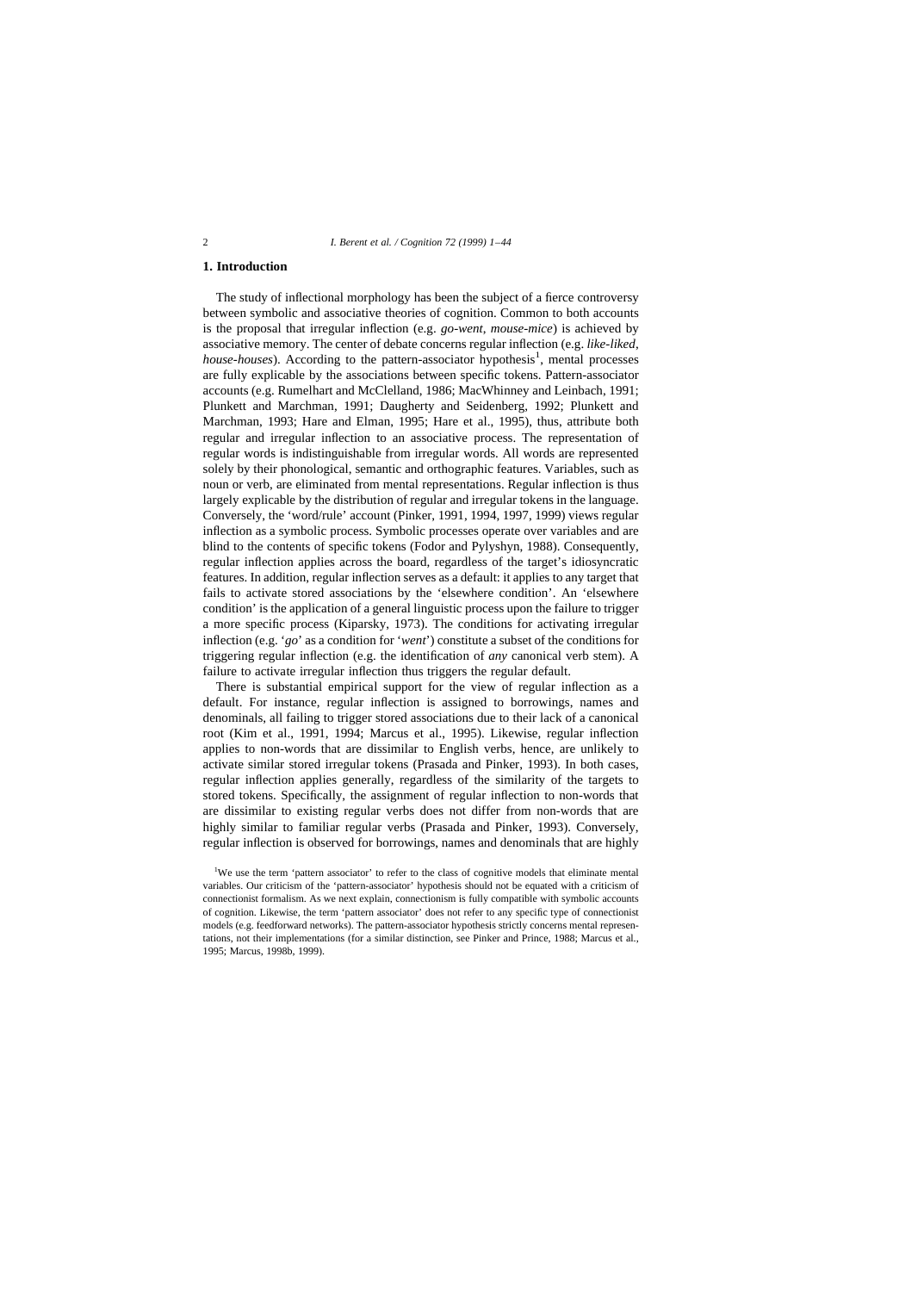similar, or even identical to stored irregular words (Kim et al., 1991, 1994; Marcus et al., 1995).

Despite the strong empirical support for the existence of a default inflection, controversy still remains regarding its source. According to the symbolic view, the wide variety of circumstances resulting in default inflection indicates that regular inflection operates over mental variables (Marcus, 1998a,b, 1999; Pinker and Prince, 1988). Variables are abstract labels. For instance, the variable 'verb stem' enumerates tokens such as *like*, *explain*, *refrigerate*. Variables define equivalence classes: they assign a uniform representation to all the tokens they enumerate, ignoring their individual idiosyncrasies. It is the uniform representation of all nouns (or verbs) by a single label that explains the generality of regular inflection and its insensitivity to token-specific features. Likewise, it is the representation of the grammatical category of a 'root' which explains the blocking of irregular inflection for denominals, names and borrowings, despite their strong resemblance to stored irregular tokens. The appeal to variables is thus fundamental to the symbolic account. In contrast, according to the pattern-associator view, variables play no role in cognitive processes. The emergence of a regular default may be adequately explained by an associative process (e.g. Rumelhart and McClelland, 1986; Seidenberg, 1987, 1997; Seidenberg and McClelland, 1989; Elman, 1993; Hare and Elman, 1995; Elman et al., 1996; Plaut et al., 1996; Rueckl et al., 1997).

The present research examines whether default inflection appeals to mental variables. We first review two associative explanations for the emergence of default inflection. We then present a new challenge to the associative account: Hebrew nominal inflection. We describe the distributional properties of Hebrew nouns and the predictions of the associative account regarding their inflection. The following experiments test these predictions.

# *1.1. Associative accounts of default inflection*

Associative theories of cognition have proposed two accounts for the emergence of default inflection: the type frequency and the distributional asymmetry hypotheses. According to the *type-frequency* account (e.g. Rumelhart and McClelland, 1986; Plunkett and Marchman, 1991; Daugherty and Seidenberg, 1992; Plunkett and Marchman, 1993; Bybee, 1995), the role of regular inflection as a default is due to the ubiquity of regular types in the language. In modern English, for example, regular inflection applies to the majority of verbs in the language. Thus, the probability that a novel verb activates nodes shared with regular verbs is higher than the probability of it activating irregular verbs' nodes. The type-frequency hypothesis has been subject to theoretical and empirical challenges. On the theoretical end, it is unclear whether type frequency is sufficient for the acquisition of default inflection (see Prasada and Pinker, 1993; Marcus et al., 1995). Subsequent empirical findings indicated that type frequency is not necessary for default inflection either. Specifically, the documentation of default inflection in German (Clahsen et al., 1992; Marcus et al., 1995) and Old English (Hare et al., 1995), languages in which most types are irregular, demonstrates that default inflection may be acquired despite the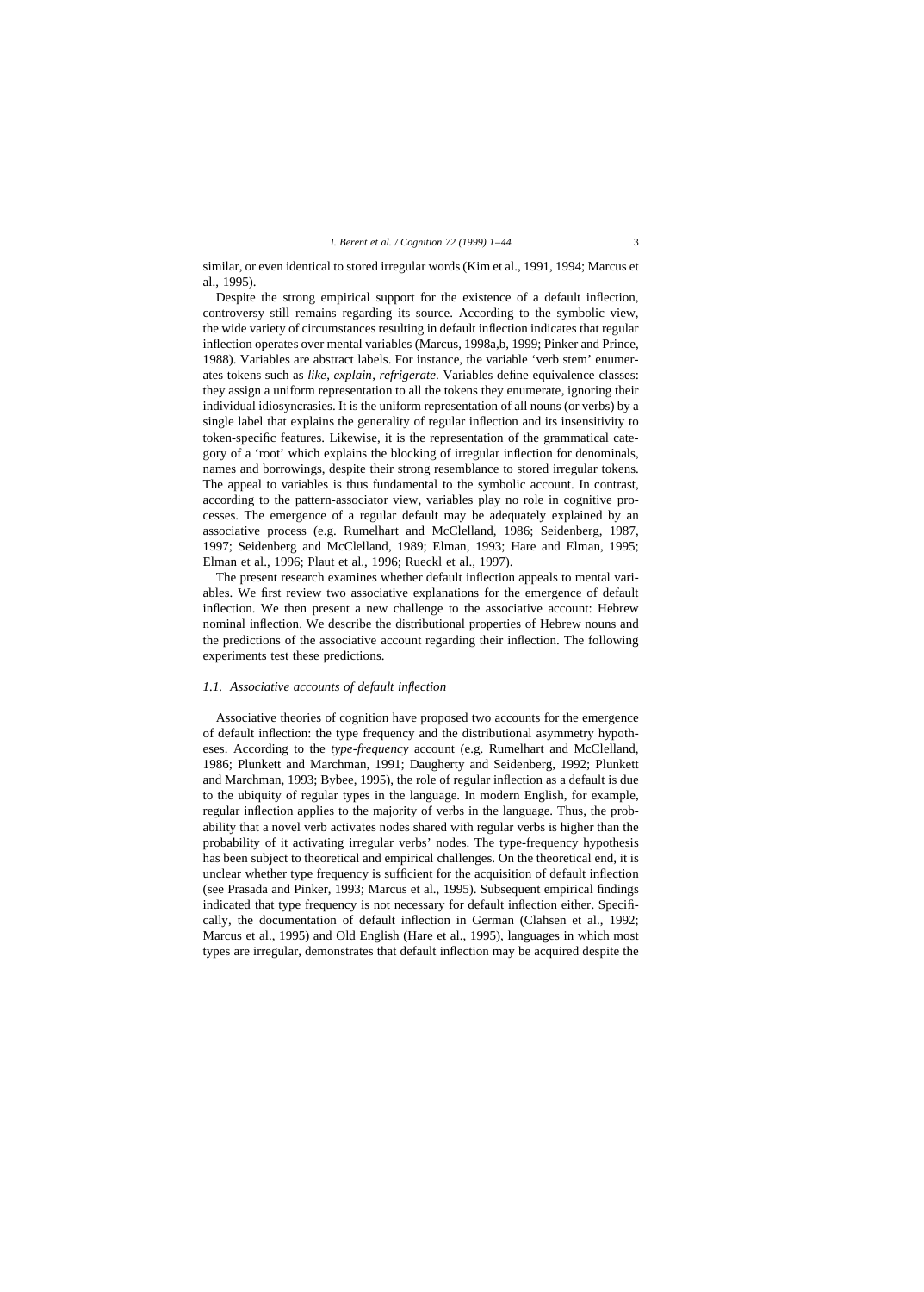minority of regular types. Thus, type frequency is neither necessary nor sufficient for default inflection.

An alternative associative account attributes the acquisition of the default to the distribution of regular and irregular tokens. Hare et al. (1995) noted a contrast in the distribution of regular and irregular tokens in Old English. Irregular tokens tend to group in phonological clusters (e.g. *tiv-tav*, *dif-daf*, *dirf-darf*). These clusters occupy bounded, well-defined regions of the phonological space. In contrast, regular tokens are sparsely distributed throughout the remaining space. According to the *distributional asymmetry* account, the acquisition of default regular inflection is due to the asymmetry in the distribution of regular and irregular tokens. Furthermore, Hare et al. (1995) demonstrated that a regular default is successfully acquired by a connectionist network trained on a corpus modeled after Old English. Hare et al. attribute the learnability of the default to the distributional properties of Old English. Specifically, they note that:

'In the current simulations, there are two conditions which together are responsible for the emergence of the default category. First, the phonologically well-defined classes occupy bounded regions in the input space....Second, the default category itself must be represented by items which are spread throughout the remaining space. It is not necessary that this space be wellpopulated; in the current simulations, very few exemplars were required. What is necessary is that these examples serve to isolate the regions of attraction of the non-default categories (more precisely, they establish hyperplanes around those basins). The effect of both conditions is that the network learns, through a relatively few examples, that any item which does not resemble one of the five well-defined classes is to be treated in the same way. This is the 'elsewhere condition', which is often defined as the default (Hare et al., 1995, pp.  $626 - 627$ .

The success of the model of Hare et al. (1995) suggests that distributional asymmetry may be sufficient for the acquisition of default inflection by a connectionist network. However, the implications of these findings to symbolic accounts are not entirely clear. The success of a connectionist network in modeling the regular default does not necessarily challenge its view as a symbolic process. Indeed, symbolic and connectionist accounts of cognition are not mutually incompatible. Multilayer networks are universal function approximators (Hornik et al., 1989; Siegelman and Sontag, 1995), hence, the potential of *some* connectionist device to implement symbolic functions is virtually guaranteed (for discussions, see Marcus, 1998a,b). The debate between symbolic and connectionist accounts of cognition does not concern *whether* connectionist networks can adequately model cognition, but instead, *how* they do so.

At the heart of the debate is the role of variables in mental computations: are mental computations constrained by the combinatorial structure of variables, or is cognition largely explicable by the statistical distribution of tokens? Specifically, in the case of inflectional morphology, the disagreement concerns the representation of grammatical categories (e.g. a 'verb stem', 'noun stem' 'suffix') and rules, i.e.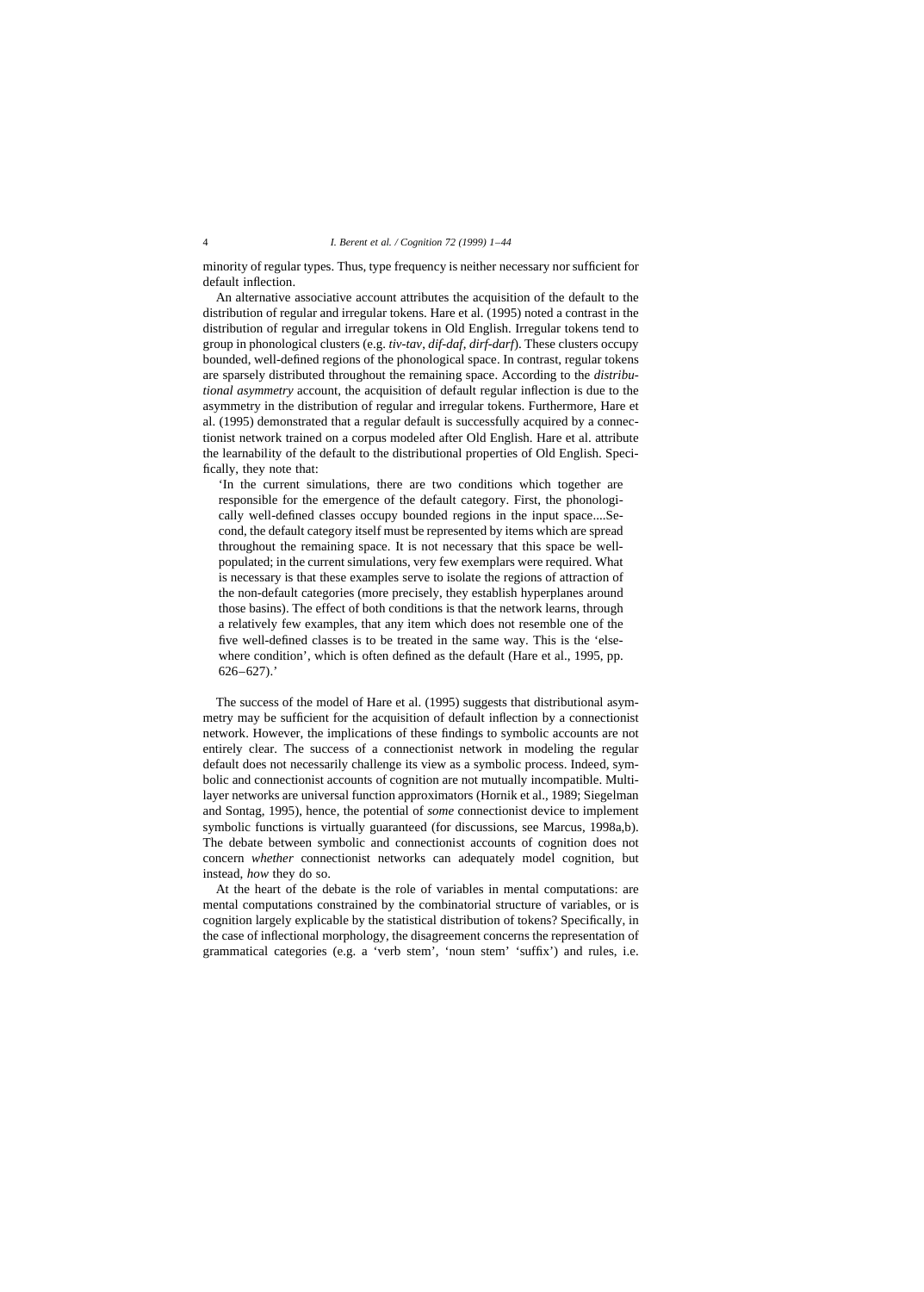mental functions that are sensitive to the combinatorial structure of these categories (e.g. 'copy the stem and add a suffix') (Marcus, 1998b, 1999). The successful acquisition of default inflection by a connectionist network is not incompatible with the representation of variables and rules. As pointed out by Marcus (1999), the model of Hare et al. (1995) implements rules and variables. This model includes two components: a feedforward network and an interactive-activation network that transforms the probabilistic phonological output of the feedforward network into discrete phonemes. In each of these components, there is a built-in distinction between the stem and *-ed* suffix. The feedforward network designates separate output units to the stem (with a further distinction between onset, nucleus and coda units) and the -*ed* suffix. Likewise, the clean-up network includes separate banks of units for the stem vowels and the inflected vowel and -*ed* suffix. This architecture implements two rules. One is 'copy the stem vowel', a rule implemented by innately fixing the weights of the connections between the nuclei in the base and inflected form to one. A second rule is 'add -*ed* if the memory trace for an irregular is weak'. The precedence of irregular over regular inflection (the 'elsewhere condition') is achieved by the innate inhibitory connections between the inflected nucleus and the regular suffix. Thus, if the feedforward component of the network strongly activates an inflected nucleus, then the regular suffix is inhibited. Conversely, the failure to locate an inflected (irregular) nucleus triggers regular inflection due to innately fixed excitation of the stem and regular suffix. Because the Hare et al. (1995) model has innate rules, it does not offer an *alternative* to the symbolic approach, nor does it demonstrate that default inflection can be acquired in the absence of variables.

A different perspective for evaluating the distributional asymmetry hypothesis would be to test it cross linguistically. On this hypothesis, languages manifesting a regular default must exhibit a contrast in the distribution of regular and irregular tokens in the phonological space. As noted by Plunkett and Nakisa (1997), this prediction clearly contrasts with the prediction of the symbolic account:

'The symbolic default assumes that for any language there will be a type of inflection which is rule-based – that is, a phonology-independent operation on a symbolic representation of the singular. The rule-based inflection is innately specified and so is universal to all languages whatever the statistical nature of their inflectional system. A neural network can also exhibit a default-like behavior given an appropriate distribution of input forms. A distributional default develops in a network when the 'default' class is distributed diffusely throughout the phonological space and the other classes are compact and separate (Plunkett and Nakisa, 1997, p. 833).'

Plunkett and Nakisa (1997) further explored the predictions of the distributional asymmetry account by examining nominal inflection in Arabic. To investigate the distributional properties of nominal Arabic plurals, Plunkett and Nakisa conducted a principal component analysis of nominal Arabic plurals, assessed the coherence of plural classes and the predicability of plural forms by class membership. Their findings provided no evidence for a distinction in the phonological clustering of sound ('regular') and broken ('irregular') Arabic plurals. Plunkett and Nakisa (1997)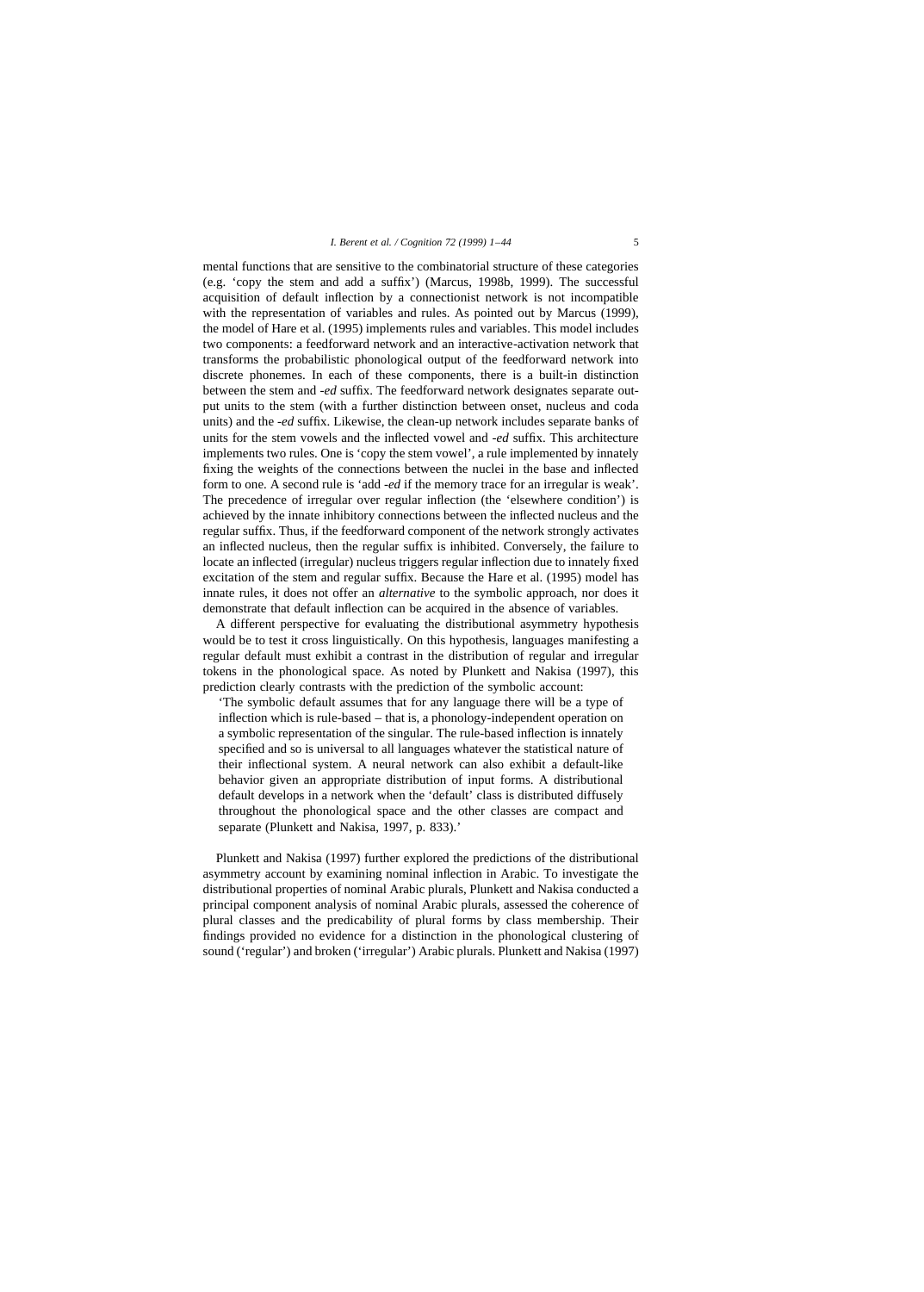did not examine empirical evidence for the existence of a default in Arabic. However, given the overlapping distributions of sound and broken plurals, they predicted that sound plurals in Arabic should not function as a default. Indeed, if the regular default was contingent on distributional asymmetry, then one should not expect to find a regular default in a language where the phonological properties of regular and irregular nouns or verbs are overlapping. Hebrew seems to challenge this prediction.

# *1.2. Nominal inflection in Hebrew*

Hebrew plurals are produced by concatenating a suffix, either -*im* or -*ot* to the singular base. Morphological affixation often triggers also phonological changes to the base. Thus, to form the plural, speakers must determine the identity of the suffix and the phonological structure of the plural form.

The selection of the suffix is partly predicted by gender. Hebrew nouns are marked for gender, masculine or feminine. Most masculine nouns are inflected by adding the -*im* suffix to their base; feminine nouns are typically inflected using the *ot* suffix (see Table 1). Thus, for masculine nouns, plurals taking the -*im* suffix are considered regular, whereas those taking the -*ot* suffix are irregular. Conversely, for feminine nouns, it is the -*ot* inflection that is regular (Aronoff, 1994). Despite the strong link between gender and inflection, this correspondence is not entirely consistent. Aronoff (1994) notes about 80 masculine nouns that are inflected by the -*ot* suffix, and about 30 feminine nouns inflected using the -*im* suffix. Furthermore, gender is not reliably inferred from the surface structure of the singular form, since some masculine-sounding nouns are feminine, taking -*ot* suffix. The only reliable cue for gender is syntactic agreement. In the absence of syntactic cues, the inference of gender and plural suffix is uncertain.

The inference of a noun's gender and plural suffix is somewhat easier for feminine nouns. Many singular feminine nouns are reliably marked for gender by feminine suffixes (e.g. -*et*: *mishke´fet, mole´det, zame´ret*; -*a*: *yalda´, mora´, pina´, bniya´, bakasha´*). All nouns marked by these suffixes are feminine, and the majority of them take -*ot* as their plural suffix. In contrast, the gender of masculine nouns and their plural inflection is less obvious. The principal phonological cue for the gender of masculine nouns is the absence of a feminine suffix: most singular nouns lacking a feminine suffix are masculine. We thus refer to these nouns as 'masculine sounding'. Although most masculine-sounding nouns take the regular -*im* suffix, neither the gender of these nouns nor their plural suffix can be reliably determined from their surface form. Some

| Noun gender | Regular             |              | Irregular           |      |
|-------------|---------------------|--------------|---------------------|------|
| Masculine   | -IM<br>bul-bulím    | stamp        | -OT<br>zug-zugót    | pair |
| Feminine    | -OT<br>trumá-trumót | contribution | -IM<br>dvora-dvorím | bee  |

Table 1

An illustration of regular and irregular plurals of masculine and feminine nouns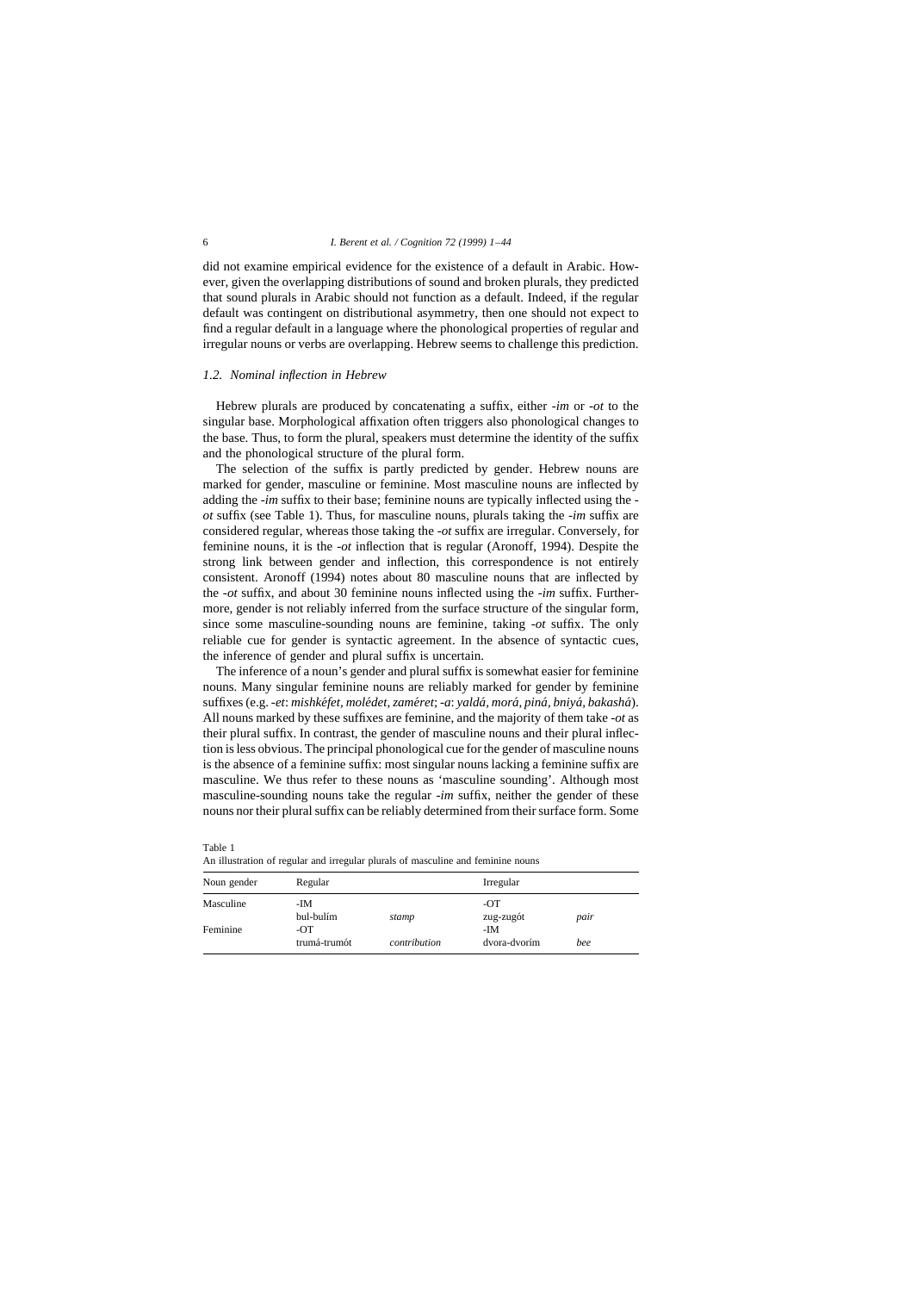of the masculine sounding nouns are, in fact, feminine, and their inflection takes the *ot* suffix (e.g. *?érets-?aratsot*, country). In addition, there is also a large set of masculine-sounding nouns that are indeed masculine, but their inflection is irregular, taking the -*ot* suffix (e.g. *zug-zugo´t*, pair). Thus, the plural suffix of masculine-sounding nouns cannot be reliably predicted from their phonological properties.

In addition to the task of selecting the plural suffix, Hebrew speakers must also determine the phonological structure of the plural. Inflection often triggers phonological changes to the singular form. Plural inflection reliably shifts the stress to the suffix. In addition, inflection often alters the stem's vowels. These phonological alternations are independent of the suffix chosen or gender (see Table 2). However, they are highly predictable by the phonological structure of the base, which, in turn, reflects its formation. Hebrew words are formed by inserting a root into a word pattern. Word patterns include place holders for the root consonants, and they provide the vowels and affixes. Nominal word patterns are called mishkalim (singular: mishkal). For instance, the words *kelev* (*dog*), *sheleg* (*snow*), and *degel* (*flag*) are formed by inserting their roots in the CeCeC mishkal. Because members of a given mishkal share their vowels and affixes, they are quite similar phonologically. The mishkal is also helpful in determining the phonological structure of the plural. All plurals generated for members of a given mishkal share the same phonological structure. For instance, all members of the CeCeC mishkal (e.g. *ke´lev*) are inflected as CCaC-suffix (e.g. *klavı´m*). The mishkal is thus an excellent predictor of the plural's phonological structure.

Given that the mishkal defines a phonological cluster of singular nouns and that it also reliably predicts the phonological structure of the plural stem, one may wonder

| Regular                |                | Irregular       |               |
|------------------------|----------------|-----------------|---------------|
| No stem alteration     |                |                 |               |
| <b>Masculine</b>       |                |                 |               |
| bul-bulím              | (stamp)        | zug-zugót       | (pair)        |
| kis-kisím              | (pocket)       | kir-kirót       | (wall)        |
| shiryón-shiryoním      | (armor)        | dimyón-dimyonót | (imagination) |
| Feminine               |                |                 |               |
| trumá-trumót           | (contribution) | dvorah-dvorím   | (bee)         |
| dirá-dirót             | (apartment)    |                 |               |
| <b>Stem alteration</b> |                |                 |               |
| <b>Masculine</b>       |                |                 |               |
| kélev-klavím           | (dog)          | kéver-kvarót    | (grave)       |
| matós-metosím          | (airplane)     | malón-melonót   | (hotel)       |
| Feminine               |                |                 |               |
| réfet-refatót          | (cow shed)     | dérex-draxím    | (road)        |
| gadér-gderót           | (fence)        |                 |               |
| yaldá-yeladót          | (girl)         |                 |               |

#### Table 2

An illustration of nouns that are phonologically changed versus unchanged in their plural form as a function of their gender and regularity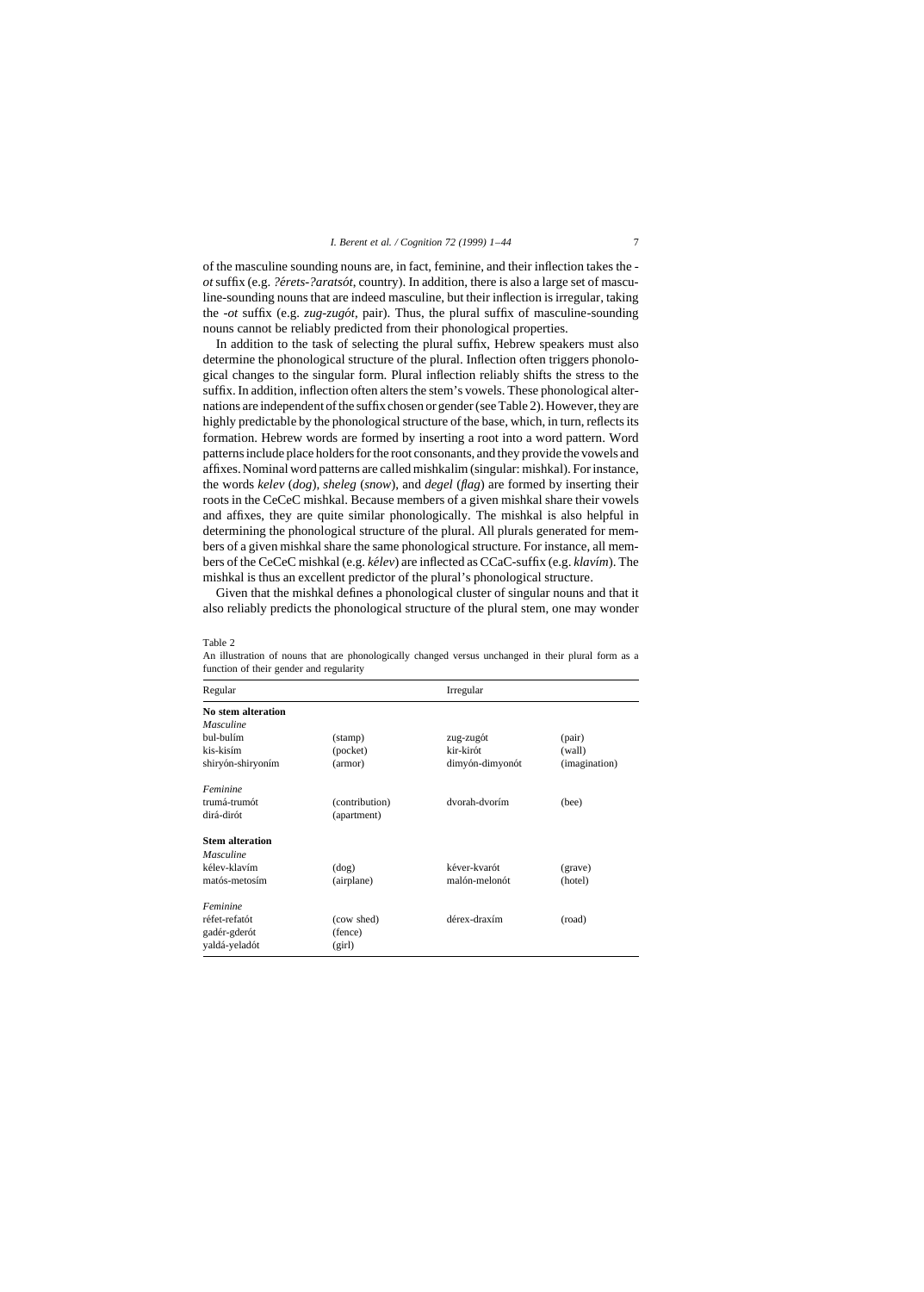whether the mishkal can also reduce the ambiguity regarding the selection of the plural suffix. Indeed, in some languages, phonological clustering is a strong cue for inflection. For instance, English irregular verbs cluster in phonological families that may be used to predict their inflectional class (regular vs. irregular) and phonological structure. If Hebrew inflection was organized in a similar fashion, then the strong phonological clustering of Hebrew nouns could have provided a powerful clue for inflection. Specifically, if members of the mishkal shared the same inflectional suffix, then speakers could have used the phonological properties of the mishkal in order to eliminate the ambiguity regarding the plural suffix. Unfortunately, however, the mishkal provides little help in identifying the suffix of masculine sounding nouns. For instance, the CaCáC mishkal includes 48 nouns whose gender is masculine and their plural form is CCaC-suffix. Forty-three of these nouns take the -*im* suffix (e.g. *zakan*, *beard*; *marak*, *soup*) whereas the remaining five (e.g. *zanav*, *tail*; *valad*, *newborn*) take the -*ot* suffix. Likewise, the mishkal CoC (e.g. *nof*-, *view*) contains 26 nouns whose gender is masculine and their plural form is CoC-suffix. Twelve of them take the -*im* inflection (e.g. *nof-nofim*, *view*; *xof-xofim*, *shore*) and 14 take the -*ot* suffix (*?or-?orot*, light; *sod-sodot*, secret). There appears to be no feature (phonological or semantic) that can be used to determine which member of a given mishkal is regular and which one is irregular, nor is there any feature that can discriminate between regular and irregular nouns across different mishkalim. As we demonstrate in the following analyses, the lack of a correspondence between phonological clustering and inflectional classes is not unique to the two mishkalim illustrated above, but is, instead, a typical property of masculine sounding nouns in Hebrew.

# *1.3. Does Hebrew exhibit an asymmetry in the distribution of regular and irregular masculine-sounding nouns?*

The distributional-asymmetry hypothesis views default inflection as a consequence of the asymmetry in the distribution of regular and irregular nouns in the phonological space. Because of its templatic morphophonology, Hebrew is likely to exhibit phonological clusters which correspond to its nominal word patterns, the mishkalim. Members of a given mishkal share the same vowels, consonant suffixes and their arrangement relative to the root consonants. Furthermore, the mishkal is also the only predictor of the plural's phonological form. Thus, members of a given mishkal form a phonological cluster. However, the mishkal defines its members by their phonology, not their inflection. If phonology is a good predictor of inflection, then members of the phonological cluster defined by the mishkal would tend to agree in their inflection. According to the distributional-asymmetry hypothesis, Hebrew speakers could use such phonological clustering to acquire default inflection. Conversely, if the phonological clusters defined by the mishkal include both regular and irregular members, then Hebrew should not exhibit default inflection, according to the distributional hypothesis.

Our previous discussion identified two forms of regular inflection in Hebrew: the masculine regular suffix is -*im* and the feminine -*ot*. These two regular classes differ in the extent their plural members are predictable from the phonological form of the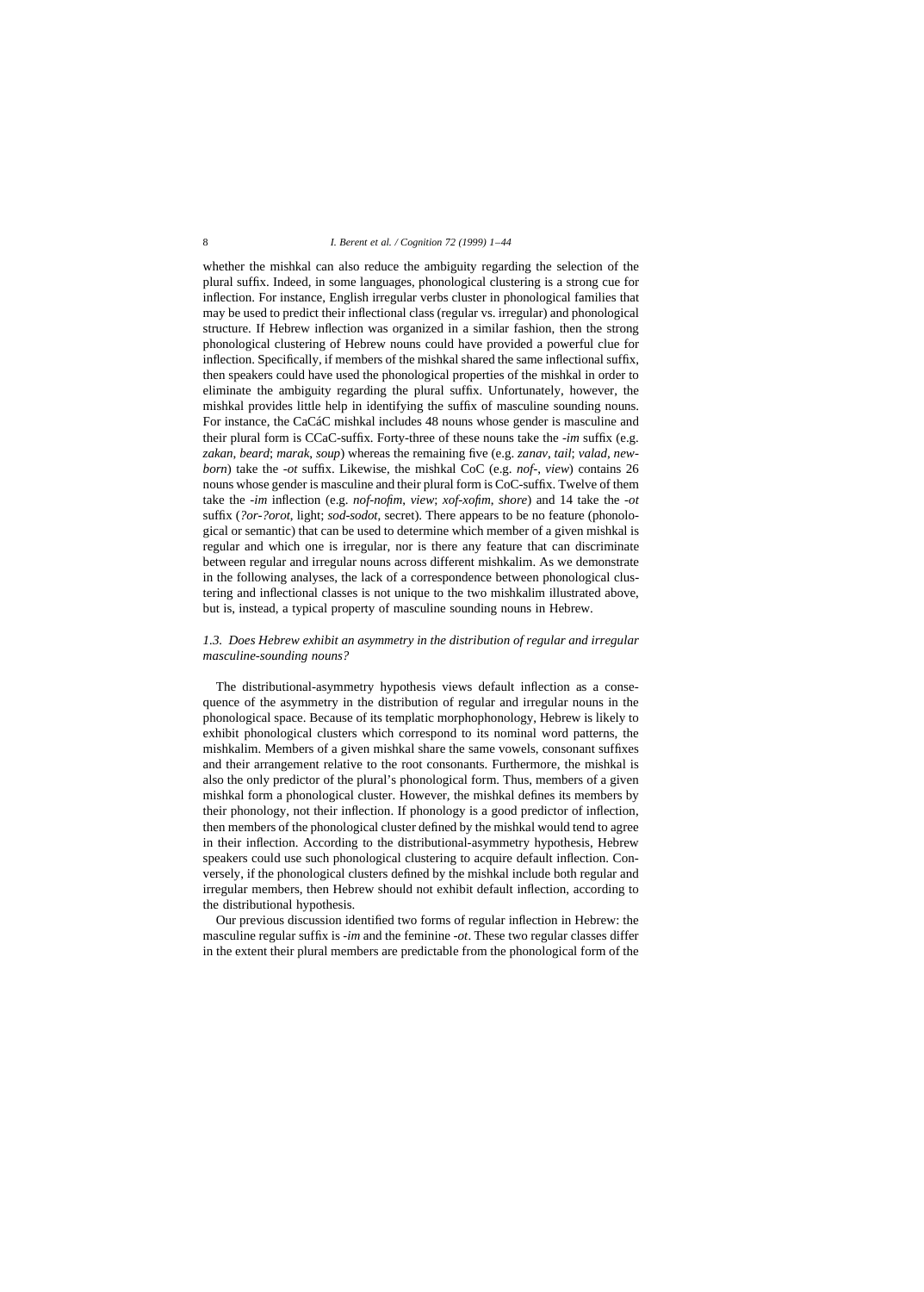singulars. Feminine nouns are reliably marked for gender by their phonology and their inflection is highly predictable. In contrast, for masculine nouns, both gender and inflectional suffix are uncertain. If phonological form is critical for inflection, then the acquisition of the default may be quite different for each of these forms. Indeed, Plunkett and Nakisa (1997) observed a similar contrast in the phonological coherence of feminine and masculine sound plurals in Arabic, a contrast that resulted in an inferior performance on masculine nouns in their simulation. Our present investigation focuses on the default inflection of masculine-sounding nouns for two reasons. First, the classification of masculine nouns as regular or irregular is clearer than that of feminine nouns.<sup>2</sup> Second, the inflection of masculine nouns appears to be far less predictable by their phonology. Thus, masculine-sounding nouns present a stronger test for the default inflection hypothesis.

To examine whether regular and irregular nouns contrast in their distribution in the phonological space, we examined the structure of 1971 masculine sounding nouns listed in a Hebrew grammar book (Goshen et al., 1970). Our database included 1778 masculine-sounding nouns whose plural take the -*im* suffix (hereafter, regular nouns) and 193 masculine-sounding nouns taking the -*ot* suffix (hereafter irregular nouns)<sup>3</sup>. To identify the phonological clustering of regular and irregular nouns, we classified these nouns according to their mishkalim. Any two nouns were classified as members of the same mishkal if they shared the same vowel pattern in the singular and plural form<sup>4</sup>. For instance, the nouns *nof-nofim*, *shot-shotim* fall into

 $2$ The definition of regularity depends on the formulation of the inflection rule. There are two possible formulations of the regular inflection rule. These versions differ with regards to the specification of gender in the description of the rule. Version one specifies gender in the rule description: it assigns *-im* suffix for masculine nouns and *-ot* for feminine nouns. Conversely, version two lacks gender in the rule description. This rule assigns the *-im* inflection to any uninflected noun, regardless of its gender (note that this rule will be overridden for feminine nouns carrying feminine suffixes, since these are productively formed by inflecting their masculine counterparts). These two rules disagree with regards to the regularity of feminine nouns that are masculine sounding and take the *-ot* plural. These nouns are considered regular according to version one, but not according to version two. Note, however, that the discrepancy between these two accounts only concerns the inflection of feminine nouns. Both accounts agree that masculine nouns taking the *-im* suffix are regular.

3 Please note that masculine-sounding nouns taking the *-im* suffix may also include a small minority of feminine nouns. These nouns were included in the analyses for two reasons. First, because such feminine nouns occupy phonological clusters common to masculine nouns, they should constrain the inflection of their masculine neighbors, according to the distributional-asymmetry hypothesis. Second, if the default rule does not specify gender in the rule description, then such nouns are regular.

<sup>4</sup>Our classification allows for some predictable phonological changes in the plural form. For instance, Hebrew has 38 nouns whose singular form is CiCaCon. All these nouns take the *-ot* plural and undergo a deletion of the second vowel. However, for nouns with root initial gutturals (13 nouns), the vowel following the guttural is raised to /e/ in the plural form (cf. *pitaron-pitronot*, *solution*, vs. ?*ikaron- ?ekronot, principle*). In contrast to the largely unpredictable association between the singular and plural members, the process of vowel raising for gutturals is highly predictable (cf. *tiken, repaired* vs. *te?er*, *described*). It is not entirely clear how such predictable changes affect inflection, according to the patternassociator hypothesis. Because the CiCaCon cluster is both highly consistent and distinctive (tri-syllabicity is very rare for masculine nominal patterns), gutturals could cluster with non-guttural CiCaCon nouns. To bias our classification in favor of the pattern-associator account, we included gutturals with other members of the CiCaCon mishkal, providing a larger estimate for the size of such irregular clusters.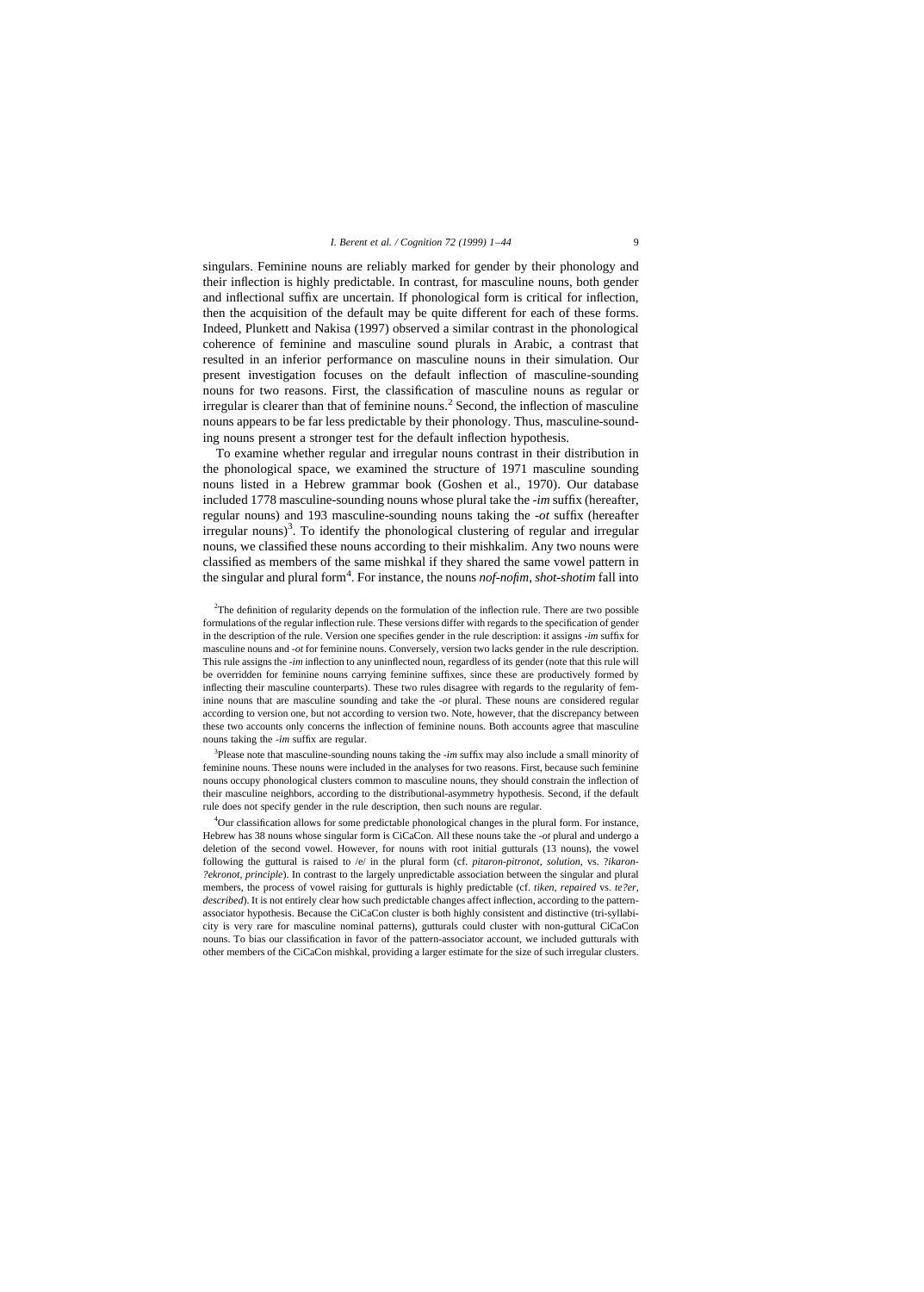the *CoC-CoC-suffix* pattern, hence, they are assigned to the same mishkal. Conversely, the nouns *dov-dubim*, *tof-tupim* are considered a separate mishkal, since, despite sharing the singular pattern of the *nof-nofim* mishkal, they differ in their plural form. A mishkal is considered regular if it contains at least one regular member. Likewise, an irregular mishkal is one containing at least one irregular noun. These classifications are not mutually exclusive: any given mishkal whose inflection is not entirely consistent is considered as both regular and irregular. Following these criteria, we identified in our database a total of 91 mishkalim, 84 regular and 44 irregular. We next tested for an asymmetry in the structure of regular and irregular clusters.

According to the distributional-asymmetry hypothesis, default inflection requires: (a) clustering of irregular nouns in small, distinct regions of the phonological space that are primarily irregular; (b) a diffuse distribution of regular nouns in the rest of the phonological space.

Our analyses first examined whether the phonological space includes any regions that are distinctly irregular. If large phonological clusters are dominated by irregular nouns, then large mishkalim should have a lower proportion of regular nouns. Contrary to this prediction, there is a strong positive correlation between the proportion of regular members and mishkal size  $(r(89) = 0.986, P \le 0.01)$ . Large phonological clusters thus tend to include a high proportion of regular members. Consequently, phonological properties are a poor predictor of irregular inflection.

Additional tests for the phonological uniqueness of irregular clusters could be sought in their consistency (the ratio of irregular nouns to the total number of nouns in the mishkal). If Hebrew had phonological clusters that are uniquely irregular, then the mean consistency of irregular mishkalim should approach one. Furthermore, if high coherence is characteristic of irregular nouns, then the mean consistency of irregular mishkalim should be higher than that of regular mishkalim. Table 3 presents the number of regular and irregular mishkalim as a function of their consistency and the percentage of regular or irregular nouns they include. Our findings provide little support for the existence of coherent 'irregular islands'. The mean consistency of irregular nouns is 0.351. Although Hebrew has one family of irregular nouns that is entirely consistent (e.g. *shitafon-shitfonot*, *flood*, including 38 nouns), most of the irregular nouns (76%) correspond to phonological clusters shared with regular nouns. Furthermore, in most of these clusters, irregular nouns

| Consistency   | Regular   |             |         | Irregular   |  |
|---------------|-----------|-------------|---------|-------------|--|
|               | $%$ nouns | # mishkalim | % nouns | # mishkalim |  |
| $0 - 0.25$    | O         |             | 43      | 22          |  |
| $0.25 - 0.50$ | 1.2       |             | 14.5    |             |  |
| $0.50 - 0.75$ | 2.1       |             | 18.7    |             |  |
| $0.75 - 1$    | 96.7      | 72          | 23.8    |             |  |

Table 3

The number of regular and irregular mishkalim and the percentage of regular or irregular nouns they include as a function of the mishkal's consistency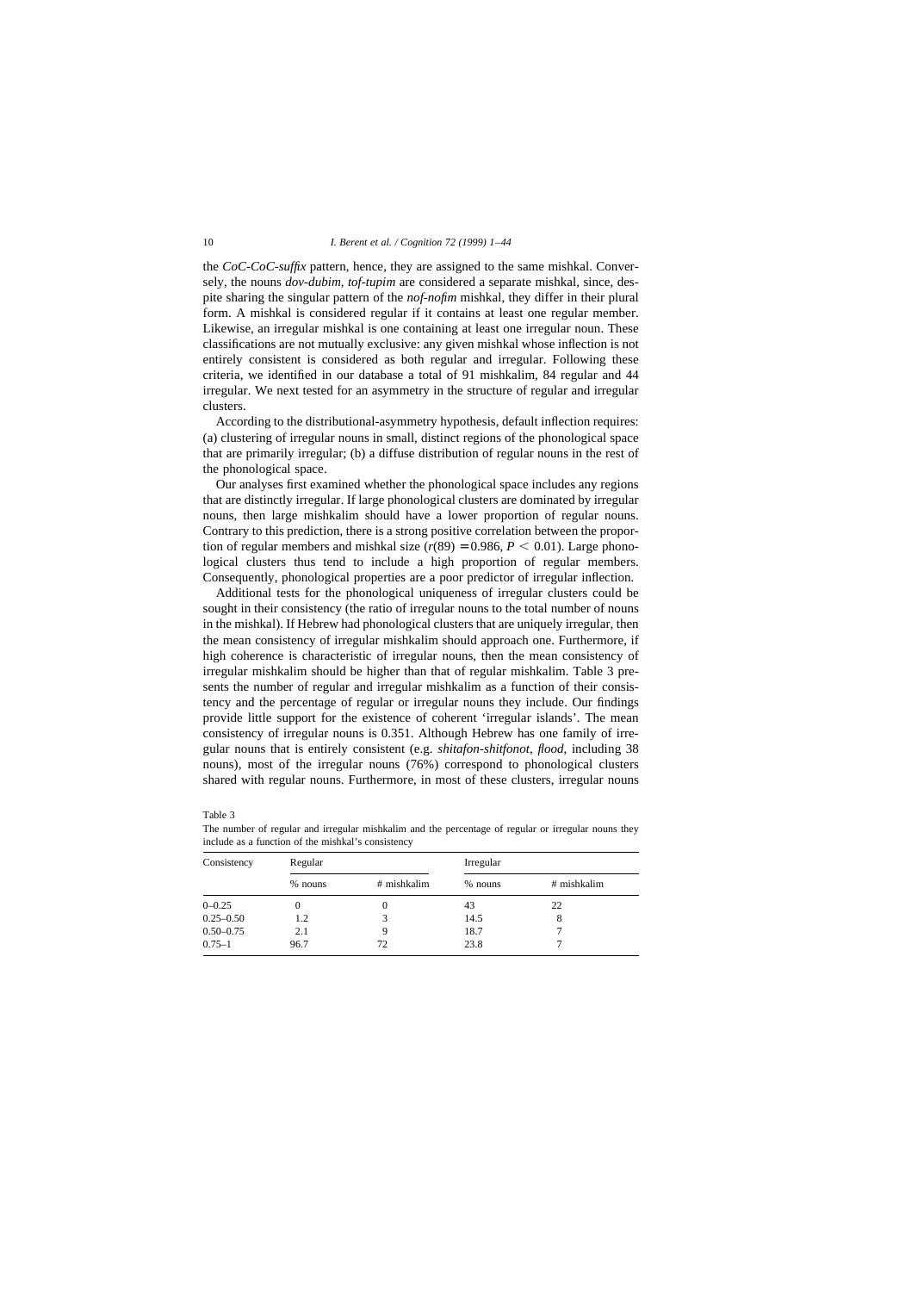are overpowered by their regular neighbors. Specifically, 57% of the irregular nouns are members of mishkalim in which the irregular nouns are a minority (less than 50% of the total number of nouns in the mishkal). In contrast, regular clusters are typically consistent. The mean consistency of regular nouns is 0.7556. Practically all (99%) of the regular nouns are members of mishkalim in which regular nouns are a majority (more than 50% of the nouns in the mishkal), and 37% of the regular nouns cluster in entirely consistent families (a total of 47 mishkalim). Our analyses thus identify numerous distinctly regular clusters. In contrast, the grand majority of irregular nouns do not group in clusters consisting entirely, or even largely, of irregular nouns.

A second condition for default inflection, according to the distributional-asymmetry hypothesis, is the density of irregular clusters: irregular clusters must exhibit not only strong coherence but also high density. Conversely, regular nouns should be diffusely distributed in the phonological space. To examine the density of regular and irregular clusters, we next sorted the regular and irregular mishkalim according to their size (i.e. the number of nouns in the mishkal). For simplicity, we collapsed our data into five categories. We then examined the number of regular and irregular mishkalim of any given size, the number of nouns in each category and its share relative to the total number of regular or irregular nouns. As evident in Table 4, most irregular nouns are clustered in the smallest mishkalim (less than 10 nouns per mishkal), whereas the majority of regular nouns are members of large size clusters. Thus, irregular clusters are more sparse than regular clusters.

In summary, the clustering of masculine sounding Hebrew nouns in the phonological space differs considerably from the requirements of the distributional-asymmetry hypothesis. According to this view, default inflection requires phonologically distinct and tight clusters of irregular nouns, and a sparse distribution of regular nouns. Hebrew violates both conditions. The phonological clusters occupied by irregular nouns are largely shared with regular nouns. Furthermore, the size of regular clusters is typically larger than that of irregular clusters. Instead of coherent irregular islands in a sea of regular nouns, the most consistent islands in the phonological space correspond to regular nouns. Irregular nouns tend to form a subset of the phonological space defined by each of these islands. Given this distributional pattern, Hebrew is unlikely to exhibit a masculine regular default.

| <b>Size</b><br>Regular<br># mishkal |    |           |         | Irregular    |           |          |
|-------------------------------------|----|-----------|---------|--------------|-----------|----------|
|                                     |    | $#$ nouns | % nouns | # mishkal    | $#$ nouns | % nouns  |
| $1 - 10$                            | 37 | 151       | 8.5     | 39           | 102       | 52.8     |
| $10 - 20$                           | 24 | 369       | 20.8    | 4            | 53        | 27.5     |
| $20 - 30$                           |    | 178       | 10.0    | $\mathbf{0}$ | $\theta$  | $\Omega$ |
| $30 - 40$                           | 4  | 138       | 7.8     |              | 38        | 19.7     |
| $40 - 140$                          | 12 | 942       | 53.0    | $\Omega$     | 0         | 0        |

Table 4

The number of regular and irregular mishkalim (# mishkal) the number of nouns (# nouns) and their share (% nouns) as a function of mishkal size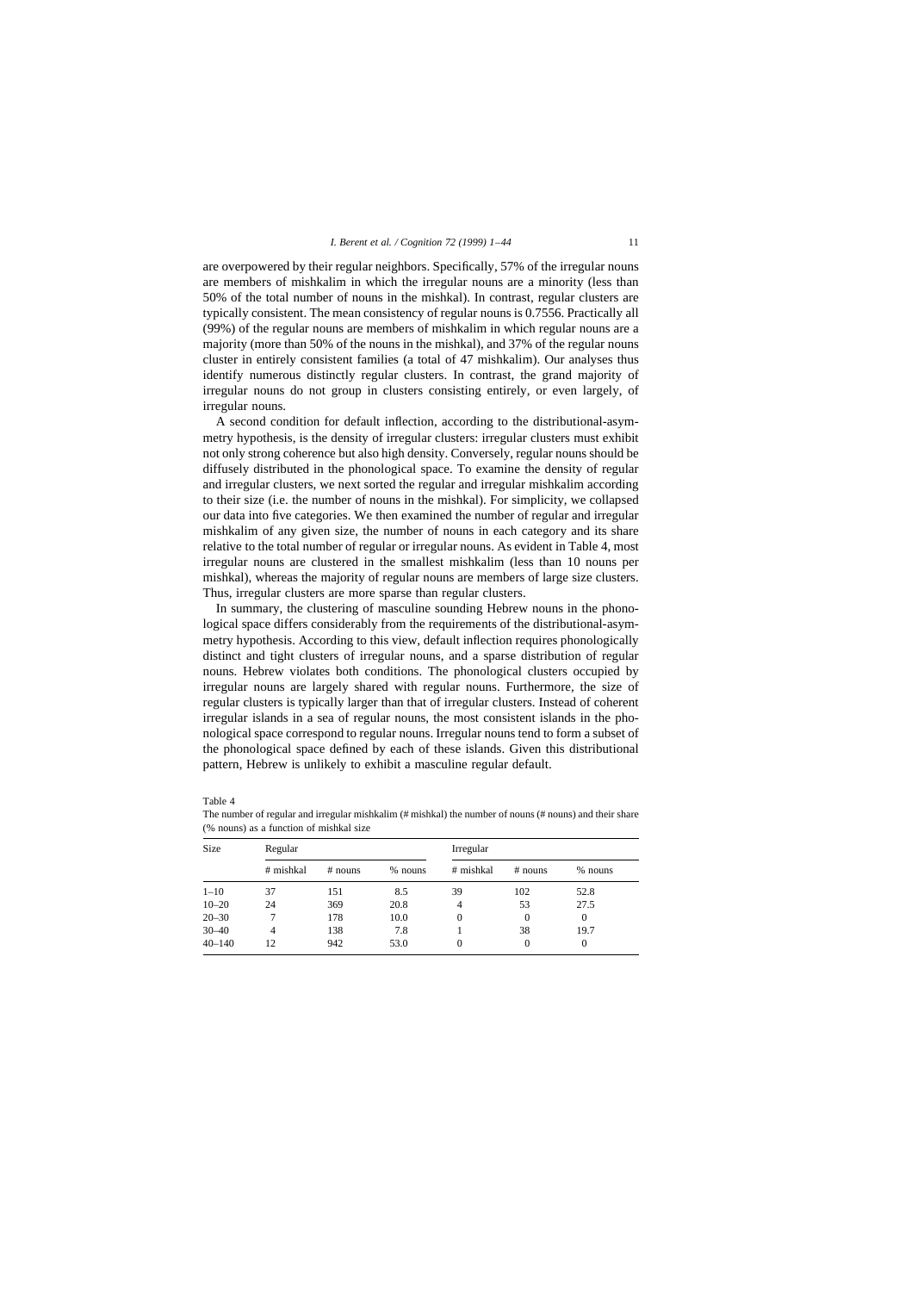The following experiments examine whether regular inflection constitutes a default for the inflection of masculine sounding nouns. Experiment 1 examines whether regular and irregular inflection differ in their sensitivity to similar stored tokens. Experiment 2 probes for the generality of regular inflection using targets that are phonologically idiosyncratic. Experiment 3 investigates whether Hebrew speakers use the regular inflection as a default for the inflection of names and borrowings.

### **2. Experiment 1**

Experiment 1 examines two questions: (a) Does the similarity of a novel Hebrew word to an existing noun affect its inflection; and (b) Are similarity effects modulated by the regularity of these nouns. To address these questions, we employed a method previously used by Bybee and Moder (1983) and Prasada and Pinker (1993) in their investigation of similarity effects in the inflection of English past tense verbs. We constructed a set of novel words that systematically differ in their similarity to existing Hebrew nouns (hereafter, the *base nouns*). For instance, for the irregular base noun *tsinor* (*pipe*, plural: *tsinorot*), we created three non-words: *tsilor*, *tsikor*, and *bikov*. The first member of the trio, *tsilor*, differs from the base *tsinor* in one phoneme, *l*, which shares a place of articulation with the base's *n*. The second trio member, *tsikor*, is slightly less similar to the base. Like the first member, it differs from the base in the third phoneme, but the new phoneme, *k*, does not share a place of articulation with the base's third phoneme. Finally, the third trio member, *bikov* is highly dissimilar to the base, sharing none of its root consonants. The comparison of these trio members permits assessing whether the inflection assigned to the target depends on its similarity to the base. If the inflection of target words is affected by their phonological similarity to the base, then targets sharing the same place of articulation with the base (e.g. *tsilor*), should be more likely to take its inflection compared to targets that do not share the same place of articulation (e.g. *tsikor*). Each of these targets, in turn, should be more likely to agree with the base's inflection than dissimilar controls (e.g. *bikov*).

Of principal interest, however, is the modulation of similarity effects by the regularity of the base. To examine the effect of regularity, we matched each of our irregular base nouns to a regular base. For instance, the irregular base *tsinor* was matched with the regular noun *shikor* (*drunk* plural: *shikorim*). We next generated three novel words for the regular base (e.g. *shigor*, *shibor*, *midov*). The trios generated for the regular and irregular bases were matched for their similarity to their respective base (see Table 5). Participants were asked to produce the plural form for the target.

The 'word/rule' and distributional-asymmetry hypotheses converge in their view of irregular inflection as an associative process. Hence, both accounts predict that irregular inflection should be sensitive to the similarity of the target to its base. The contrast between the two views concerns regular inflection. According to the 'word/ rule' account, the regular default is a symbolic process. If regular inflection is achieved solely by the default mechanism, then it should be insensitive to similarity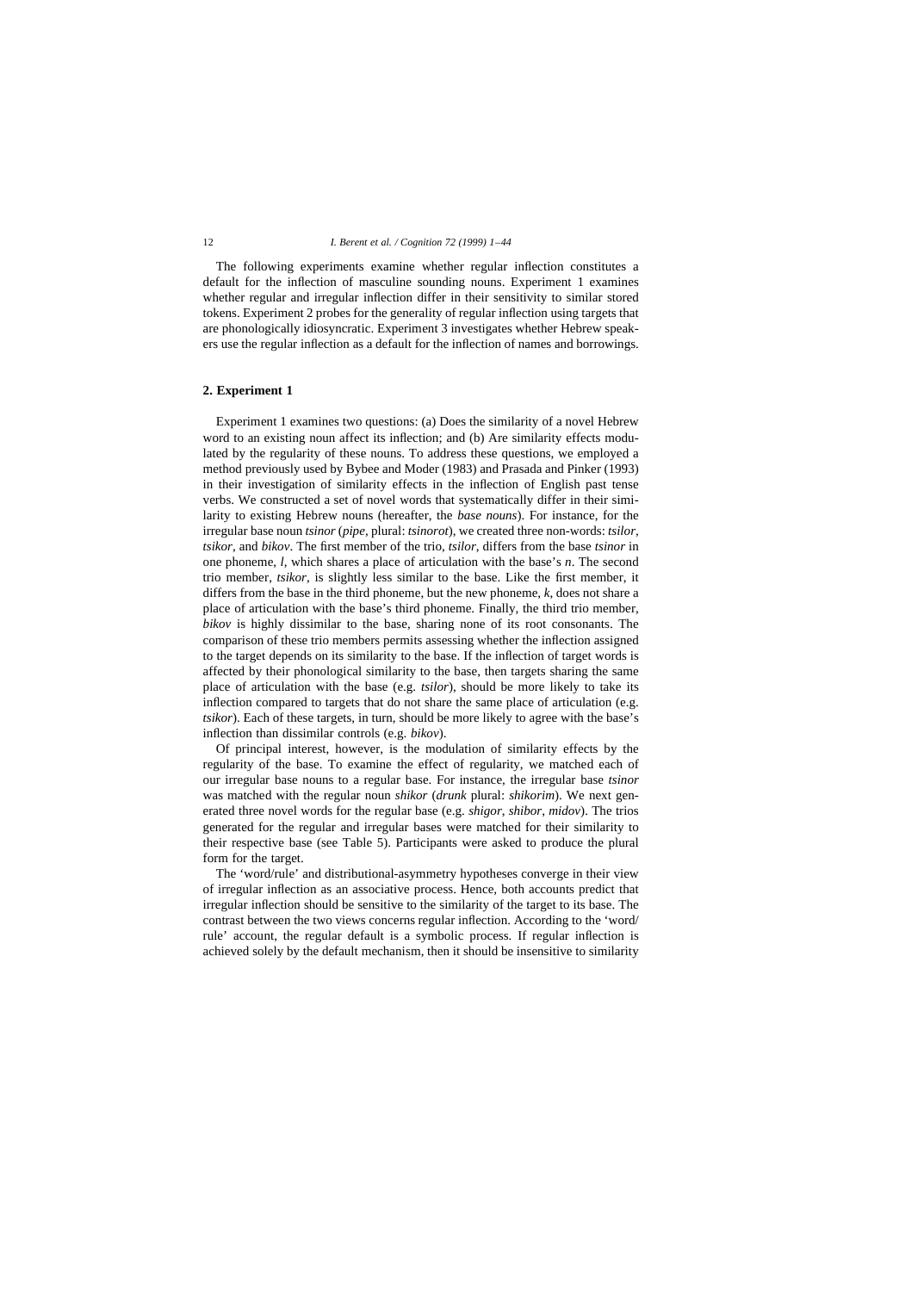|                    | Regular | Irregular |
|--------------------|---------|-----------|
| Base               | shikor  | tsinor    |
| Highly similar     | shigor  | tsilor    |
| Moderately similar | shibor  | tsikor    |
| Dissimilar         | midov   | bikov     |

An illustration of the singular members of the regular and irregular trios used in Experiment 1 and their respective base words

effects: targets that are highly similar to a regular base should be just as likely to agree with its inflection as highly dissimilar targets. In contrast, the pattern-associator account views default inflection as an artifact of the distribution of regular and irregular types. Given the absence of a clear asymmetry in the distribution of regular and irregular Hebrew masculine nouns, Hebrew should not exhibit default inflection. Similarity effects should thus emerge for both regular and irregular targets.

# **3. Materials and methods**

# *3.1. Participants*

Table 5

Twenty-one native Hebrew speakers served as participants. They were all students in the school of education at the University of Haifa. The experiment was administered as part of a course lecture. The participants received no compensation for their participation.

#### *3.2. Materials*

The materials consisted of 48 trios of words constructed by analogy to 24 pairs of existing Hebrew nouns (base nouns, see Appendix A). These base nouns serve only as models for the construction of the experimental target words, and they were not presented to the participants.

Each pair of base nouns consisted of a regular and an irregular masculine noun<sup>5</sup>. The regular and irregular base nouns were matched for the number of letters (mean  $= 4.042$ , SD  $= 0.859$ , for regular and irregular base nouns). Eleven of the regular and irregular pairs were also fully matched for the number of phonemes and syllables. Because the most consistent family of irregular Hebrew nouns is trisylla-

<sup>&</sup>lt;sup>5</sup>Due to an error, two of the base-noun pairs included the same irregular base paired with different regular words. To assure that this error did not affect our conclusions, we conducted all analyses after excluding these two pairs. The findings were identical to the conclusions emerging with our entire data set. We thus disregarded the repetition in subsequent analyses.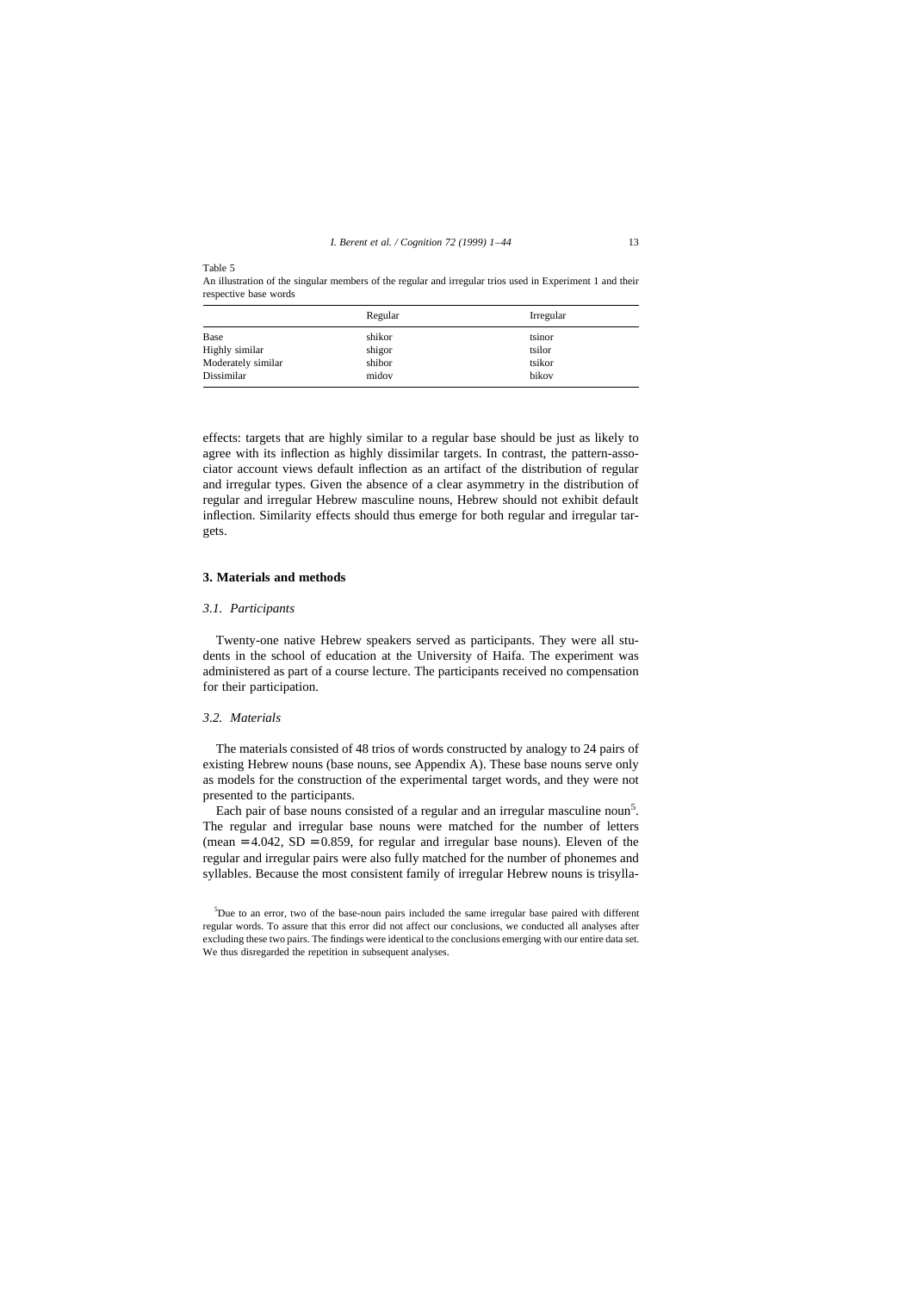bic (e.g. *yitaron*), the inclusion of such strongly irregular base nouns resulted in irregular base nouns being slightly longer in terms of the number of syllables (mean = 2.25, SD = 0.608) and phonemes (mean = 5.583, SD = 1.1) than their regular mates (for regular base nouns, the number of syllables was mean  $= 1.75$ ,  $SD = 0.442$ ; the number of phonemes was mean = 5.125,  $SD = 0.797$ ). In the absence of a frequency count for Hebrew, it was impossible to match the regular and irregular members for their precise frequency. To assure that our base nouns are familiar, we asked a group of 12 University of Haifa students who were native Hebrew speaker to assess their familiarity on a  $1-5$  scale ( $1 =$ rare,  $5 =$  familiar). The familiarity of both our regular and irregular nouns was high (mean  $= 4.052$ , mean = 4.358; for regular and irregular base nouns, respectively). Furthermore, our irregular base nouns were significantly more familiar than their regular mates  $(F<sub>s</sub>(1,11) = 14.91,$  SEM = 0.038,  $P < 0.01$ ;  $F<sub>i</sub>(1,23) = 5.72$ , SEM = 0.196,  $P < 0.05$ ). According to the 'word/rule' account, the phonological distance of the target from an irregular base is more likely to reduce its agreement with the base's inflection compared to regular bases. Conversely, the higher familiarity of our irregular bases is expected to increase agreement with the base's inflection. Thus, the greater familiarity with the irregular bases biases our materials against our hypothesis.

For each members of these 24 pairs of base nouns we constructed three targets that differ in their similarity to the base. The first and second members of the trio differed from the base in one phoneme represented by a single letter. In the first trio member, the changed phoneme shared the same place of articulation with the base, whereas in the second trio member, the changed phoneme did not share the base's place of articulation. The third member of the trio differed from the base in all three consonants corresponding to its root, but maintained its word pattern. The trios constructed to the regular and irregular bases were matched for the position of the changed letters within the word (initial, middle and final positions). The resulting 144 targets (24 pairs  $\times$  3 levels of similarity) were randomized and presented in a written list. All vowels were specified by diacritic marks.

#### *3.2.1. Procedure*

Participants were tested in a group. They were presented with the following instructions:

'In this experiment we wish to investigate how Hebrew speakers produce the plural form of new words. For this end, we invented new Hebrew words. We wish to find out what is the preferred plural form for these words.

In the following pages you will find a word in the singular form. We ask you to attempt to silently pronounce the word several times. Then, please write down next to it the plural form that sounds best to you.

Examples: gise? *gisa? ot* peder *pdarim*

Thank you for participating in the experiment.'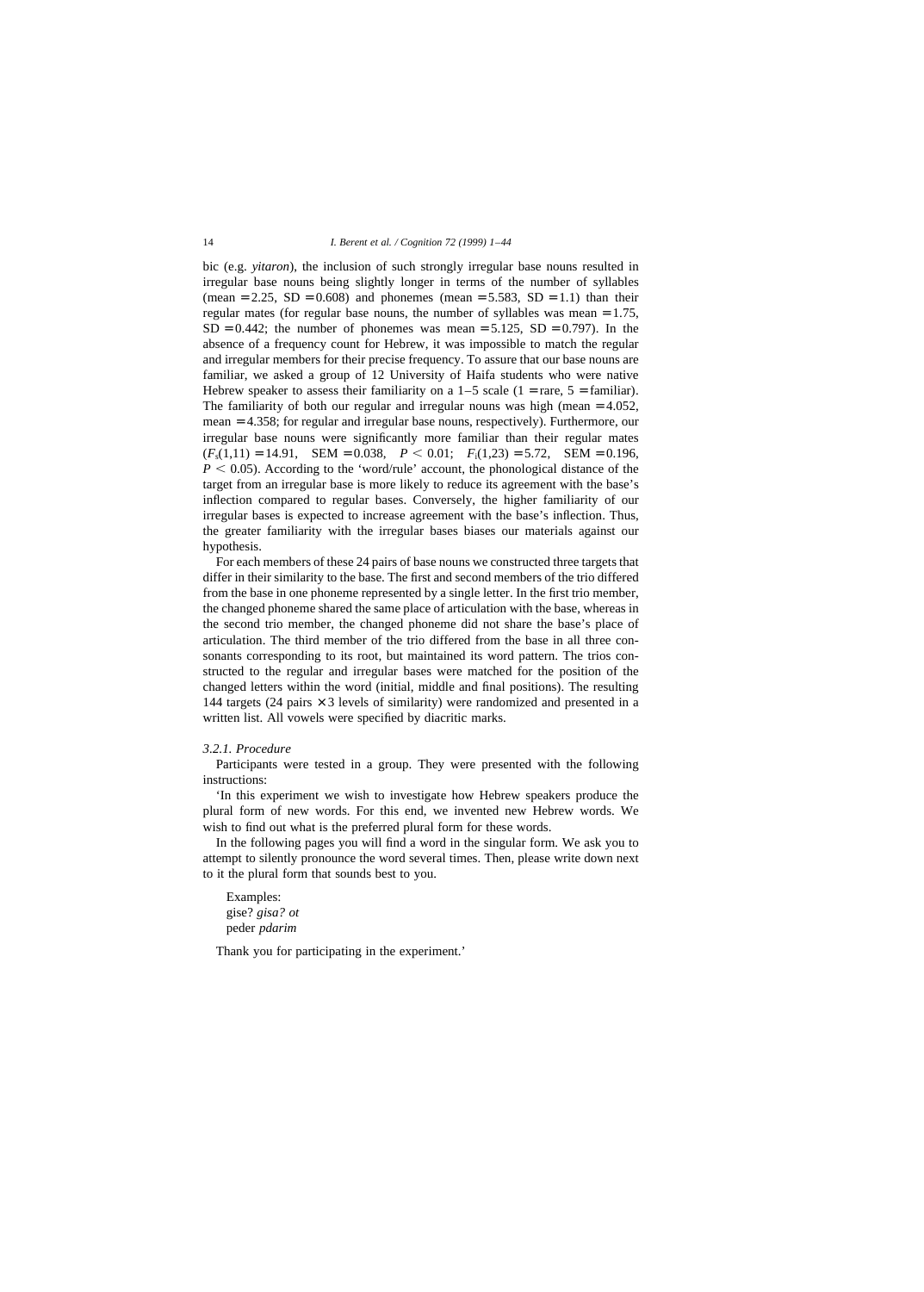#### *3.3. Results*

Of the total responses in this experiment, 1.9% were errors consisting of failures to respond or incorrect reproductions of the stem (i.e. omission or addition of a consonant to the singular form). An ANOVA (2 regularity  $\times$  3 similarity) conducted over the error responses revealed only a marginally significant interaction  $(F_s(2,$ 40) = 2.723, SEM = 7.64, *P* = 0.0778; *F*i(2,46) = 2.971, SEM = 8.004, *P* = 0.0612). None of the pairwise contrasts reached significance by Tukey HSD tests.

Correct responses consisted of the affixation of a plural suffix to the singular base. Because inflection often results in phonological changes to the stem's vowels, such changes were considered correct responses. To permit the comparison of targets constructed by analogy to regular and irregular nouns (hereafter, regular and irregular targets, respectively), we analyzed the inflection assigned to a target in terms of its agreement with the base inflection. Responses agreeing with their base inflection were regular plurals for regular targets and irregular plurals for irregular targets. The remaining correct responses reflect disagreement with the base inflection (i.e. irregular plurals for regular targets and regular plurals for irregular targets). Mean correct responses that agree with the base inflection as a function of the regularity of the target and its similarity to the base are provided in Table 6.

The effects of similarity on agreement with the base inflection were assessed by means of ANOVAs (2 regularity  $\times$  3 similarity) by participants and items. These analyses yielded significant main effects of regularity  $(F_s(1,20) = 78.941$ , SEM = 672.017,  $P < 0.001$ ;  $F<sub>i</sub>(1,23) = 60.845$ , SEM = 1010.975,  $P < 0.001$ ), similarity  $(F_s(2,40) = 24.355$ , SEM = 56.814,  $P < 0.001$ ;  $F_i(2,46) = 19.645$ , SEM = 85.756,  $P < 0.001$ ), and their interaction ( $F_s(2,40) = 41.103$ , SEM = 38.562,  $P < 0.001$ ;  $F_i$  $(2,46) = 20.811$ , SEM = 85.399,  $P < 0.001$ ). The modulation of similarity effects by the regularity of the base was further investigated using Tukey HSD post hoc comparisons.

Our findings yielded no evidence for similarity effects on the inflection of regular targets: the agreement of highly similar targets with their base inflection did not differ from moderately similar targets, which, in turn, did not differ from dissimilar targets ( $P > 0.05$ , by participants and items). In contrast, the inflection of irregular targets was highly sensitive to their similarity to the base. Irregular targets that were highly similar to their base were more likely to agree with its inflection compared to moderately similar targets, which, in turn, were more likely to match the base inflection than dissimilar targets ( $P < 0.05$ , by partici-

Table 6

Mean agreement of target inflection with its base (% correct) as a function of target regularity and its similarity to the base

| Similarity         | Irregular | Regular |
|--------------------|-----------|---------|
| Highly similar     | 60.4      | 90.2    |
| Moderately similar | 51.9      | 91.0    |
| Dissimilar         | 36.9      | 91.1    |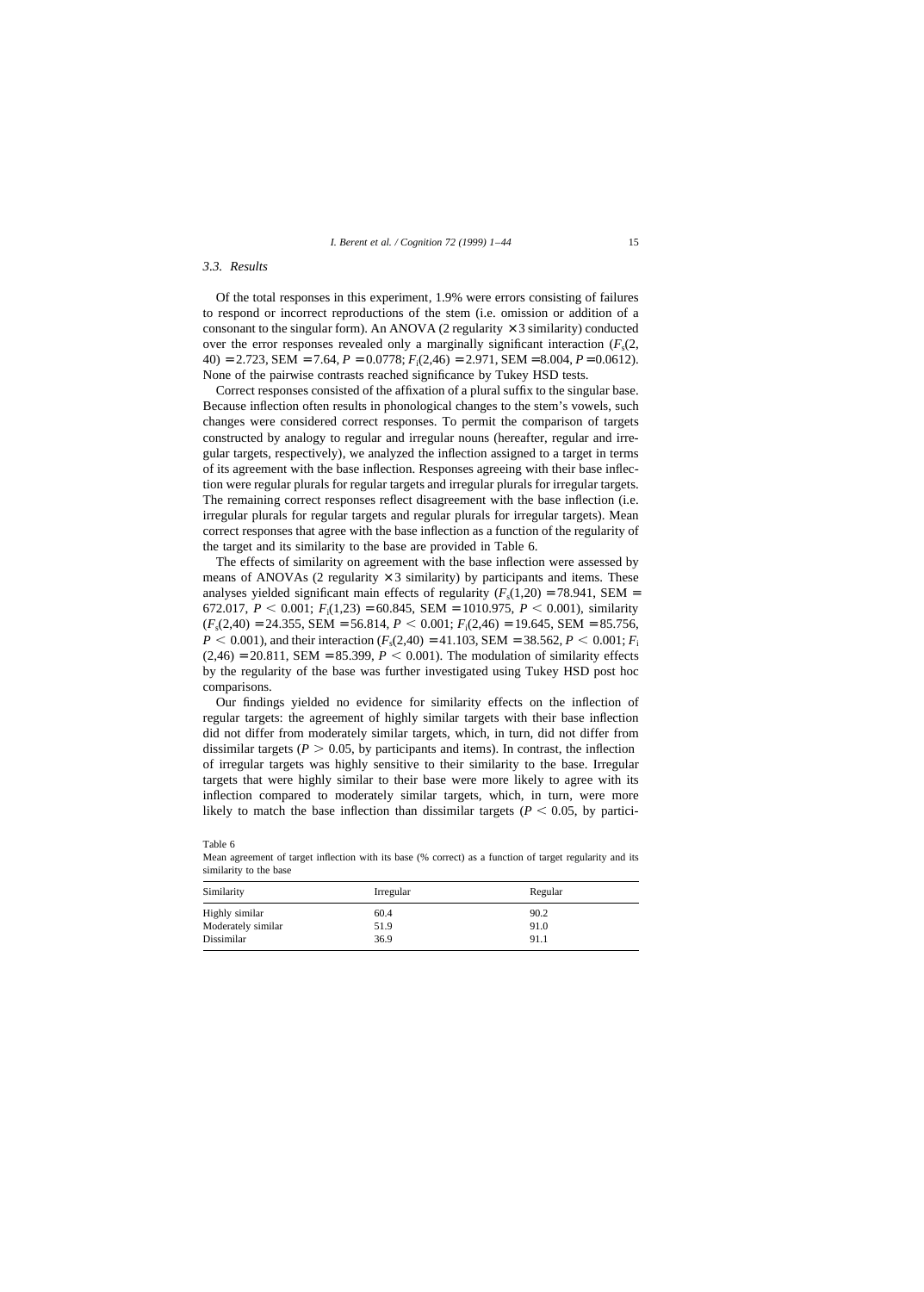pants and items). In fact, irregular targets that were highly dissimilar to their base took the regular default inflection in 63.1% of the correct trials. The default inflection of these targets was significantly more frequent than their irregular inflection  $(F<sub>s</sub>(1,20) = 11.342, SEM = 632.103, P < 0.01; F<sub>i</sub>(1,23) = 5.085, SEM = 1678.42,$  $P < 0.5$ ). Thus, as the similarity of irregular targets to their base decreases, they are less likely to agree with the base inflection. Dissimilar irregular targets are more likely to take the regular inflection over their base's irregular inflection.

# *3.4. Discussion*

Experiment 1 demonstrates a marked contrast between the sensitivity of regular and irregular sounding targets to similarity effects. The inflection of irregular sounding targets was highly sensitive to the degree of similarity to their base: words that are highly similar to the base (e.g. *tsilor*, similar to the base *tsinor*) were more likely to take its inflection than moderately similar targets, that differ from their base in one place of articulation (e.g. *tsikor*). Highly and moderately similar targets were both more likely to take the base inflection than dissimilar targets, sharing none of its root consonants (e.g. *bikov*). Furthermore, as the phonological distance of irregular targets from their base increased, participants were more likely to inflect them using the regular default. Specifically, highly dissimilar irregular targets were more likely to take the regular -*im* inflection than their base's irregular inflection. The marked similarity effects for irregular Hebrew targets replicates the previous findings of Bybee and Moder (1983) and Prasada and Pinker (1993) with irregular English verbs. These results are consistent with the view that irregular inflection is achieved by an associative process, a prediction common to the pattern associator and 'word/ rule' accounts.

In contrast to the sensitivity of irregular sounding targets to similarity effects, the inflection of regular sounding nouns was not significantly affected by their similarity to their base. The insensitivity of default inflection to similarity effects replicates the English findings of Prasada and Pinker (1993). These results are consistent with the view that regular inflection is achieved by a symbolic mechanism. However, an alternative explanation may attribute the consistent selection of regular inflection to type frequency. As evident in our database, the grand majority of masculine sounding nouns take the -*im* inflection. For these nouns, the regular -*im* inflection is far more frequent than the -*ot* inflection. The selection of the regular inflection for our targets may thus stem from its type frequency.

The appeal to type frequency is rather ad hoc, since the type-frequency hypothesis is incompatible with the evidence for default inflection in Old English and German. Thus, even if the type-frequency hypothesis was able to account for our specific findings, it clearly falls short of a principled cross-linguistic account for the acquisition of default inflection. We nevertheless tested this account by evaluating the effect of stored tokens on the inflection of our targets.

To evaluate the effect of type frequency on the inflection of our targets, we examined the neighborhood characteristics of our regular and irregular bases. We first identified the phonological neighborhood of each base noun, i.e. its mishkal. For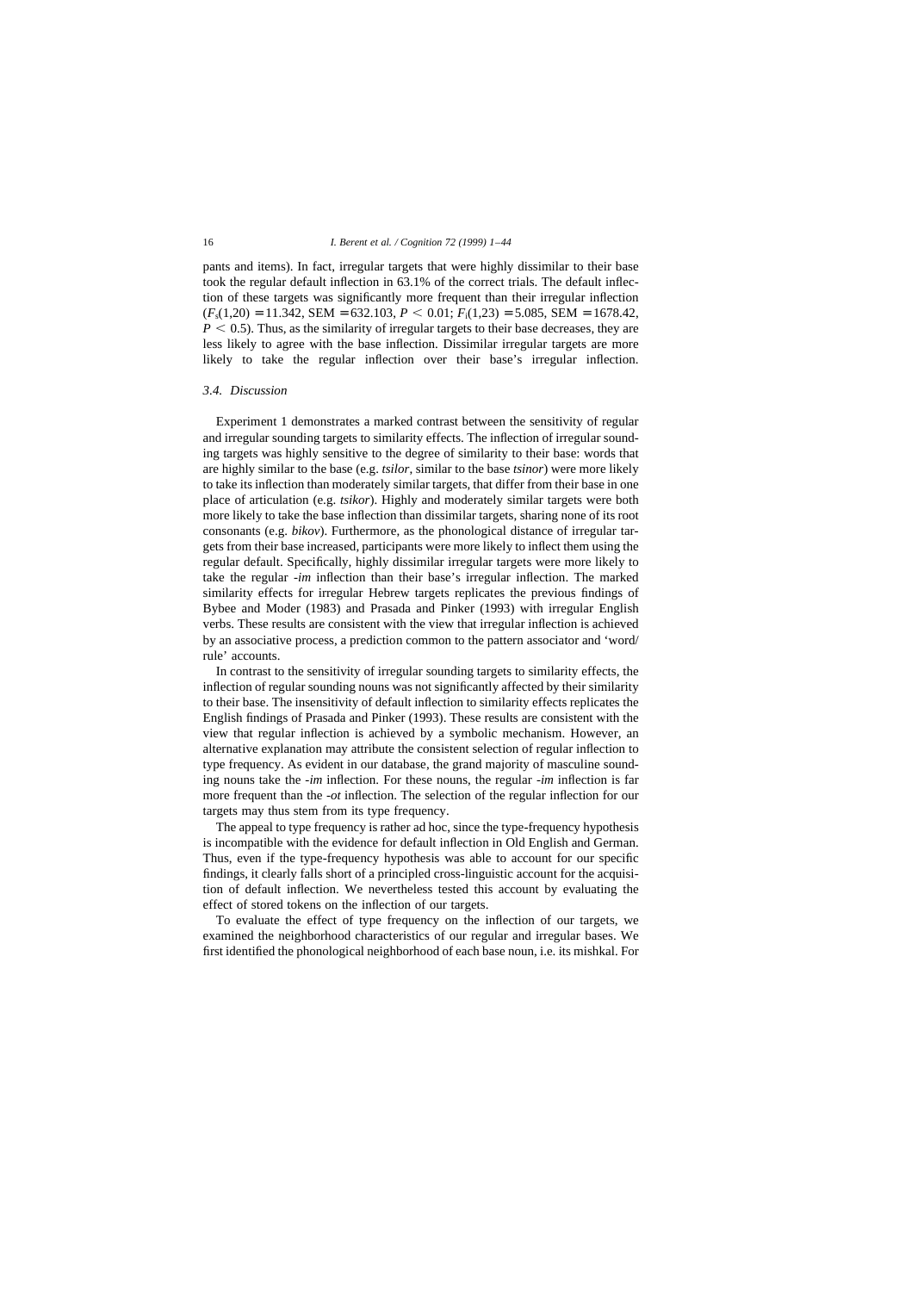each base word, we calculated the number of neighbors sharing its inflection (friends) and the number of neighbors disagreeing with its inflection (enemies). An ANOVA (2 neighbors type  $\times$  2 regularity) yielded a significant main effect of neighbor type  $(F(1,46) = 8.374, SEM = 308.513, P < 0.01)$  and an interaction of neighbor type  $\times$  regularity ( $F(1,46) = 17.993$ , SEM = 308.513,  $P < 0.001$ ). Regular targets had more regular friends (mean  $= 27.83$ ) than irregular enemies  $(mean = 2.25)$ . In contrast, irregular targets had more regular enemies (mean =  $15.83$ ) than irregular friends (mean =  $11$ ).

Given that regular inflection is more frequent within the phonological clusters of our experimental targets, we next examined whether the agreement with the base inflection is sensitive to the number of its friends and enemies<sup>6</sup>. For this end, we computed the correlations between the probability of agreement with the base inflection and the number of regular and irregular tokens in its mishkal<sup>7</sup>. Our findings are provided in Table 7. The selection of irregular inflection for irregularly sounding nouns correlated positively with the number of irregular friends. This correlation emerged regardless of the similarity of the target to its base. In contrast, the selection of regular inflection for regular-sounding nouns was unaffected by the number of regular neighbors. Thus, the number of stored tokens that share the target's inflection is linked to the inflection for irregular, but not regular targets. We next examined the effect of stored tokens that disagree with the base's inflection. For regular sounding targets that are either highly similar or dissimilar from their base, the selection of irregular inflection decreased as the number of irregular neighbors increased. This finding is consistent with the view of default inflection as an 'elsewhere condition'. Regular inflection applies whenever the associative process fails. The presence of a large number of irregular neighbors activates the associative mechanism of irregular inflection, and thus overrides the default process. However, our findings also reflect a competition from regular neighbors. Specifically, there was a negative correlation between the selection of irregular inflection to irregular-sounding nouns and the number of regular neighbors.

The modulation of irregular inflection by the number of regular friends suggests that regular plurals may be stored in memory and interfere with the associative process of irregular inflection (for similar results in English, see Ullman, 1999).

<sup>6</sup>The effect of neighborhood structure may also be assessed by examining the ratio of friends and enemies or their difference. According to the 'word/rule' account, the default regular mechanism should be sensitive to the number of irregular enemies (via the 'elsewhere condition'). If regular inflection is achieved entirely by the default mechanism, then regular inflection should be insensitive to the number of regular friends. In contrast, irregular inflection should be sensitive to the number of irregular friends, but not necessarily to the number of regular enemies. To separately assess the effect of friends and enemies, we chose to measure neighborhood structure as the number of friends and enemies, rather than by means of a ratio or a difference score.

<sup>7</sup>Recall that the plural members of a single mishkal may manifest some slight variability due to predictable phonological changes (e.g. *pitaron-pitronot* vs. ?*ikaron-?ekronot*). Because it is unclear how such changes are treated by a phonological account of inflection, we performed the correlational analyses reported here and in Experiment 3 using a strict definition for mishkal. Members of the mishkal shared precisely the same word patterns in the singular and plural forms. Additional analyses conducted using various inclusion criteria reflected precisely the same qualitative results.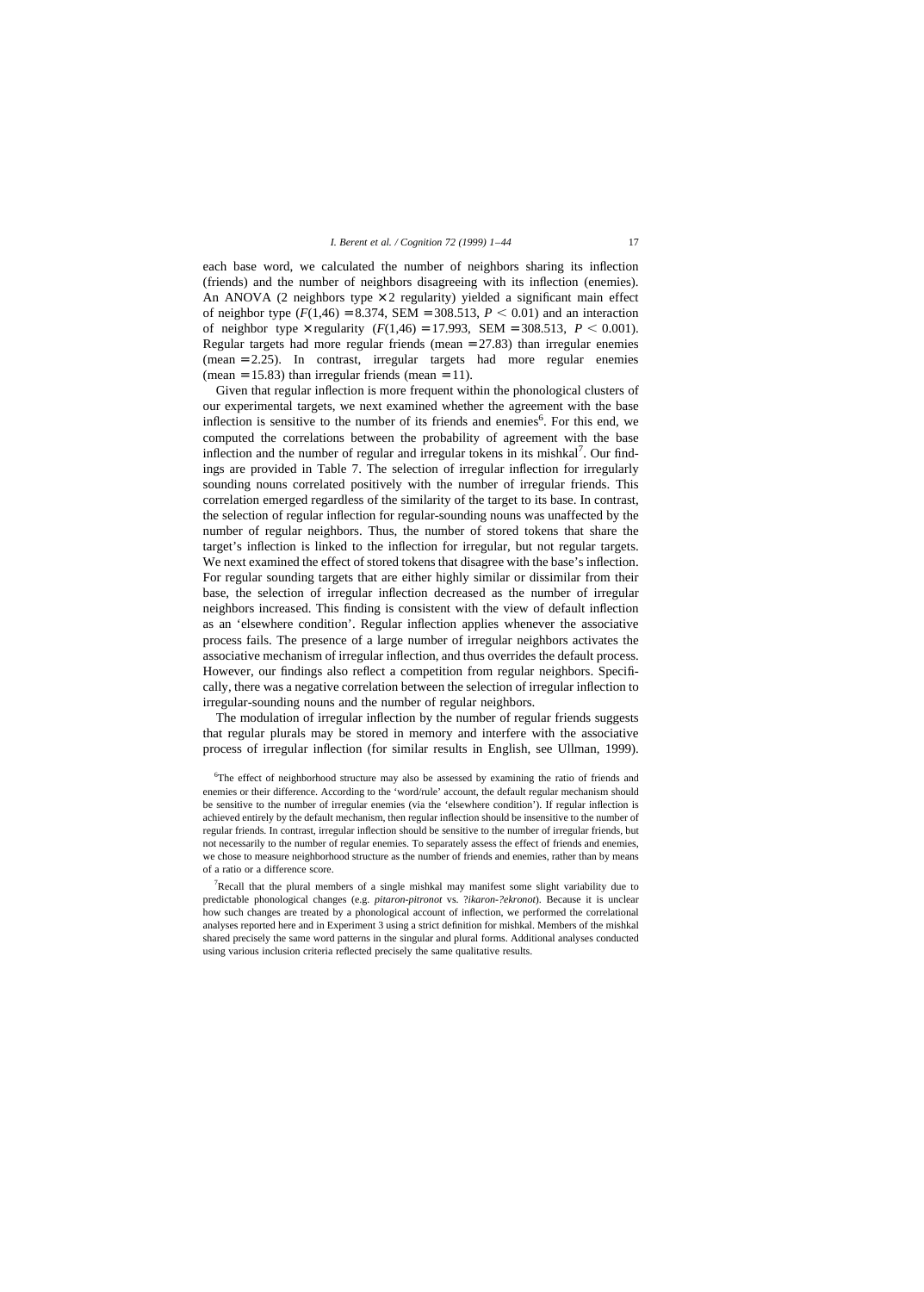| <b>Neighbors</b>   | Neighbor type   |         |                   |           |  |  |
|--------------------|-----------------|---------|-------------------|-----------|--|--|
|                    | Regular targets |         | Irregular targets |           |  |  |
|                    | Irregular       | Regular | Irregular         | Regular   |  |  |
| Highly similar     | $-0.487*$       | 0.169   | $0.634*$          | $-0.504*$ |  |  |
| Moderately similar | $-0.323$        | 0.201   | $0.742*$          | $-0.688*$ |  |  |
| Dissimilar         | $-0.44*$        | 0.165   | $0.846*$          | $-0.572*$ |  |  |

Table 7

The correlation between the agreement of regular and irregular targets with their base inflection and the number of their neighbors as a function of neighbor type and the similarity of the target to its base

Significant values are as follows:  $*P < 0.05$ . For comparison: the critical value for the correlation of two variables at the 0.05 levels is  $r(22) = 0.404$ .

This evidence is perfectly compatible with the word/rule account, since the existence of a rule for default inflection does not preclude the storage of inflected regular forms. We return to discuss this finding in Section 5. Our immediate interest, however, is in the generality of regular inflection across token characteristics. Our goal was to evaluate whether the application of regular inflection is explicable in terms of its similarity to stored regular tokens and their relative frequency. The correlational analysis provides no support for the type-frequency view. In contrast to the marked sensitivity of irregular inflection to the number of friends, there was no evidence that stored regular types increase the probability of regular inflection of targets that are either similar or distant from a stored regular word. The failure of regular friends to constrain the inflection of regular targets cannot be due to their weakness: the mean number of friends for regular targets is in fact higher than the number of friends of irregular targets. Regular inflection thus applies to targets sharing none of their bases' root consonants and it is unaffected by the size of its friendly neighborhood.

# **4. Experiment 2**

The broad application of regular inflection for targets that are dissimilar from their regular base and its selective insensitivity to similarity and neighborhood size suggests that regular inflection may be general. Regular inflection seems to apply to any target, regardless of its phonological characteristics. This conclusion, however, is qualified by the structure of the materials used in Experiment 1. In this experiment, regular targets defined as highly dissimilar to their base did not share any of its root consonants. These targets, however, maintained the word pattern of the base. For instance, the target *taldiv* shares no root consonants with its base, *tafkid*, nor does it share the root of any other regular target. However, this target is globally similar to members of its word pattern: e.g. *tasbix*, *tafrit*, *taklit*, *targil*, *taglit*, etc. Because the *taCaCCiC* nominal pattern is both frequent and consistent, the similarity to its singular members is a good predictor of its regular inflection. The consistent selec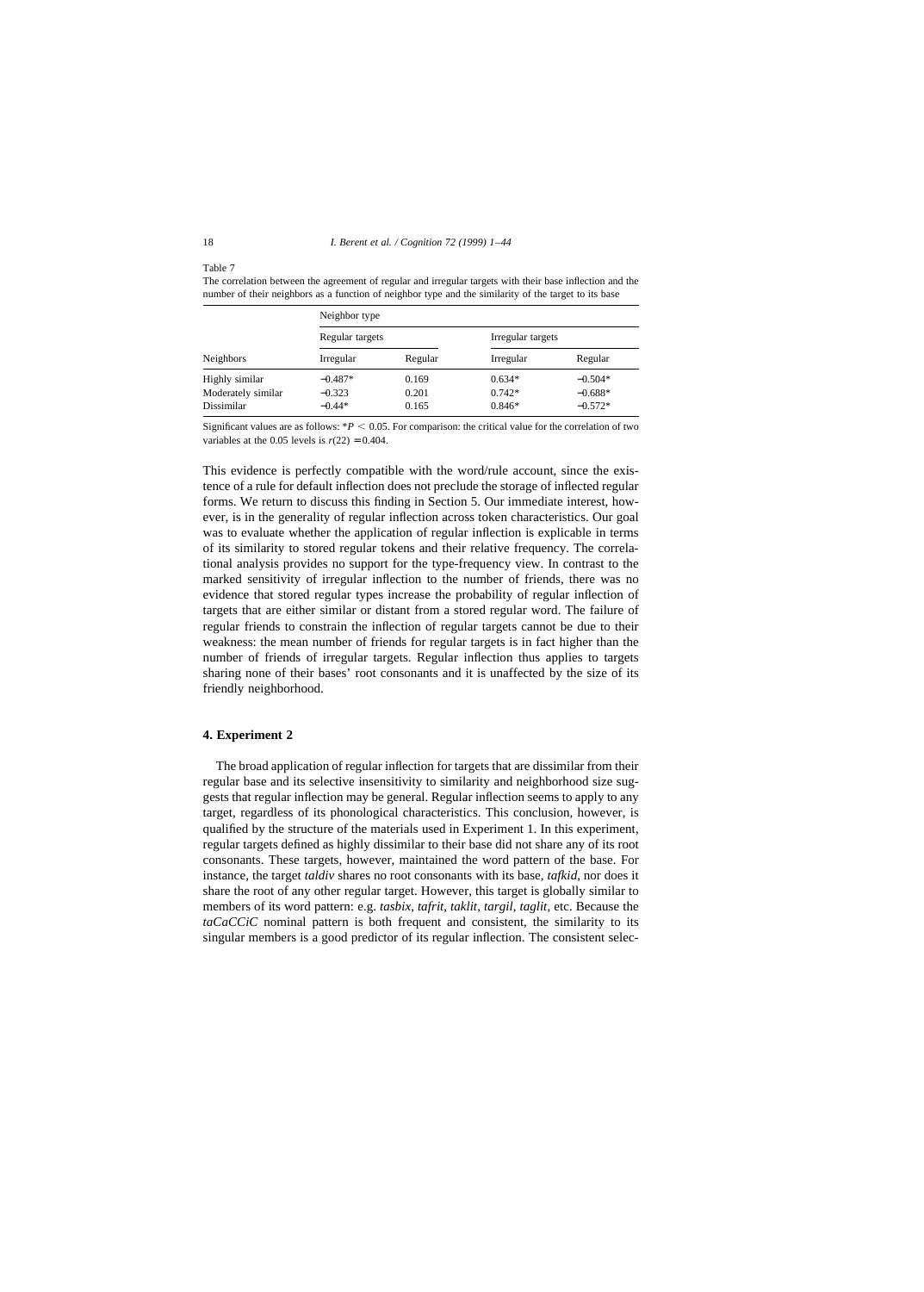tion of the -*im* suffix for this target may thus be due to the high type frequency of the -*im* inflection in its mishkal.

The type-frequency account for the inflection of dissimilar targets is challenged by several observations. First, our previous correlational analyses failed to find any evidence for the effect of regular neighbors on the agreement of dissimilar targets with their base. An additional challenge for the type-frequency account is presented by the inflection of phonologically idiosyncratic Hebrew words. If regular inflection is achieved by the activation of stored regular tokens, then words that are phonologically idiosyncratic should not be reliably assigned a regular inflection. In fact, there are several demonstrations of the failure of associative memories to provide *any* output for idiosyncratic inputs. For instance, the trained Rumelhart and McClelland (1986) model failed to provide coherent output to unusual-sounding English verbs, either existing forms (Pinker and Prince, 1988) or nonsense verbs (Prasada and Pinker, 1993). Similar results were obtained also with a hidden-layer backpropagation version of the model by Egedi and Sproat (Sproat, 1992). These failures reflect a principled limitation of pattern associators. Because idiosyncratic words include unfamiliar phonemes, they require to generalize outside the training space. Marcus (1999) demonstrated that pattern associators cannot generalize outside the training space. Thus, the inability to inflect idiosyncratic words is directly attributed to the elimination of variables, rather than to some limitations that are specific to these models or the English default rule.

Hebrew has numerous idiosyncratic words due to the frequent borrowing from foreign languages. Many of these borrowings do not fall into any of the phonological templates of Hebrew nouns, and they often include phonemes that are absent in Hebrew. For instance, the initial phoneme in *check* is not part of the Hebrew inventory. Likewise, the initial phoneme in *fax*, *phantom*, and *falafel* never appears word initially in Hebrew. Despite their phonological idiosyncrasy, such masculinesounding borrowings are reliably inflected using the regular -*im* suffix.

To demonstrate the productivity of regular inflection for idiosyncratic words, Experiment 2 examines the inflection of non-words that are highly dissimilar from existing Hebrew words. The dissimilarity of these non-words to existing words was achieved by either introducing the foreign phoneme *ch* (pronounced as in *church*, e.g. *charlak*), by generating foreign-sounding, unusually long words (e.g. *krazastriyan*) or by violating the co-occurrence restriction on root structure (e.g. *rorod*, see Berent and Shimron, 1997; Berent et al., 1998; for discussion). These words were compared to the group of regular and irregular sounding non-words used in Experiment 1. If regular inflection is achieved by an associative process, then our idiosyncratic targets should not be consistently assigned the regular inflection. Furthermore, idiosyncratic targets should be less likely to take regular inflection compared to targets that are highly similar to existing regular words. In contrast, if regular inflection is achieved by a default symbolic process, then idiosyncratic targets should reliably take regular inflection. Furthermore, if regular inflection is sensitive solely to the constituent structure of variables, ignoring token idiosyncrasies, then the rate of regular inflection of idiosyncratic targets should not differ from that of regular targets that are highly similar to existing tokens.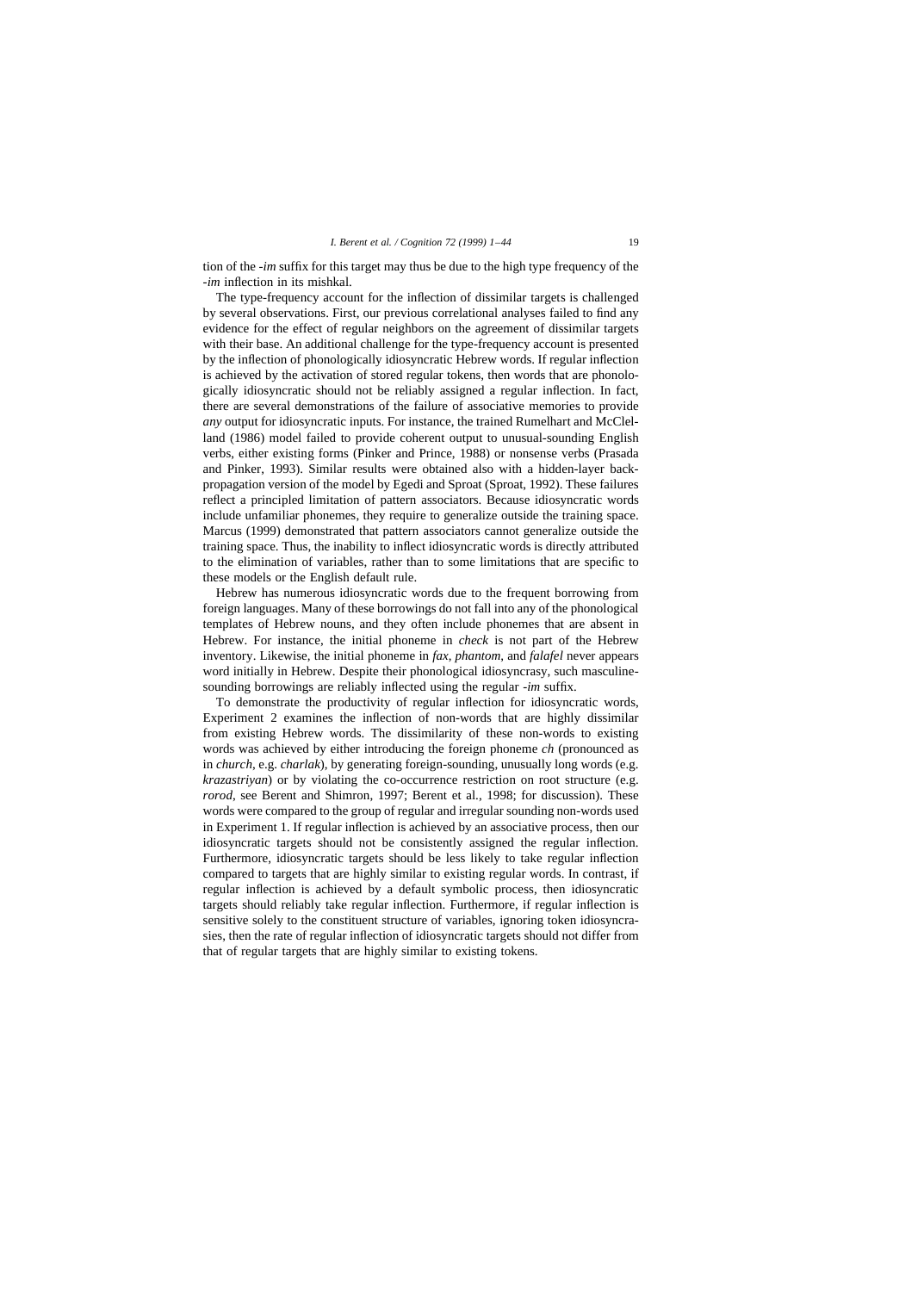#### *4.1. Materials and methods*

#### *4.1.1. Participants*

Sixteen native Hebrew speakers participated in the experiment. They were students in a University of Haifa summer course preparing them for admission. The experiment was administered as part of a course lecture. The participants received no compensation for their participation.

## *4.1.2. Materials*

The materials consisted of 24 idiosyncratic non-words, 24 regular-sounding and 23 irregular-sounding non-words. The regular and irregular sounding words were the 'highly similar' regular and irregular targets used in Experiment 1. The idiosyncratic non-words consisted of three equal groups. One group consisted of non-words including the phoneme *ch* (e.g. *church*) that does not exist in Hebrew (e.g. *charlak*). A second group consisted of idiosyncratic non-words were unusually long and foreign sounding (e.g. *krazastriyan*). In the third group of idiosyncratic nonwords, the word patterns were common, but the roots were novel sequences of three consonants that do not correspond to any existing Hebrew root. Furthermore, these roots do not correspond to *potential* Hebrew roots because they exhibit geminates root initially (e.g. *rorod*, whose root is *rrd*). Root-initial gemination violates the Obligatory Contour Principle (McCarthy, 1986). Hebrew speakers are highly sensitive to this constraint and consider root initial gemination unacceptable (Berent and Shimron, 1997; Berent et al., 1998).

#### *4.1.3. Procedure*

The procedure was as described in Experiment 1.

### *4.2. Results and discussion*

Five of the 1136 trials (16 participants  $\times$  71 words) resulted in omission errors, two with idiosyncratic words and three with regular words. The effect of target type (idiosyncratic, regular and irregular sounding) on the proportion responses manifesting regular inflection was assessed by means of one-way ANOVAs by participants and items. The main effect of word type was significant  $(F_s(2,30) = 16.94$ ,  $SEM = 191.96, P < 0.001; F<sub>i</sub>(2,68) = 19.453, SEM = 244.3, P < 0.001$ . Our idiosyncratic words were regularly inflected in  $75.5\%$  of the trials<sup>8</sup>. The very high systematicity in the inflection of idiosyncratic words stands in marked contrast to the failure of pattern associators to provide any coherent output to idiosyncratic English forms (Pinker and Prince, 1988; Sproat, 1992; Prasada and Pinker, 1993). The inflection of idiosyncratic targets was not only systematic, but further reflected a

<sup>8</sup> Recall that our idiosyncratic words comprised of three equal groups: words containing the foreign *ch* phoneme, words exhibiting violations of the OCP and unusually long words. The proportion of regular inflection did not differ significantly for our three types of idiosyncratic words  $(F<sub>i</sub>(2,23) = 1.76$ , SEM = 117.654,  $P = 0.197$ ). The proportion of regular inflection for our *ch* targets, OCP violations, and unusually long words were 70.3%, 80.5% and 75.8%, respectively.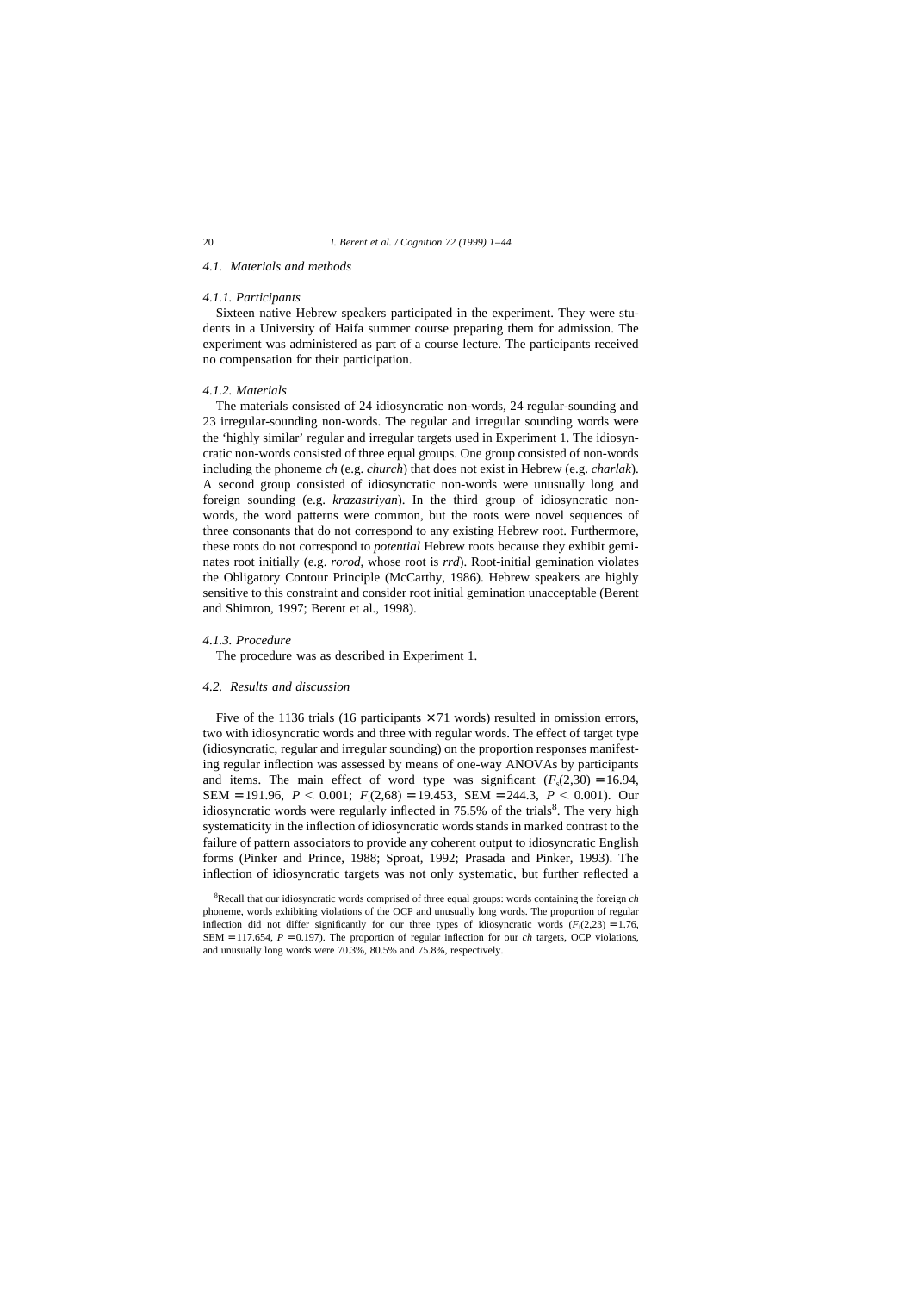majority of regular responses. To rule out the possibility that this numerical majority reflects a random choice between two alternatives, the regular and irregular suffixes, we compared the observed proportion of default inflection against chance level. In view of the failure of pattern associators to generate any output to such forms, the value of the base rate is not entirely clear. A rate of 50% is certainly a conservative estimate. Our findings provide no support for this account. The rate of regular inflection for idiosyncratic was clearly higher than  $50\%$   $(t<sub>s</sub>(15) = 4.997)$ ,  $P < 0.001$ ;  $t_i(23) = 11.412$ ,  $P < 0.001$ ). The proportion of regular inflection with idiosyncratic words was also higher than for the irregular sounding words (54.9%, *P*  $<$  0.01, Tukey HSD comparisons, by participants and items). The most important quantitative finding of this experiment, however, comes from the comparison of responses for idiosyncratic and regular targets. The proportion of regular inflection of idiosyncratic words did not differ significantly from regular sounding words (81.8%, planned comparison,  $F_s(1,30) = 1.70$ ,  $P = 0.2026$ ;  $F_i(1,68) = 1.99$ ,  $P =$ 0.1619). Thus, Hebrew speakers are not only perfectly capable of inflecting idiosyncratic words systematically. They specifically apply default inflection, and its rate is statistically indistinguishable from the inflection of words that are highly similar to familiar regular words.

The selection of regular inflection for idiosyncratic words demonstrates the generality of regular inflection with regards to target properties. Regular inflection applies even for targets that fall outside the phonological space of potential Hebrew words, and its rate does not differ significantly from targets that are highly similar to existing regular nouns. The relative insensitivity of regular inflection to target properties supports its view as a default: It applies across the board to any target that fails to activate the associative mechanism, regardless of its specific identity and similarity to existing words.

#### **5. Experiment 3**

The broad application of regular inflection to targets that are phonologically distant from existing words and to idiosyncratic words indicates that the similarity between a target word and a stored token is not *necessary* for its regular inflection. This finding agrees with the view of regular inflection as a symbolic process, triggered by the 'elsewhere condition'. Experiment 3 examines a second prediction of the 'word/rule' account concerning the inflection of irregular words. Our findings so far indicate that irregular inflection is highly sensitive to similarity effects. Despite its critical role, however, similarity is not *sufficient* to predict the inflection of an irregular word. According to the 'word/rule' account, the assignment of irregular inflection does not require merely the activation of a bundle of orthographic, phonological and semantic features that correspond to an irregular word. In addition, these stored features must be labeled by a mental variable: they must be a canonical root. Words lacking a canonical root, such as names, borrowings and acronyms, cannot take irregular inflection. Importantly, the absence of a canonical root for a target will block its irregular inflection even if the root is highly similar to an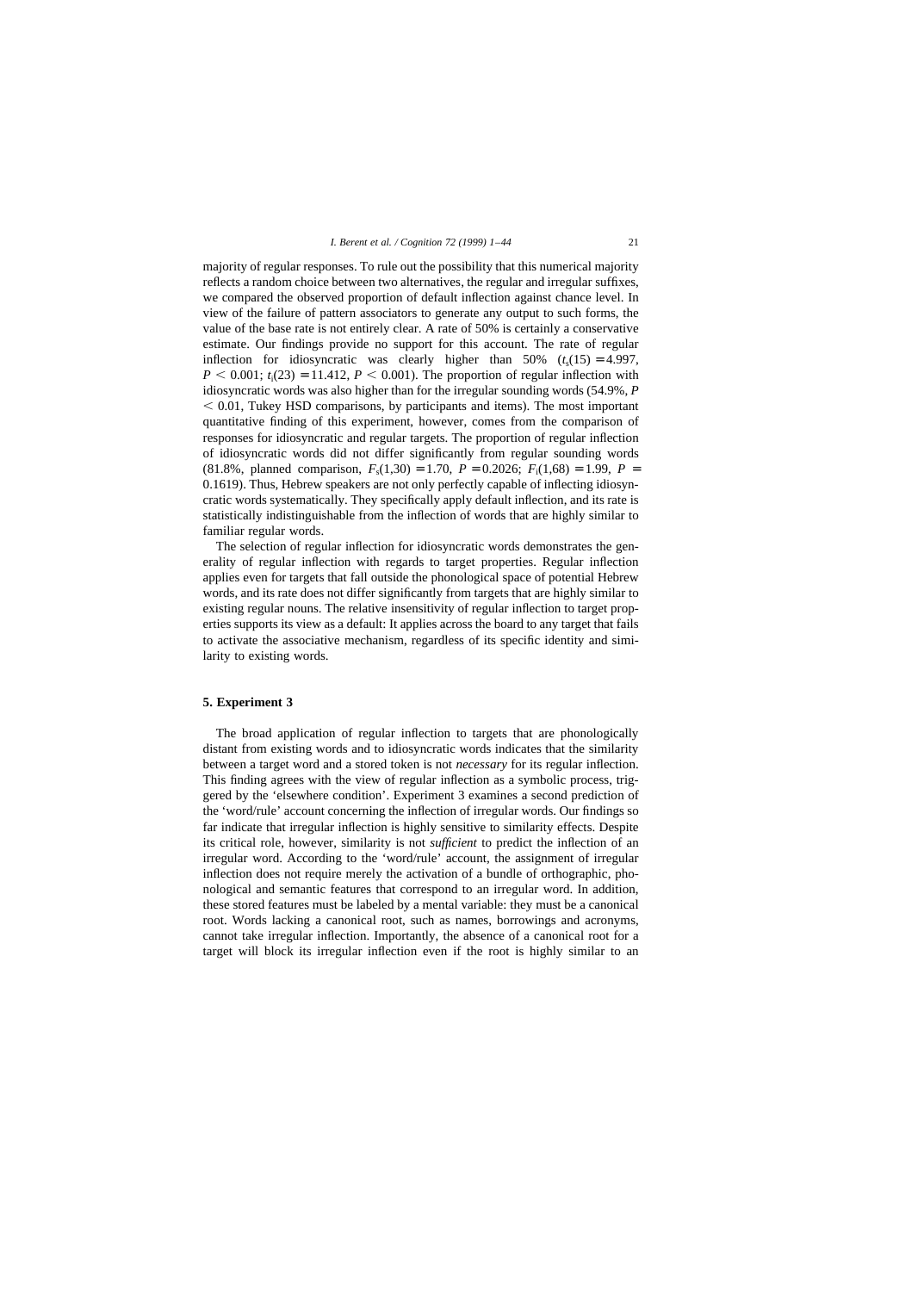irregular token bearing the same features. By default then, words lacking a canonical root will be regularly inflected.

There are several empirical findings supporting this prediction. In a study of German inflection, Marcus et al. (1995) demonstrated that irregular-sounding nouns take an irregular inflection when presented as novel German words. However, when the same words were presented as borrowings or names, participants' preference reversed, exhibiting a marked preference for their regular inflection. The same preference was also documented among young English-speaking children. Kim et al. (1994) observed that 3–5-year-old children are more likely to assign the regular default to names that are homophonous to existing irregular nouns. Likewise, children assign the default inflection to denominal verbs that are homophonous to irregular verbs. Finally, Kim and Pinker (1995) documented the effect of rootlessness in an online production task. Their findings indicate a dissociation in the production latency of nouns and names: latency for the regular inflection of nouns increases with their similarity to existing irregular tokens. In contrast, the same targets are insensitive to similarity effects when presented as names. These findings suggest that targets lacking a canonical root block irregular inflection despite their similarity to stored tokens. The default inflection of denominals and names by young children rules out the possibility that this preference is due to literacy or schooling. In fact, default inflection of denominals emerges in the absence of any positive evidence, since denominals homophonous to irregular verbs are generally absent from the input to the child. Thus, the assignment of default inflection to denominals may not be learnable (Kim et al., 1994).

Although the assignment of default inflection to denominals cannot be inferred from linguistic evidence, linguistic evidence may be critical for the acquisition of the default. Specifically, the acquisition of regular inflection as a default in German and English may result from the asymmetry in the distribution of regular versus irregular tokens. Experiment 3 seeks to extend the investigation of the default inflection of denominals to Hebrew, a language for which default inflection is unlearnable, according to the distributional-asymmetry hypothesis. In this experiment, we examine the inflection of targets whose spelling and sound are identical to highly familiar Hebrew nouns. These targets are incorporated in sentence contexts presenting them either as native Hebrew nouns in their original Hebrew meaning, as borrowings or names. Table 8 illustrates the sentence contexts generated for the irregular noun *kir* (wall).

Because names and borrowings lack a canonical root<sup>9</sup>, they should fail to activate

<sup>&</sup>lt;sup>9</sup>We assume that irregular tokens are labeled by a grammatical category that is also marked for irregularity. Following Kim et al. (1994) and Kim and Pinker (1995), we refer to this category as the root. However, the locus of the marking in the Hebrew lexicon is not entirely clear. 'Root' in Semitic typically refers to the sequence of consonants obtained by stripping away the word pattern and affixes. If this constituent was marked for regularity, then words derived from the same root consonants should never disagree in their regularity, an incorrect prediction for Hebrew. The discrepancy between the locus of the marking in Hebrew and English is likely due to the ambiguity inherent in the definition of a root in the generative literature (Aronoff, 1994). The precise marking of Hebrew nouns for regularity requires further research.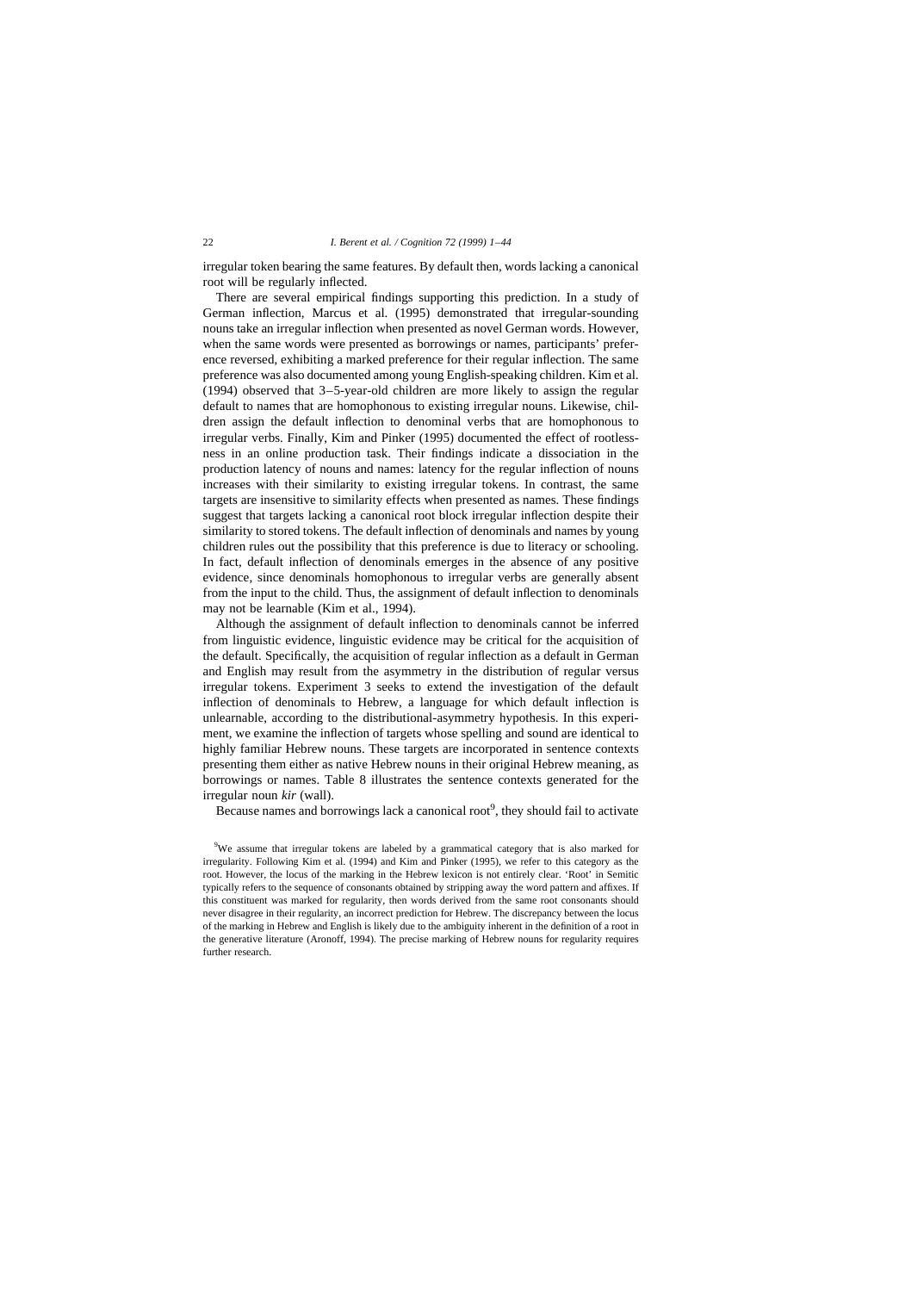#### Table 8

An illustration of the sentential contexts generated for the irregular noun *kir* (*wall*, plural *kirot*)

the associative mechanism, taking regular inflection by default. We thus predict that the inflection assigned to these targets should be modulated by their context and regularity. Specifically, regular words should take regular inflection as either native Hebrew nouns, names or borrowings. Thus, the agreement of regular targets with their base's inflection should be independent of the context. In contrast, for irregular targets, the agreement with the base's inflection should be modulated by their context. When presented as native Hebrew nouns, irregular targets should take irregular inflection. In contrast, when the same targets are rootless, presented as names and borrowings, they should be regularly inflected, despite their identity to a stored irregular token.

#### *5.1. Materials and methods*

#### *5.1.1. Participants*

Thirty-nine native Hebrew speakers served as participants. They were all students in the school of education at the University of Haifa. The experiment was administered as part of a course lecture. The participants received no compensation for their participation.

### *5.1.2. Materials*

The materials consisted of short contexts, including a target word presented with two alternative inflections.

#### *5.1.3. Target words*

Target words were all CVC familiar masculine Hebrew nouns (see Appendix C). There were 12 matched pairs of regular and irregular nouns. Regular targets were nouns whose plural is formed by adding the suffix -*im* to their base. Eleven of the irregular targets had -*ot* as their plural suffix (in one of these targets, *lev*, the plural also reduplicates the root's rightmost radical). An additional irregular noun, (*shook*), is inflected using the suffix -*im* (*shvakim*), but it manifests an unusual change to the base consonants. Irregular nouns whose default inflection is homophonous or identical to an existing plural noun were avoided. For instance, the word *xol* (singular masculine, *dune*), is irregularly inflected as *xolot*. However, its default inflection, *xolim*, is identical to the inflection of a regular noun, *xole* (singular masculine, *sick*). We avoided including such targets, since their regular inflection may be due to their similarity to the existing regular form (*xolim*), rather than to a productive default process.

<sup>(</sup>a) Native Hebrew noun. In my friend's room the *kirot/kirim* are covered with paintings.

<sup>(</sup>b) Borrowing. The kir (KIR) is a French drink. To prepare two *kirim/kirot* mix two glasses of champagne

and a quarter glass of Cassis liquor.

<sup>(</sup>c) Surname. My French friends Brigitte and Jean Kir arrived for a 2-week visit. The *kirot/kirim* will stay at my house during the 1st week and travel in the country during the remaining week.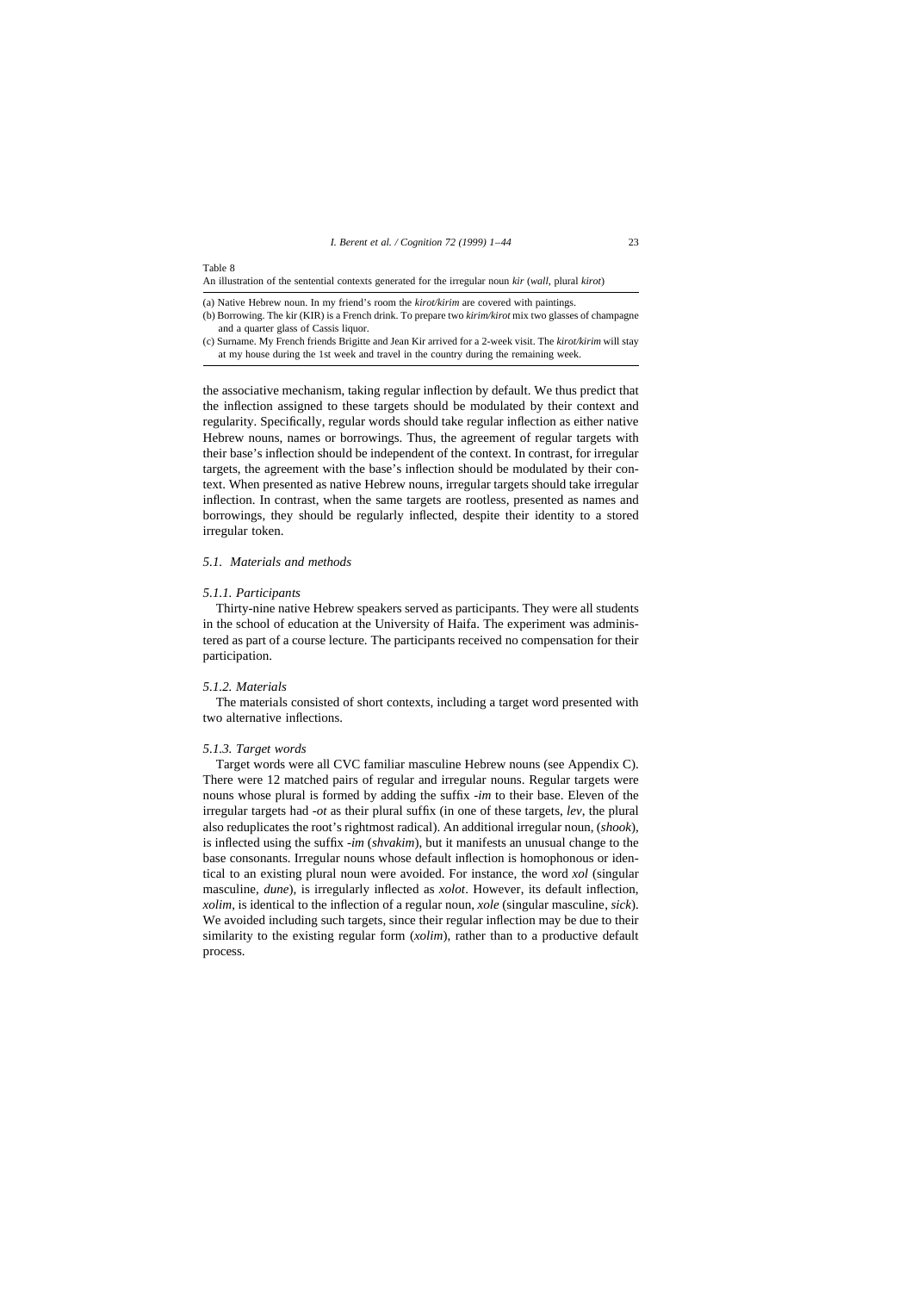# *5.1.4. Contexts*

Each target word was paired with three types of short contexts: a Hebrew context, a borrowing context and a name context (see Appendix D). The Hebrew context incorporated the target word in a sentence that supports its common Hebrew meaning. The borrowing context presented the target as a foreign borrowing. It consisted of two sentences. The first established the singular meaning of the borrowing. To enhance its appearance as a foreign word, a Roman transcription of the word was provided in parenthesis. The name context presented the words as a surname. Name contexts included two sentences. The first established the singular form of the word as a surname and the second introduced its plural. The name and borrowing contexts of every irregular target were essentially identical to those paired with its regular mate (a few minor changes in nationality/language were introduced in order to make the target word appear a natural borrowing or name in the language suggested by the context).

Because the inflection of a word may depend on its gender, which is uncertain for borrowings and names, the contexts presented all borrowings and names as masculine nouns. The gender disambiguation of these nouns was achieved either by agreement (agreement with a preceding adjective or number agreement) or by pragmatics (the default gender of any group of objects including a single masculine object/person is masculine). The contexts were presented without diacritic marks. The target word and its two inflections were presented with their vowels specified by diacritic marks.

The 24 contexts were randomized and arranged in three printed lists per Latin square, such that: (a) each participant was presented with an equal number of regularity  $\times$  context combinations; (b) each word or context were seen only once by any participant; and (c) each target  $\times$  context combination was equally represented across participants.

#### *5.1.5. Procedure*

Participants were told that the purpose of the experiment was to examine how Hebrew speakers inflect Hebrew words, foreign words and names. Participants were not informed of the expected effect of context on inflection. They were presented with the following instructions: 'In the following pages you will find short passages incorporating words that are underlined. Please choose the plural form that sounds best to you according to the context in which the word is presented. Please circle the best sounding option. Then, indicate the extent to which the alternative you chose sounds better than the other. If the alternative you chose sounds much better, please indicate 3; if it sounds better, indicate 2; if it is only slightly better, indicate 1.

Examples:

The radio is now broadcasting Hebrew *shirim/shirot* (3) (the correct alternative circled is *shirim*, *songs*, masculine plural).

The *sirot/sirim* (boats) are sailing in the river (3) (the correct alternative circled is *sirot*, *boats*, feminine plural).

Thanks for your participation.'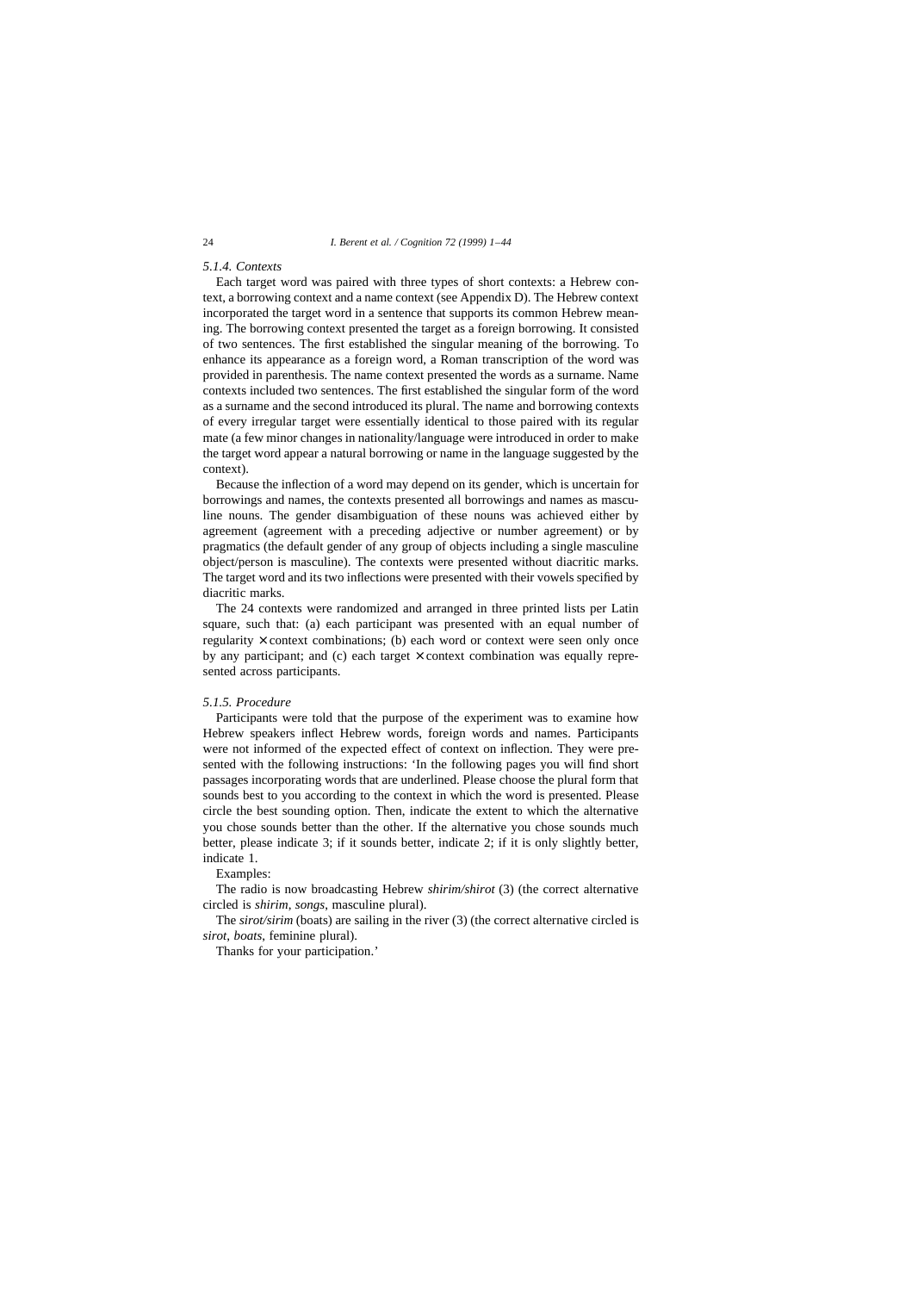# *5.2. Results*

Our results include two measures for the effects of context and regularity on inflection: the selection of the plural form and the rating of its superiority over the unchosen alternative. We examine the effects of context and regularity separately on each of these dependent measures.

#### *5.2.1. The selection of plural inflection*

Table 9 provides the mean responses selecting the base plural (i.e. regular inflection for regular targets; irregular inflection for irregular targets, hereafter, the *base plural*) as a function of the target regularity and context. The difference between the mean agreement with the base and 100% reflects the selection of an inflection that disagrees with the base plural (i.e. the selection of irregular inflection for regular targets; regular inflection for irregular targets). If irregular inflection requires a canonical root, then the presentation of the targets as rootless (i.e. as borrowings or names) should decrease their irregular inflection compared to their presentation as native Hebrew nouns. Furthermore, within either the borrowing or the name contexts, the choice of the base plural should be less frequent for irregular than for regular targets. Finally, the default inflection hypothesis predicts not only a *relative* reduction in the irregular inflection of rootless targets but specifically the default inflection of these targets. Thus, the selection of default inflection for irregular sounding targets should exceed chance.

To assess the effect of context and regularity, we submitted the mean selection of the base plural to ANOVAs by participants and items (2 regularity  $\times$  3 context). These analyses indicated significant main effects of context  $(F_s(2,76) = 305.84,$  $SEM = 169.96, P < 0.001; F_1(2,22) = 257.60, SEM = 62.09, P < 0.001$ , regularity  $(F_s(1,38) = 615.844$ , SEM = 299.99,  $P < 0.001$ ;  $F_i(1,11) = 1477.37$ , SEM = 38.48,  $P < 0.001$ ) and their interaction ( $F_s(2,76) = 158.07$ , SEM = 276.75,  $P <$ 0.001;  $F_i(2,22) = 300.819$ , SEM = 44.75,  $P < 0.001$ ). The effect of context was further investigated using Tukey HSD pairwise comparisons. Context had a marked effect on the inflection of irregular targets. Irregular targets were significantly less likely to take their base inflection when presented as borrowings or names compared to native Hebrew nouns (all  $P < 0.01$ , by participants and items). The decrease in the agreement of borrowings and names with their base inflection was *selective* to irregular targets. Specifically, irregular targets were less frequently inflected according to their base plural compared to regular targets in either the borrowing or name

Table 9

The percentage of responses selecting the inflection of the base Hebrew word as a function of its regularity and the context

| Context       | Irregular | Regular |
|---------------|-----------|---------|
| Native Hebrew | 96.80     | 99.36   |
| Borrowing     | 16.66     | 90.38   |
| Name          | 7.05      | 99.35   |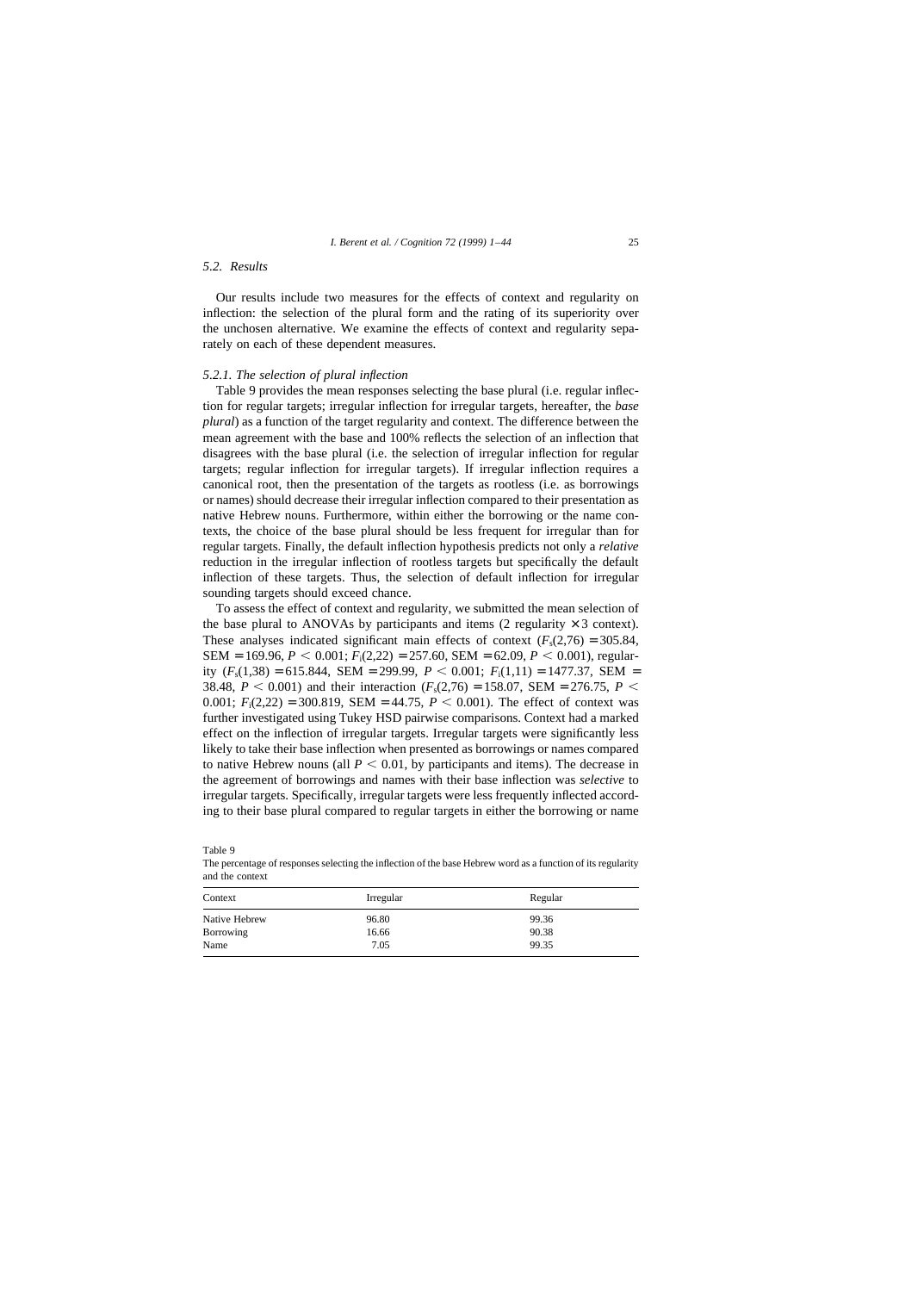contexts  $(P < 0.01$ , by participants and items). In contrast, irregular and regular targets were equally likely to agree with their base inflection when presented as native Hebrew nouns ( $P > 0.05$ ). Thus, the presentation of a familiar irregular target as borrowing or named, blocks its irregular inflection. Conversely, the context had a weak effect on the inflection of regular targets. The selection of the plural base in the borrowing and Hebrew contexts differed only by items ( $P < 0.05$ , by participants and items). The selection of the base plural did not differ in the name and Hebrew contexts ( $P$  values  $> 0.05$ , by participants and items).

The analyses performed so far indicate that the presentation of an irregular target in either a borrowing or a name context significantly reduces the selection of its base plural compared to a Hebrew context. However, the selection of the base irregular inflection for names and borrowings was not only infrequent. Participants were not simply indifferent to the inflection of these targets – they manifested a clear preference for the regular default. The default inflection was significantly higher than 50% for both irregular sounding borrowings (mean =  $83.3\%$ ,  $t_s(38) = 8.98$ ,  $P < 0.001$ ;  $t_i(11) = 8.58$ ,  $P < 0.001$ ) and names (mean = 92.9%,  $t_s(38) = 13.529$ ,  $t_i(11) = 24.391, P < 0.001$ ). Likewise, the selection of regular inflection for regular targets in their borrowing  $(t_s(38) = 12.902, P \le 0.001; t_i(11) = 20.999, P \le 0.001)$ and name  $(t_s(38) = 77.0, P < 0.001; t_i(11) = 77.003, P < 0.001)$  contexts differed significantly from 50%. In fact, the selection of regular inflection for irregular sounding borrowings (mean  $= 92.9\%$ ) did not differ from the rate of regular inflection for regular native Hebrew nouns  $(t(38) = 1.062, P = 0.2948, n.s.; t<sub>i</sub>$  $(11) = 1.593$ ,  $P = 0.1394$ , n.s.). Thus, when a Hebrew word is presented as a borrowing or a name, speakers chose its default inflection regardless of the regularity of the base form. In particular, they strongly prefer the default inflection for rootless irregular nouns despite the familiarity with their irregular plural.

# *5.2.2. The ratings of plural inflection*

A second measure of participants' discrimination among the two inflections provided for the target word may be found in the ratings assigned to the chosen inflection. To express participants' rating of the chosen inflection as a function of its agreement with the base noun, we indicate ratings assigned to the bases' inflection (e.g. the regular inflection for regular targets) by positive numbers  $(1 = low$  confidence, 3 = high confidence). Conversely, confidence for the inflection that disagrees with the base (e.g. irregular inflection for regular targets) is expressed by negative numbers  $(-1 = \text{low confidence}, -3 = \text{high confidence})$ . Mean ratings of the base inflection as a function of the regularity of the target and its similarity to the base are provided in Table 10.

The rating of the base inflection as a function of context type and regularity was assessed by means of a two-way ANOVA (2 regularity  $\times$  3 context). The analyses by participants and items revealed a significant main effect of target regularity  $(F<sub>s</sub>)$  $(1,38) = 330.016$ , SEM = 1.498,  $P < 0.001$ ;  $F<sub>i</sub>(1,11) = 1473.338$ , SEM = 0.102,  $P < 0.001$ ) and context type  $(F_s(2,76) = 326.396, \text{ SEM} = 0.505, P < 0.001;$  $F_i$  (2,22) = 297.632, SEM = 0.172,  $P < 0.001$ ). The interaction of context  $\times$ regularity was highly significant  $(F_s(2,76) = 147.062$ , SEM = 0.761,  $P < 0.001$ ;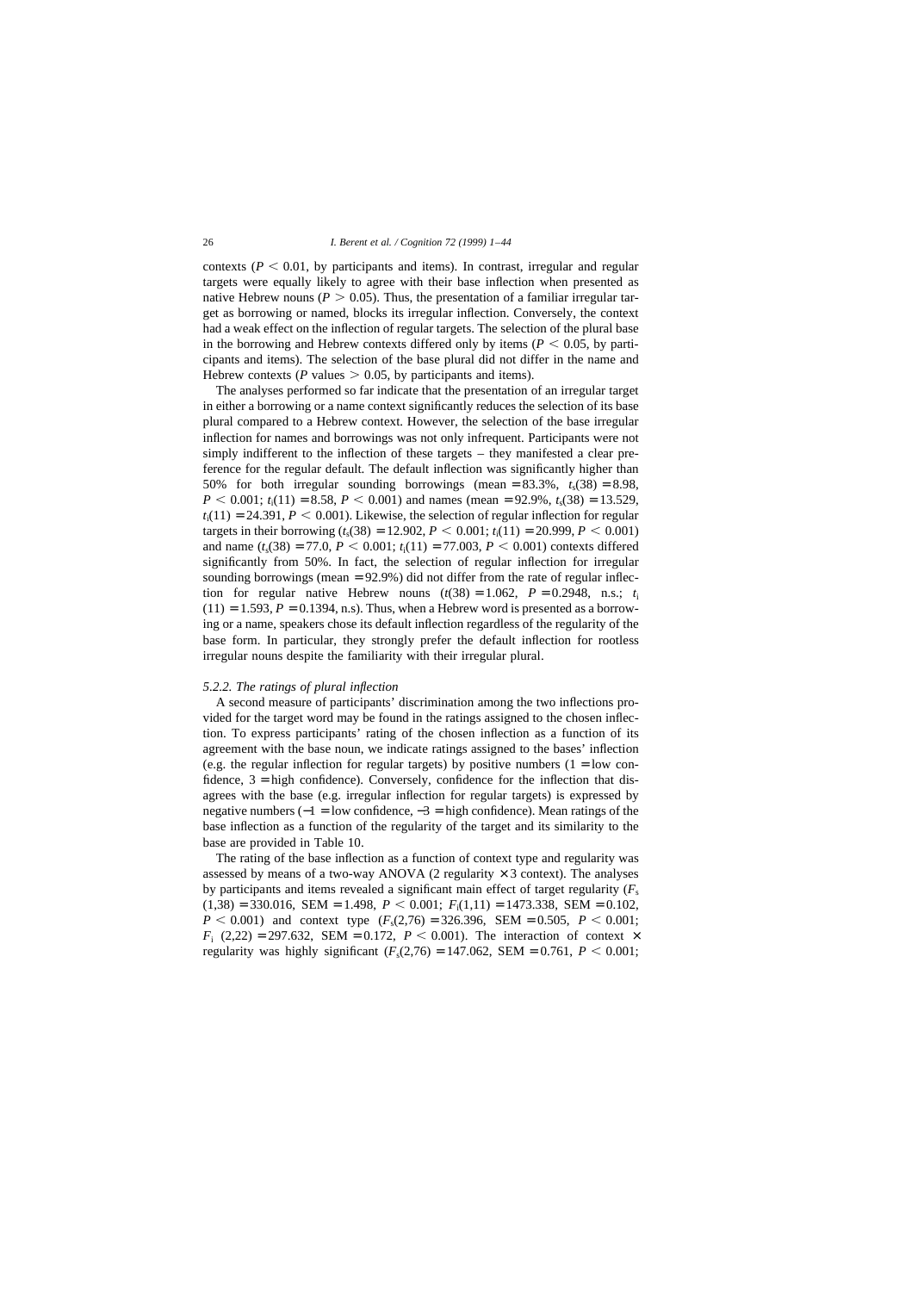| Context       | Irregular | Regular |
|---------------|-----------|---------|
| Native Hebrew | 2.6474    | 2.8654  |
| Borrowing     | $-1.5833$ | 2.1047  |
| Name          | $-2.1923$ | 2.6218  |

Table 10 The rating of the base inflection as a function of target regularity and the context

 $F_i(2,22) = 252.402$ , SEM = 0.136, *P* < 0.001). The interpretation of this interaction by Tukey HSD pairwise comparisons generally matched the inflection selection findings. Context had only a modest effect on the rating of the regular inflection. Regular inflection was rated significantly higher for targets presented as nouns than for borrowings ( $P < 0.05$ , by participants and items), but did not significantly differ from names ( $P > 0.05$ , by participants and items). The rating of regular sounding borrowings and names did not differ significantly  $(P > 0.05$ , by participants and items). Furthermore, regular plurals for regular sounding targets were assigned high positive ratings in each of the three context levels, close to the maximum rating in the six-point scale, indicating a consistent preference for the base regular inflection. In contrast, context had a marked effect on the rating of irregular targets. Irregular plurals for irregular-sounding names were rated significantly lower than for borrowings, which, in turn, were rated lower than for irregular native Hebrew nouns (all  $P < 0.05$ , by participants and items). The presentation of irregular sounding nouns as names and borrowings not only reduced their agreement with their base inflection but further resulted in ratings that were significantly lower than 0 (for borrowings:  $t(38) = -7.983$ ,  $P < 0.001$ ;  $t<sub>i</sub>(11) = -8.07$ ,  $P < 0.001$ ; for names:  $t(38) = -11.4$ , *P* = 0.0001;  $t_i(11) = -26.299$ , *P* < 0.001). These negative ratings for irregular sounding names and borrowings indicate a preference for a regular inflection. This preference cannot be due to a general rejection of irregular inflection. When presented as native Hebrew nouns, the rating for the base inflection was positive, and did not differ from the rating of the base inflection of regular targets ( $P > 0.05$ , by participants and items). Thus, when a familiar irregular word is presented as rootless, participants not only select the default inflection over its familiar irregular inflection, but they are also significantly more confident that this choice is preferable over the familiar irregular alternative.

# *5.3. Discussion*

Experiment 3 demonstrates that Hebrew nouns presented as names and borrowings take regular inflection. The regular inflection of names and borrowings is observed regardless of the regularity of their base form. Specifically, names and borrowings are regularly inflected even when they are identical to an irregular noun. In fact, the frequency of regular inflection for irregular sounding names did not differ from the selection of regular inflection for familiar native Hebrew nouns. The disagreement of irregular sounding names and borrowings with the inflection of their base noun cannot be attributed to an unfamiliarity with the base inflection.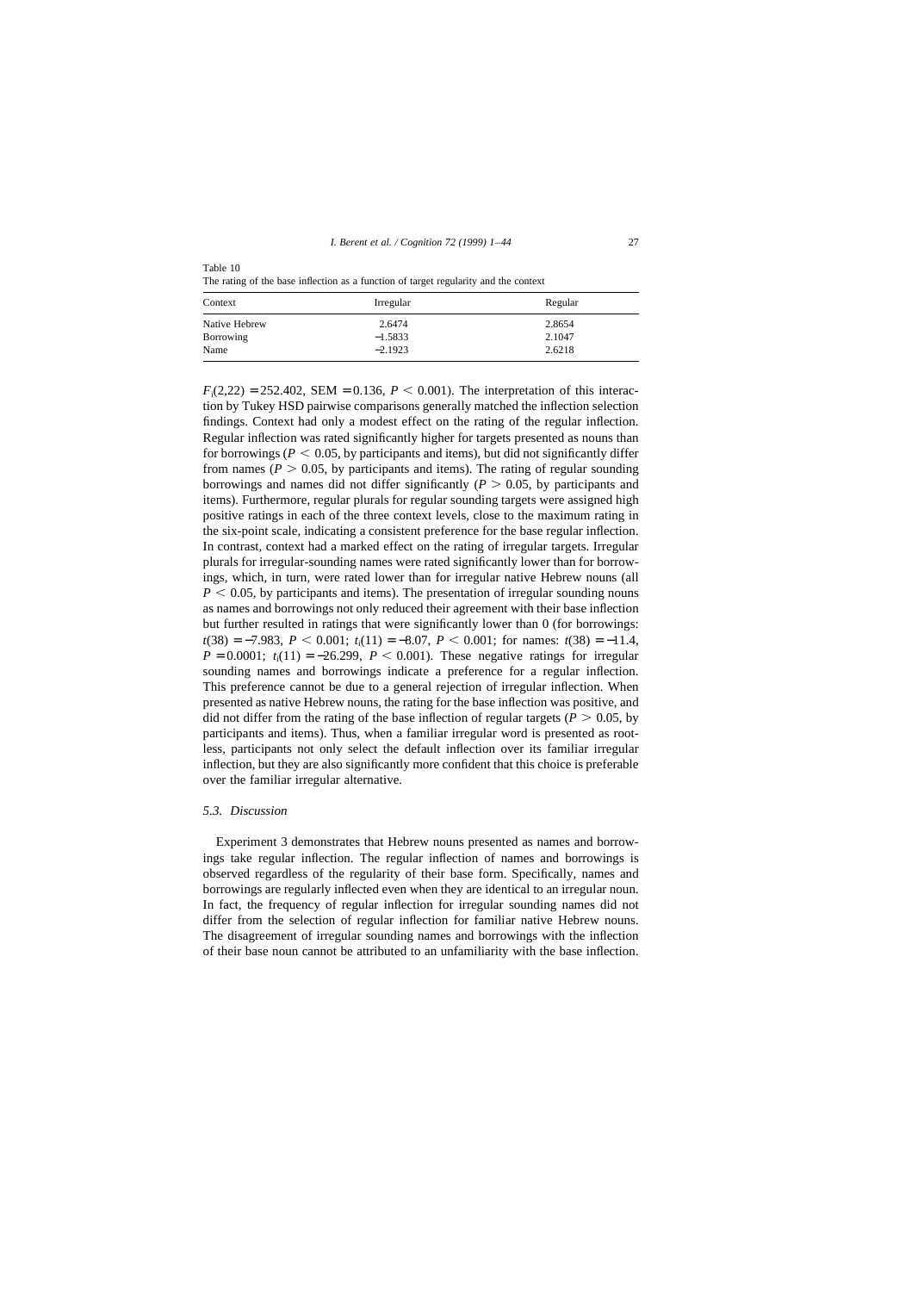When the same targets are presented as native Hebrew nouns, irregular targets take their base's irregular inflection in 97% of the trials, and this rate of agreement does not differ significantly from regular targets. This finding confirms that these targets are highly familiar to our participants and their irregular inflection is readily available. However, when irregular targets are presented as borrowings or names, there is a dramatic reversal in their inflection: Speakers reliably prefer their regular inflection, and they are highly confident in this choice.

The reversal in the inflection of irregular sounding names and borrowings is readily explicable by the 'word/rule' account. Because these names and borrowings do not have a canonical root, they cannot activate the stored irregular root, despite their feature identity. Conversely, according to the pattern-associator view, the root, a variable, is eliminated from mental representations. On this account, the representation of words consists of a bundle of orthographic, phonological and semantic features. Variables, such as a root, or even a word, play no role in inflection. Instead, inflection is fully predictable by the target's orthographic, phonological and semantic features. The indeterminacy of the inflection of irregular sounding words by their phonological and orthographic features challenges this account. Specifically, our findings raise two questions: (1) Why is irregular inflection blocked for targets that are identical to stored tokens in their phonology and orthography? (2) Why does the blocking of irregular inflection result in the application of default inflection?

As a natural move, proponents of the pattern-associator account may search for a semantic explanation for our findings. Indeed, the meaning of our irregular sounding names and borrowings clearly differs from their noun counterparts. The mismatch between the semantic features of the target and the stored noun may block its  $activation<sup>10</sup>$ , triggering regular inflection by default. As a result, regular, but not irregular targets, agree with their base inflection.

The following discussion examines this account. We bring several arguments against a semantic explanation for inflection. Our findings also speak against an associative account for the formation of the regular default. We demonstrate that the regular inflection of our targets is inexplicable by either type frequency or by distributional asymmetry. However, the most serious challenge to the pattern-associator account concerns its central tenet, namely, the assumption that the formation of the plural is reducibly to phonological associations between tokens.

#### *5.3.1. A semantic account*

Consider first the effects of semantic similarity on inflection. The view of irregular inflection as an associative process predicts that it should be highly sensitive to

 $10<sup>10</sup>$ On one view, the semantic mismatch between the stored stem and borrowings or names results in the reversal of their inflection. Specifically speakers may alter the inflection of irregular inflection for names and borrowings in order to block the communication of the meaning associated with their base (Harris, 1992; Shirai, 1997). However, if a semantic mismatch promotes a disagreement with the base inflection, then it should have applied for regular targets as well (see also Kim et al., 1994, for a similar argument). Contrary to this prediction, regular sounding borrowings and names do not differ from their base nouns in their regular inflection. Thus, the disagreement of borrowings and names with their base does not simply reverse inflection across the board. Instead, the mismatch between the inflection of borrowings and names with their base is selective to irregular words.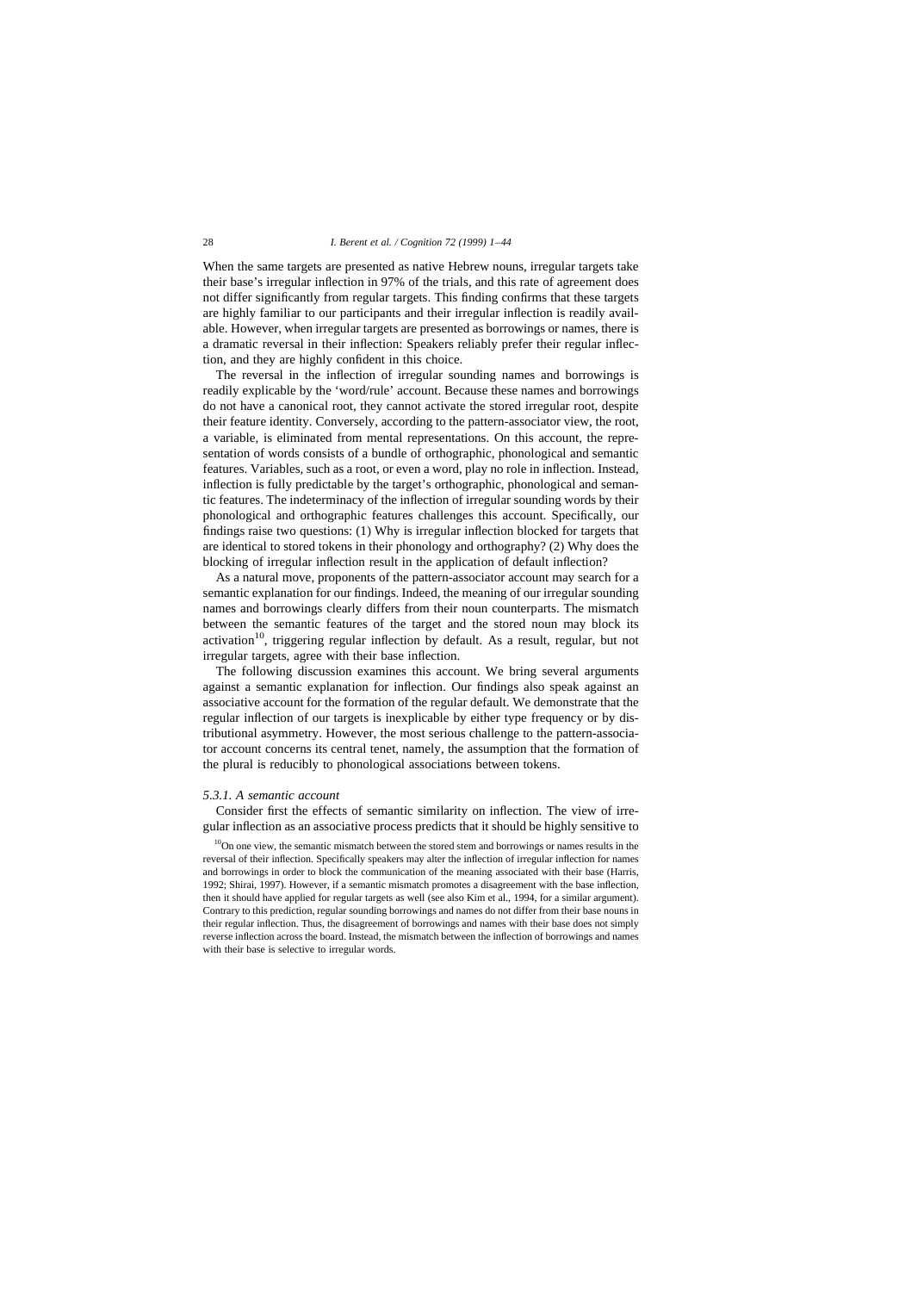similarity effects, including semantic similarity. Thus, a reduction in the activation of a stored irregular token for semantically distant targets is compatible with both the pattern associator and 'word/rule' accounts. However, according to the patternassociator account, similarity effects are not selective to irregular inflection: they should also contribute to default inflection. This claim is uncertain. If the default inflection of irregular sounding names and borrowings is due to their semantic distance, then irregular words that are extensions or metaphors should take regular inflection as well. Contrary to this prediction, Hebrew has numerous irregular sounding metaphors and extensions that agree with the inflection of their irregular base. For instance, the irregular noun *tsinor* (*pipe*) takes irregular inflection in the idiom '*tsinorot mekubalim*' (literally, *accepted pipes*), indicating the proper institutional channels for resolving pending issues. Conversely, synonyms do not necessarily agree in their inflection (e.g. *tinok-tinokot*, ?*olal-?olalim*, both synonyms to *baby*). The use of irregular inflection for metaphors and regular synonyms is clearly not unique to Hebrew (e.g. see Prasada and Pinker, 1993; Marcus et al., 1995; for discussion of similar phenomena in English and German). Indeed, inflection is generally unrelated to shared meaning. Kim et al. (1991) systematically tested a semantic account for the default inflection of irregular sounding denominals in English. The status of a noun as denominal accounted for a significant share of the unconfounded variance in a regression analysis. In contrast, the semantic relatedness of denominals to their bases captured only a meager non-significant portion of the variance. Furthermore, Kim et al. (1991) observed that the preference for the regular default is not obtained for metaphors. Their findings do no support a semantic account for default inflection.

#### *5.3.2. The type-frequency account*

The above observations suggest that semantic similarity may not be sufficient to account for inflection. This conclusion, however, is not incompatible with patternassociator accounts. Pattern-associator accounts need not be committed to a purely semantic explanation for inflection. For instance, it is possible that the orthographic and phonological form of a word is more heavily weighted in determining its inflection compared to its semantic features. Thus, semantic mismatch may decrease the activation of the base without necessarily providing a noticeable contribution for the activation of regular competitors. These accounts are perfectly tenable, as long as they can propose an alternative explanation for the activation of the regular default. Two such proposals are currently available: type frequency and distributional asymmetry. The distributional-asymmetry account is strongly challenged by the overlap in the distribution of regular and irregular Hebrew nouns in the phonological space. However, regular inflection is clearly more frequent than irregular inflection for masculine sounding Hebrew nouns. Thus, type frequency is potentially a viable explanation for the activation of regular Hebrew forms. We now turn to test it for our data.

We first examined whether regular inflection is indeed a more frequent type within the phonological clusters of our experimental targets. For this end, we calculated the number of regular and irregular neighbors within the mishkalim of our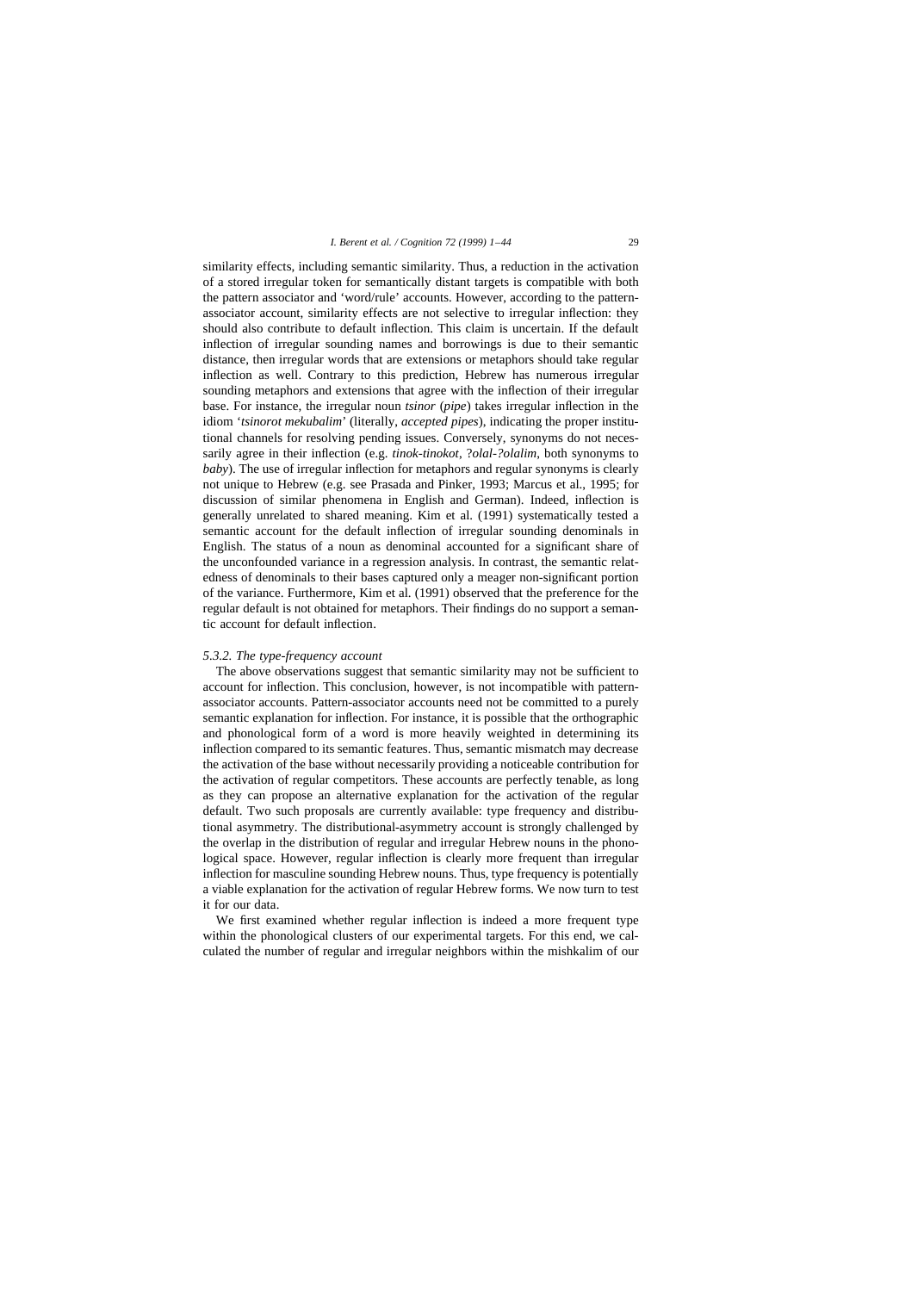| The correlation between the proportion of regular inflection and the number of regular and irregular |  |  |
|------------------------------------------------------------------------------------------------------|--|--|
| neighbors as a function of target regularity and context                                             |  |  |

| Context           | Neighbor type   |              |                   |                |  |  |
|-------------------|-----------------|--------------|-------------------|----------------|--|--|
|                   | Regular targets |              | Irregular targets |                |  |  |
|                   | Regular         | Irregular    | Regular           | Irregular      |  |  |
| Borrowing<br>Name | 0.051<br>0.058  | 0.17<br>0.15 | 0.075<br>$-0.093$ | 0.138<br>0.299 |  |  |

regular and irregular targets. An ANOVA (2 target type (regular vs. irregular)  $\times$  2 neighbor type (friend vs. enemies)) yielded a significant interaction (*F*<sup>i</sup>  $(1,22) = 9.848$ , SEM = 556.733,  $P < 0.01$ ). Irregular targets had more regular enemies (mean  $= 22.5$ ) than irregular friends (mean  $= 9.75$ ). In contrast, for regular targets, the number of regular friends (mean  $=$  34.417) exceeded their irregular enemies (mean  $= 4.417$ ). Thus, regular inflection was clearly dominant within the phonological clusters of our irregular targets. We next examined whether the assignment of regular inflection to names and borrowings is sensitive to type frequency. If the regular inflection of names and borrowings depends on the sharing of orthographic and phonological features with existing regular nouns, then our findings should exhibit significant correlation between the probability of regular inflection and the number of regular neighbors. Our findings are provided in Table 11. There was no evidence for a correlation between regular inflection and the number of regular neighbors for either borrowings or names ( $P > 0.05$ ; for comparison: the relevant critical value for the correlation of two variables is  $r(10) = 0.576$ ). Likewise, the correlation between regular inflection and the number of irregular neighbors did not approach significance for either of the target or context types  $(P > 0.05)$ . Thus, there is no evidence that the selection of regular inflection is sensitive to its type frequency.

#### *5.3.3. Is inflection achieved by an associative phonological process?*

Our discussion so far failed to find any support for the attribution of default inflection to an associative process. The selection of the regular plural seems insensitive to semantic similarity. It is also inexplicable by the type frequency of regular inflection. Thus, the associative account for the formation of default plural is unclear. However, the challenge for the associative account goes beyond its inability to specify *how* default inflection emerges from stored associations. It is the assumption that default inflection *is* reducible to phonological associations between stored tokens that is incompatible with our findings.

Pattern-associator accounts of morphology embody a tacit theory of grammar, a theory that could be made explicit by comparison to traditional linguistic accounts (Pinker and Prince, 1988). Many linguistic theories distinguish between morphology

Table 11

 $11$ The view of morphology as autonomous does not preclude the interaction of morphological and phonological semantic or syntactic processes. It merely states that the principles governing word formation are irreducible to non-morphological principles (Aronoff, 1994, p. 63).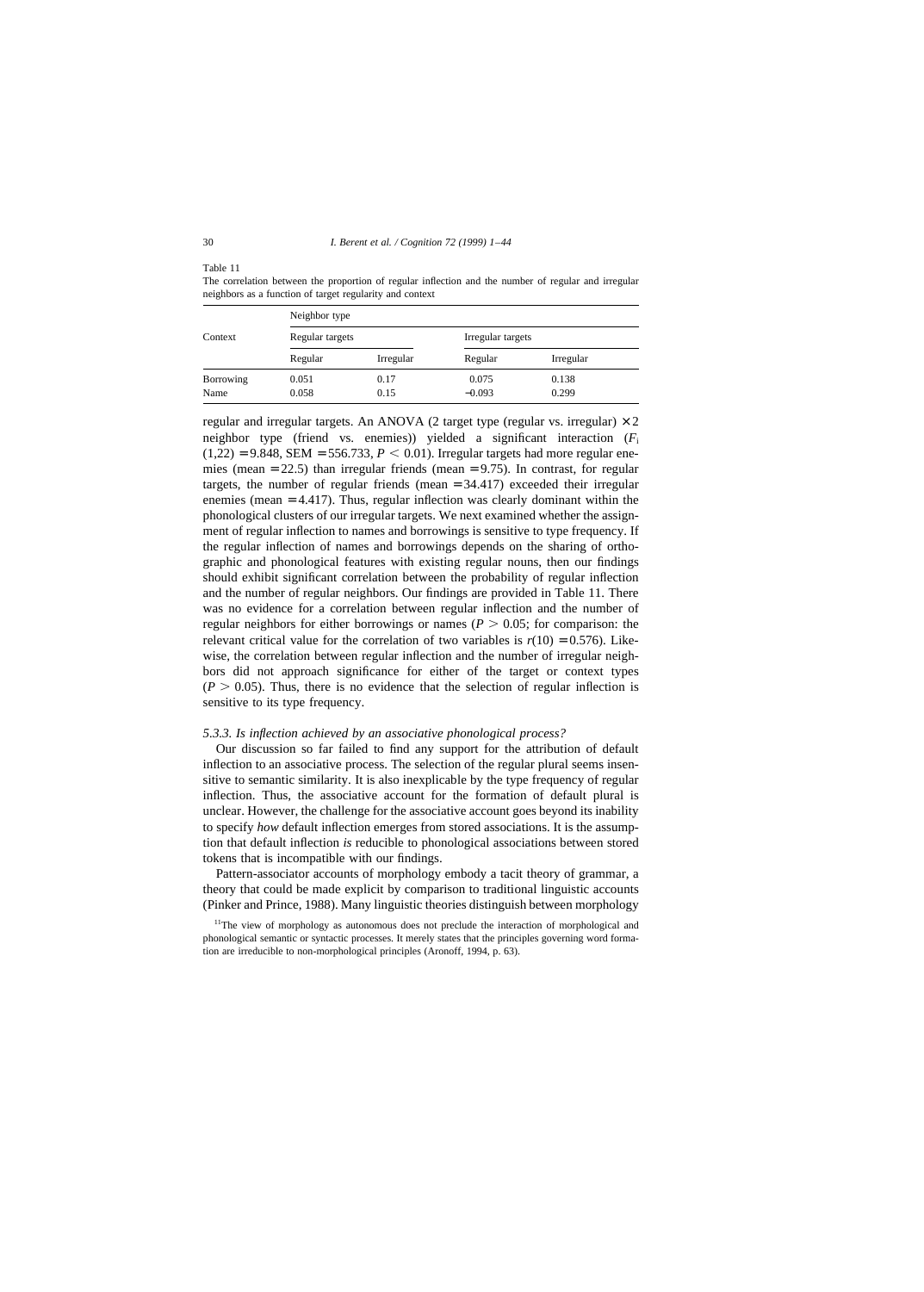and phonology as separate, partly autonomous<sup>11</sup> components of the grammar. These components jointly contribute to the surface form of the plural. For instance, consider the production of the plural *dogs*. The phonological form of *dogs* is a product of two sources: morphology is responsible for the selection of the suffix, whereas phonology independently predicts its voicing. In contrast, pattern-associator accounts eliminate morphology. They entail no component that is responsible for word formation independent of phonology. Inflection is thus viewed as a phonological change to the singular form. Furthermore, this phonological account of inflection eliminates mental variables, categories such as a stem and noun. The phonological process of inflection is constrained solely by the distribution of stored tokens: it applies to all tokens regardless of their grammatical categories. Thus, the inflection of nouns lacking a canonical root (e.g. borrowings and names) is not fundamentally distinct from the inflection of native Hebrew nouns. They are each explicable by the same set of stored phonological associations. Our findings challenge these predictions.

Recall that Hebrew nouns are formed by inserting the root in a word pattern, the mishkal. The inflection of Hebrew nouns frequently results in phonological changes to the stem. These changes apply to all members of the mishkal, regardless of their morphological suffix (e.g. *kelev-klavim*, *dog*; *kever-kvarot*, *grave*). Thus, the mishkal is a very strong predictor of the phonological form of plural nouns. If the regular inflection of borrowings and names was a phonological process, achieved by the activation of stored nouns, then the plural form of borrowings and names should have *fully* agreed with the plural form of similar native nouns. In particular, borrowing and name plurals should have agreed with regular nominal plurals not only in their inflectional suffix, -*im*, but also in their phonological form. Contrary to this prediction, the phonological forms of Hebrew borrowings and names routinely mismatch with the phonological forms of native nouns, despite their agreement in inflectional suffix. The plurals of names and borrowings exhibit no stress shift, nor do they undergo vowel changes to their stems. Borrowings and names fail to undergo phonological changes even when they are identical to an existing native

Table 12

The dissociation between the morphological and phonological form of nominal plurals and phonologically similar borrowings and surnames (primary stress is indicated by an accent to the vowel)

| (a) Native nouns ver-<br>sus borrowings |                          |                |                            |               |  |  |
|-----------------------------------------|--------------------------|----------------|----------------------------|---------------|--|--|
| CiC<br>CoC<br>(b) Native nouns ver-     | kis-kisím<br>shot-shotím | pocket<br>whip | bis-bísim<br>shóck-shóckim | bite<br>shock |  |  |
| sus surnames                            |                          |                |                            |               |  |  |
| CoCeC                                   | cohén-cohaním            | priest         | Cóhen-cóhenim              |               |  |  |
| CeCec                                   | régev-regavím            | clod           | Régev-régevim              |               |  |  |
| CaCiC                                   | ravív-revivím            | rain shower    | Ravív-ravívim              |               |  |  |
| CaCaC                                   | barák-brakím             | lightening     | Barák-barákim              |               |  |  |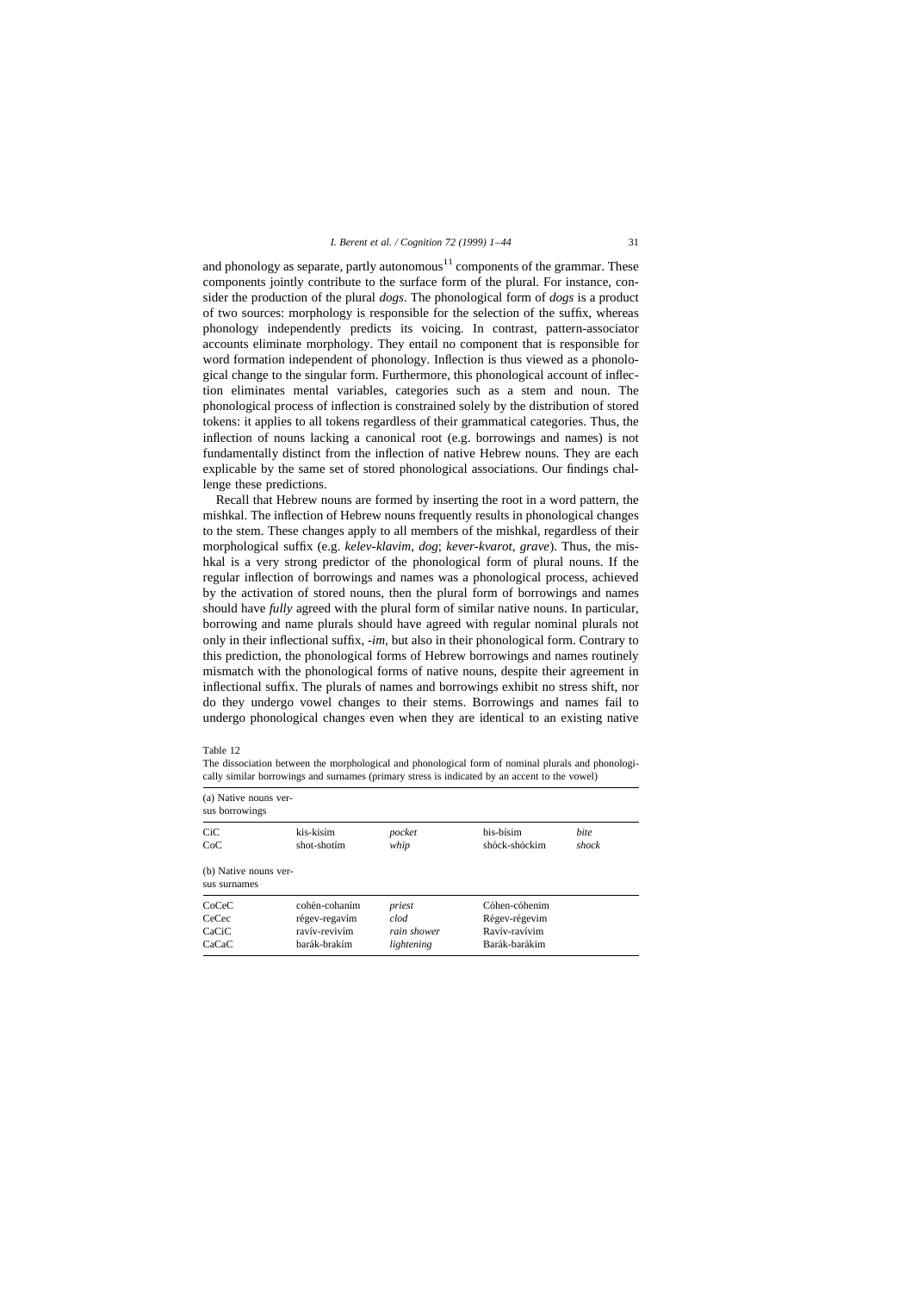noun. Table 12 illustrates this phenomenon. The first part of the table lists several native nouns and borrowings that share the mishkal and plural suffix, but disagree in their plural phonological form. The second part of the table lists surnames that are homophonous to native Hebrew nouns. Despite the identity of the singular forms and the agreement in plural suffix, the phonological forms of these plurals are quite different: phonological changes to the stem apply to nouns, but are blocked for their name counterparts. The dissociation between agreement in suffix and agreement in phonological form is incompatible with the view of inflection as a phonological process. Furthermore, the sensitivity of these processes to the presence of a canonical root challenges the view of inflection as an associative process.

In summary, our findings present several challenges to the pattern-associator account. The default inflection of irregular sounding borrowings and names is not due to a semantic mismatch, nor is it predicted by the type frequency of regular friends. Most importantly, the mismatch between the phonological form of names and borrowings and that of their stored native regular nouns is incompatible with the attribution of inflection to an associative phonological process.

### **6. General discussion**

This research examines the inflection of masculine sounding Hebrew nouns. Our investigation addresses two questions: (1) Does the regular -*im* inflection constitute a default for the inflection of masculine sounding nouns? (2) Is default inflection achieved by a symbolic process? In discussing these questions, we first review our evidence for the presence of default inflection in Hebrew. We next examine its computation. Finally, we briefly address the implications of our findings to online accounts of inflection.

#### *6.1. Does Hebrew have a default for the inflection of masculine-sounding nouns?*

The view of regular inflection as a default predicts that its application is general, regardless of the similarity of the target to existing regular tokens. It is triggered by an 'elsewhere condition' upon the failure to activate a similar irregular token in associative memory.

Experiment 1 demonstrated that regular inflection applies to non-word targets that are phonologically distant from their base nouns. Experiment 2 established the generality of regular inflection for highly idiosyncratic non-words, targets whose phonology grossly deviates from the phonological characteristics of potential Hebrew words. Speakers not only reliably choose regular over irregular inflection for these targets; their selection is relatively *insensitive* to phonological similarity. The frequency of regular inflection for dissimilar and idiosyncratic non-words does not differ significantly from the frequency of its selection for targets that are highly similar to regular nouns, nor is it affected by the number of stored regular nouns. These findings are consistent with the claim that regular inflection applies generally, regardless of the similarity of the target to stored tokens.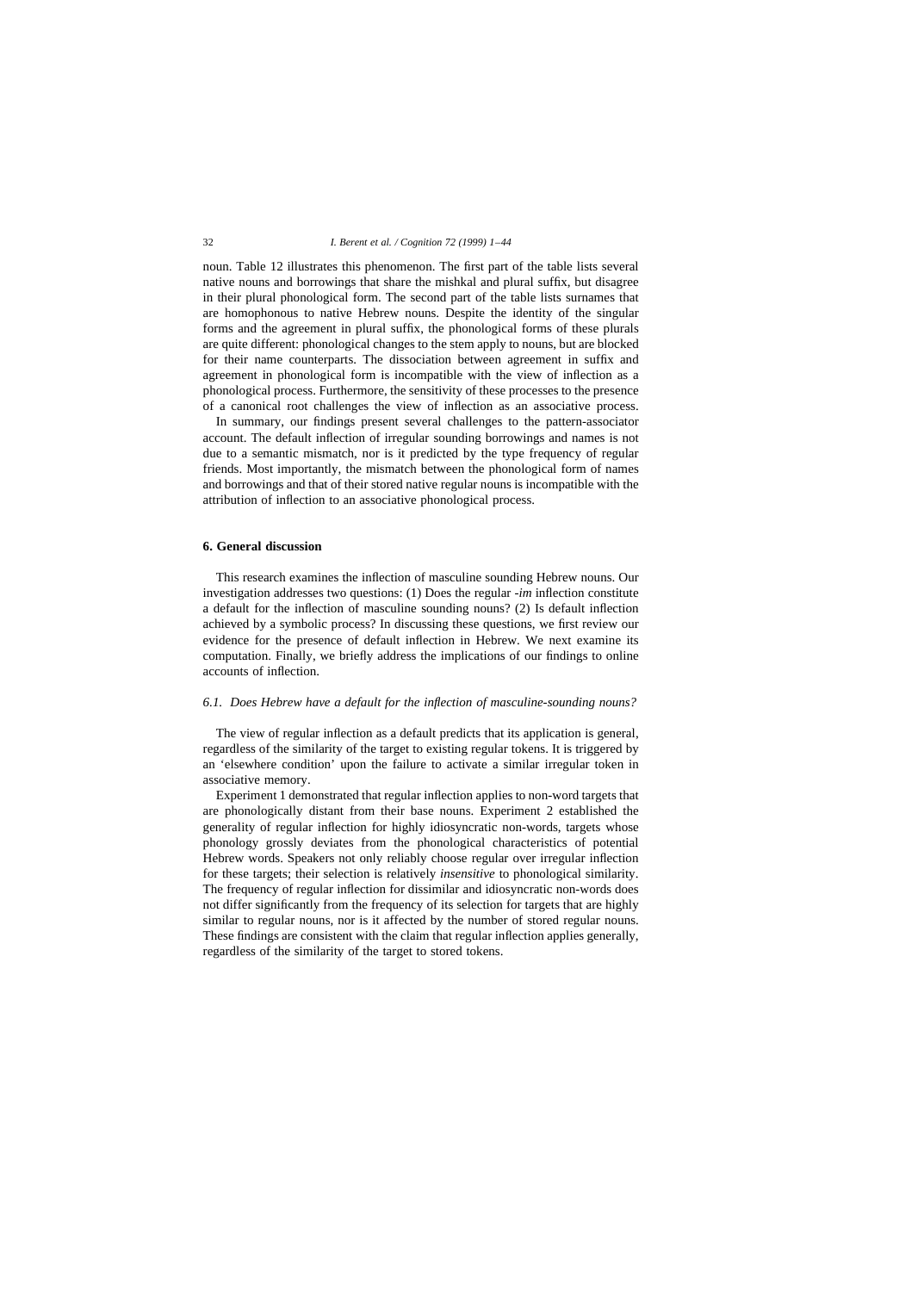Our findings also lend support for the overriding of default inflection by the activation of irregular words. In contrast to the generality of default inflection, irregular inflection is highly sensitive to similarity effects. Experiment 1 demonstrates that the selection of irregular inflection increases with the phonological similarity to a stored irregular noun. Likewise, irregular inflection positively correlates with the number of irregular neighbors. Experiment 3, however, presents an interesting qualification to the scope of similarity effects. This experiment examined the inflection of existing regular and irregular nouns presented as native Hebrew nouns, names and borrowings. Its results demonstrate that targets identical to existing irregular nouns are nevertheless assigned the default inflection when presented as names and borrowings. These findings suggest that the activation of an irregular stored noun does not depend merely on its similarity to the target. Instead, irregular inflection requires also a formal property, namely the presence of a canonical root (Kim et al., 1991, 1994; Kim and Pinker, 1995; Marcus et al., 1995).

Indeed, there is a growing body of evidence demonstrating the representation of Hebrew roots by a variable. For instance, the identification of Hebrew words is facilitated by priming them with their root (Bentin and Feldman, 1990; Feldman and Bentin, 1994; Frost et al., 1997), and its productivity determines the ease of decomposing the root from the word pattern (Feldman et al., 1995). Hebrew speakers further constrain root structure and their knowledge is inexplicable by the cooccurrence of subword units (Berent and Shimron, 1997; Berent et al., 1998). Our findings suggest that the root<sup>12</sup> is also critical for irregular infection. Irregular inflection requires that the target has a root that is similar to a stored irregular root. In the absence of a canonical root, irregular inflection is blocked, triggering default inflection. Thus, the similarity to stored irregular tokens is necessary, but not sufficient to override default inflection.

# *6.2. Is the regular default computed by a symbolic process?*

Given the evidence for the existence of default inflection in Hebrew, we now turn to examine its source. According to the 'word/rule' account, the regular default is computed by a symbolic mechanism (Pinker, 1991, 1994, 1997, 1999). Conversely, pattern-associator accounts view default inflection as the product of an associative process (e.g. Rumelhart and McClelland, 1986; MacWhinney and Leinbach, 1991; Plunkett and Marchman, 1991, 1993; Daugherty and Seidenberg, 1992; Hare and Elman, 1995; Hare et al., 1995).

We investigated two associative accounts for the emergence of default inflection in an associative system: the distributional-asymmetry hypothesis and the typefrequency account. The existence of a regular default in Hebrew is incompatible with either view. The distribution of regular and irregular tokens in Hebrew violates

 $12$ Given the ambiguity concerning the notion of the root (Aronoff, 1994), it is uncertain whether the linguistic variable carrying the marking of regularity (to which we refer as the root) is identical in all respects to the level implied by the empirical findings cited above. We expect some differences between these two notions, but this question awaits further research.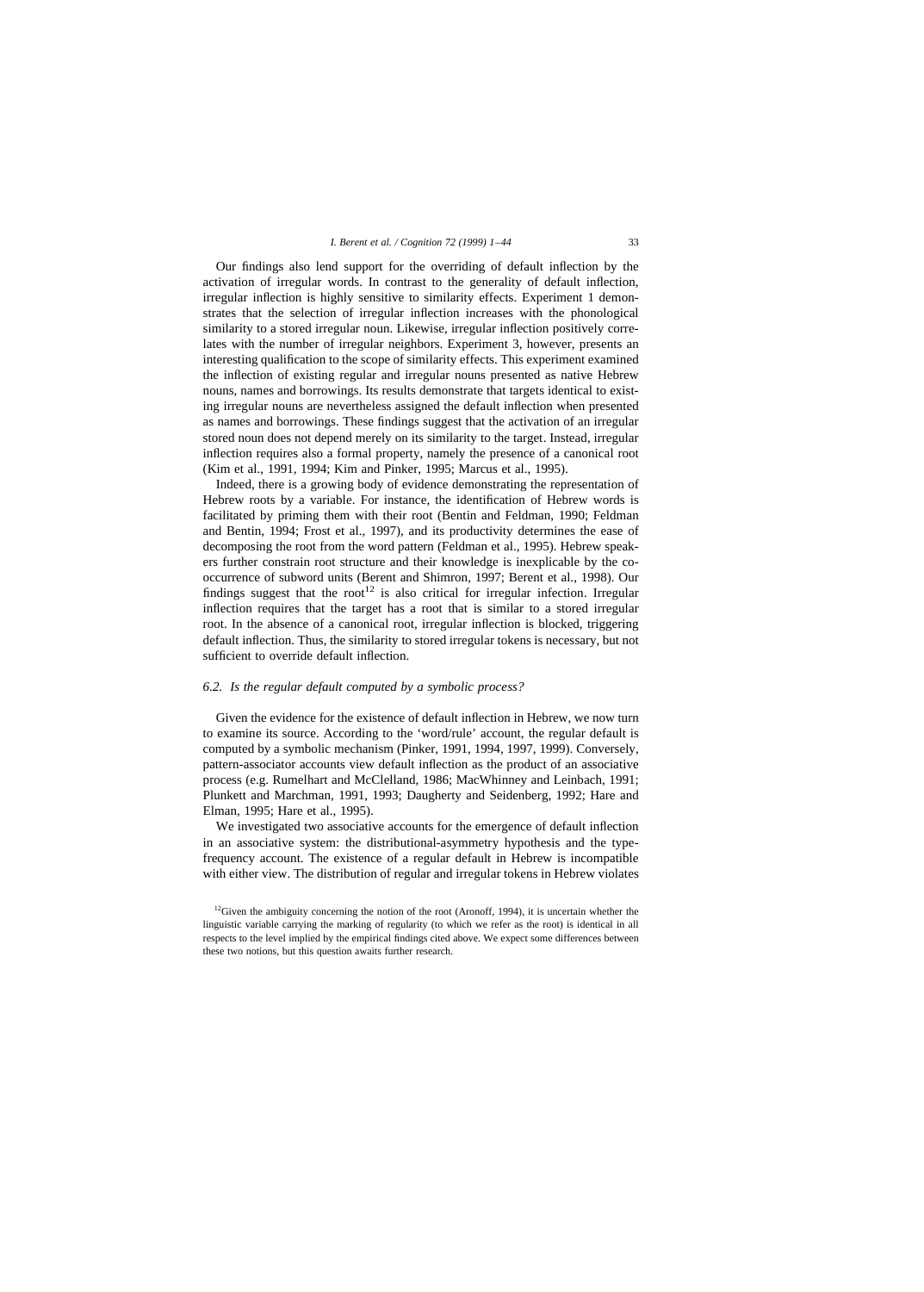the requirements of the distributional-asymmetry hypothesis (Hare et al., 1995; Plunkett and Nakisa, 1997). Instead of strong clusters of irregular tokens in the midst of diffusely distributed regular tokens, Hebrew irregular clusters constitute a subset of the regular regions and their density is quite similar. Our findings are also inexplicable by the type-frequency account (e.g. Rumelhart and McClelland, 1986; Plunkett and Marchman, 1991, 1993; Daugherty and Seidenberg, 1992; Bybee, 1995). Regular inflection appears insensitive to the frequency of regular types. Specifically, although irregular inflection was affected by the number of stored irregular nouns, regular inflection did not correlate with the number of regular friends in any of our experiments and emerged even for phonologically idiosyncratic targets. The inflection of Hebrew nouns is thus unaffected by either the similarity to specific regular nouns or by the global similarity to potential Hebrew nouns.

The challenge presented by our findings, however, goes beyond the inadequacy of *specific* associative accounts of default inflection. It is their fundamental tenet, namely, the view of inflection as a set of token-specific associations, that is questioned by our results. One challenge concerns the reduction of default inflection to phonological associations. If regular inflection was merely a phonological modification of the target according to similar stored tokens, then all plural forms generated from a single base should have fully agreed in both their phonological form as well as the plural suffix. Contrary to this prediction, the plurals of Hebrew names and borrowings disagree with the plurals of regular nouns despite their agreement on inflectional suffix and the identity of their singular forms.

A deeper challenge to the associative account is presented by the convergence of the evidence for default inflection across languages. The characteristics of default inflection in Hebrew agree with the findings reported in English and German (e.g. Kim et al., 1991, 1994; Prasada and Pinker, 1993; Kim and Pinker, 1995; Marcus et al., 1995). In each of these languages, the default is productively used for new words, regardless of their similarity to stored tokens. It is also used for the inflection of rootless nouns, such as borrowings and names. To account for the role of the default as the inflectional class preferred for new nouns, names and borrowings, an associative account must resort to specific associations between the phonological form of the default and the semantic properties of these categories. Because such associations must be acquired from experience by rote learning, independently in each of these languages, their cross-linguistic convergence is a puzzling coincidence. For instance, if the use of the default for names and borrowings in English is merely an association between the specific phonological properties of its nominal default suffix (*s*) and the semantic features of nouns and borrowings, then why does Hebrew, a language whose phonology and default suffix are quite distinct from English, exhibit the same association?

The emergence of a default inflection in Hebrew, its independence from phonological regularity and the cross-linguistic convergence in the circumstances of its application are currently unaccounted for by the associative view of inflection. In contrast, these observations are readily explicable by the view of regular inflection as a symbolic process, a process sensitive to the combinatorial structure of variables. The blindness of symbolic processes to the tokens enumerated by variables nicely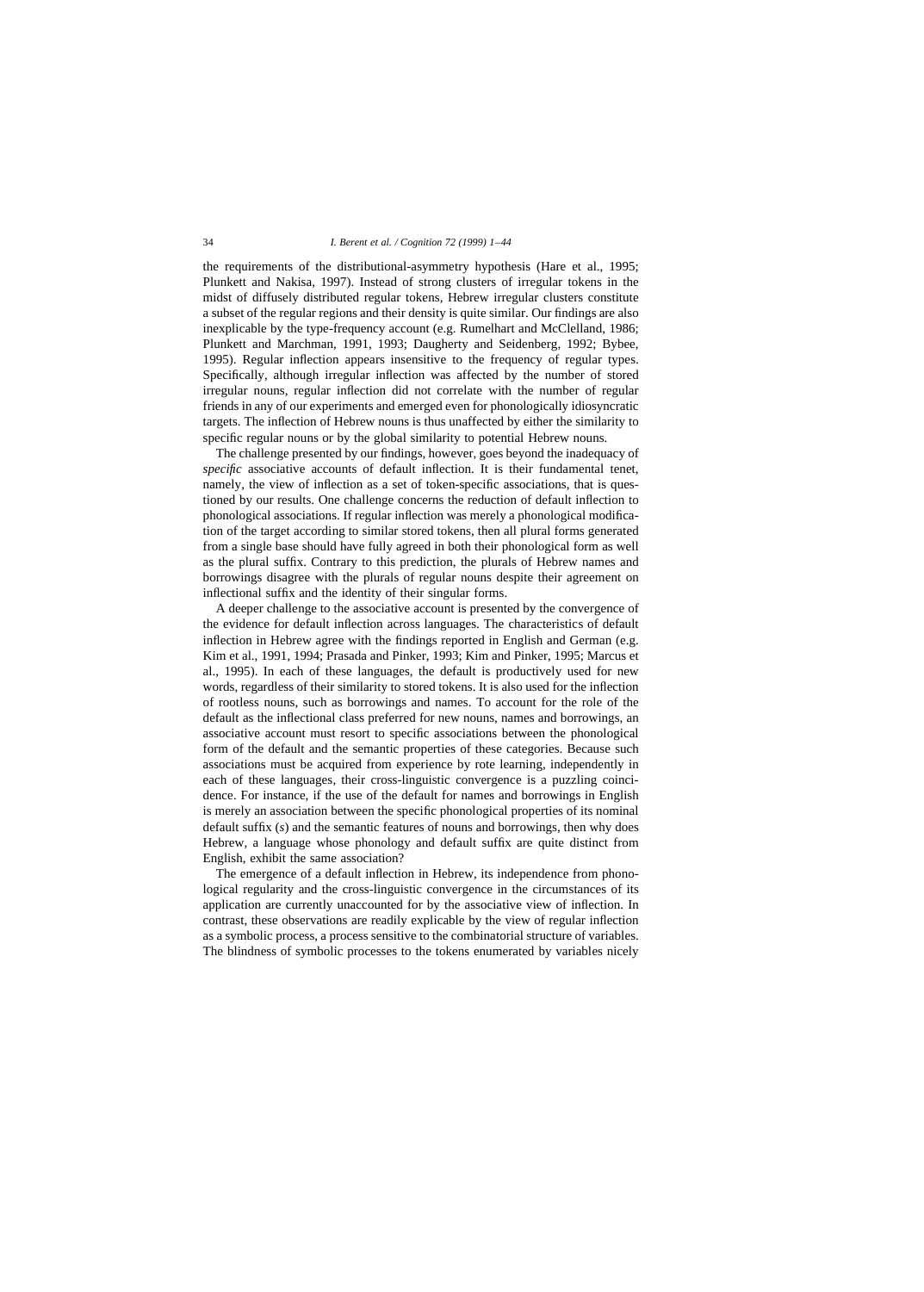explains the insensitivity of regular inflection to similarity and type-frequency effects, whereas their sensitivity to linguistic variables accounts for the regular inflection of rootless nouns that are irregular sounding. The view of default inflection as a morphological process, autonomous from phonology, also explains the dissociation between the morphological and phonological properties of rootless nouns and nouns with canonical roots. Finally, the cross-linguistic convergence in the circumstances triggering default inflection is predicted by the hypothesis that the distinction between productive grammatical rules and word associations is a design feature of the human mind (Pinker, 1991, 1994, 1997, 1999).

# *6.3. Implications for language processing*

Our findings strongly support the existence of a default symbolic mechanism for the inflection of Hebrew nouns. However, these results cannot determine its contribution to the online computation of regular forms in language processing. In particular, the symbolic computation of default inflection does not preclude the storage of familiar regular forms in memory. In fact, the storage of some regularly inflected forms may be required by the 'word/rule' account. For instance, consider doublets, like *dive-dived* versus *dive-dove*. The view of default inflection as an 'elsewhere condition' assigns a precedence for irregular inflection. The activation of the irregular verb *dove* should thus block its default inflection. Likewise, regular verbs that are phonologically similar to stored irregular verbs (e.g. rhymes) are likely to trigger the irregular mechanism (e.g. *blink* vs. *drink and sink*). Because irregular-sounding words override the default mechanism, their regular inflection must be stored, a prediction supported by the findings of Ullman (1999). The storage of regular forms may even go beyond cases in which it is necessary to achieve regular inflection. The mere familiarity with inflected forms may be sufficient to result in their storage. Indeed, several studies observed a facilitation in the processing of regularly inflected words whose surface token frequency is high (Taft, 1979; Burani et al., 1984; Katz et al., 1991; Sereno and Jongman, 1997). These results suggest that regularly inflected forms may be stored in the mental lexicon.

The findings of our Experiment 1 converge with this conclusion. We observed a negative correlation between the selection of irregular inflection for irregular-sounding words and the number of regular friends. This finding suggests that regular plurals are stored in memory and compete with the activation of irregular plurals. Although our present results found no evidence for the effect of stored regular forms on regular inflection<sup>13</sup>, such possibility is not incompatible with the 'rule-word' account. The 'word/rule' account predicts the existence of a default mechanism, it does not require that this mechanism is the sole source of constraints on regular inflection. Thus, the effect of regular neighbors is, in principle, compatible with both

<sup>&</sup>lt;sup>13</sup>A replication of Experiment 1 using a rating task found some weak evidence of the modulation of regular inflection by the similarity of the target to stored regular tokens. Because the effect of similarity was not reliable, the source of this trend is still unclear. Further research is required to establish whether regular inflection in Hebrew is partly sensitive to stored regular tokens, and whether these effects depend on the experimental task.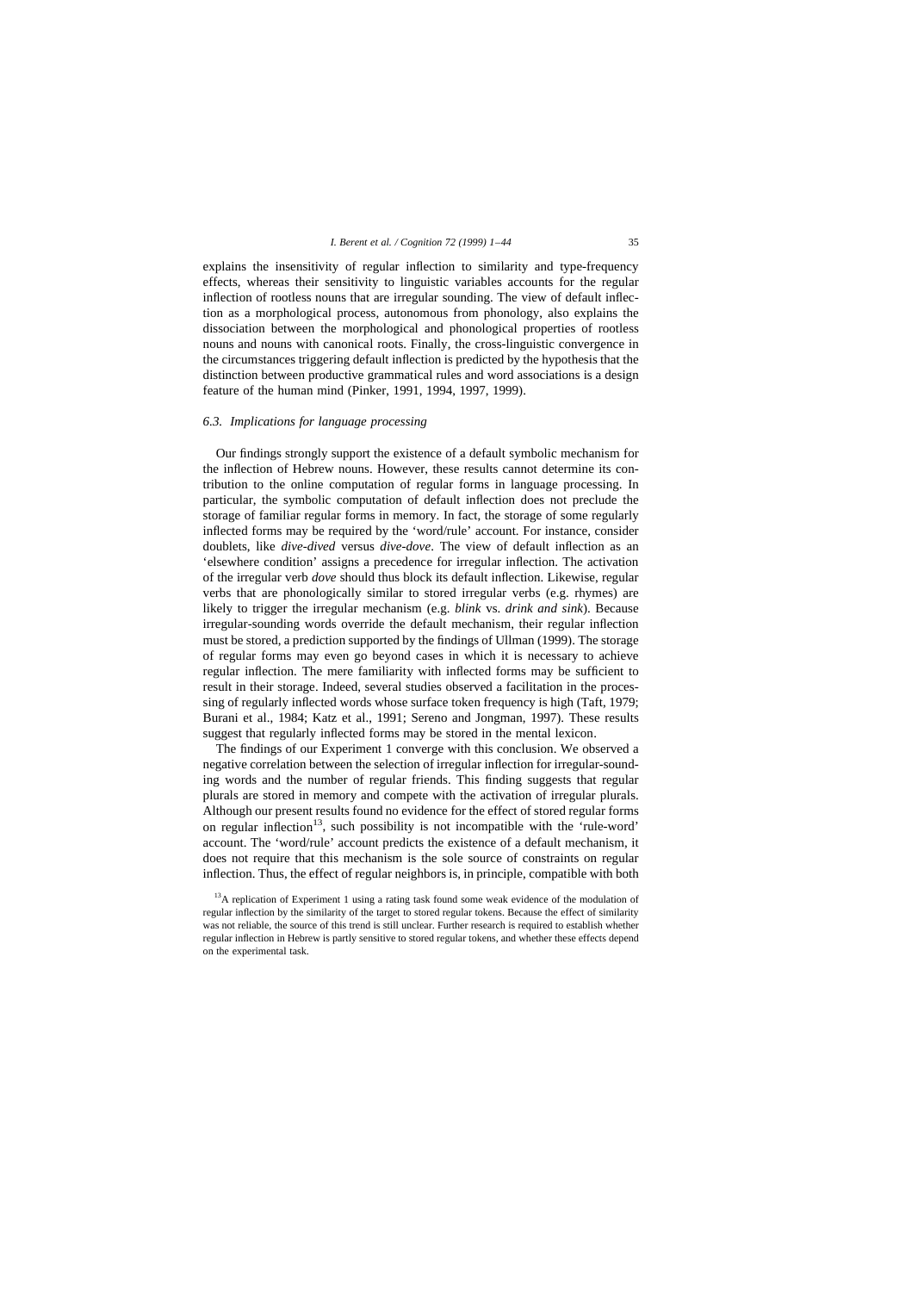the 'word/rule' account as well as with an associative account. It is the absence of neighborhood effects, and more generally the power of regular inflection to apply without requiring neighbors at all, that is uniquely predicted by the 'rule-word' account. Thus, unlike irregular inflection, neither the storage of inflected regular forms nor their effect on processing is necessary. The division of labor between storage and computation in processing familiar regular words awaits further research. The goal of the present investigation was to establish the existence of default inflection in Hebrew and examine its computational properties. We demonstrated that Hebrew nominal inflection exhibits a regular default and its computation is achieved by a symbolic process. The convergence of the circumstances triggering regular inflection in Hebrew, English and German suggests that the capacity for default inflection may be general.

#### **Acknowledgements**

This research was supported by NIH FIRST award 1R29 DC03277-017 and NIH HD 18381 grants.

| (a) Regular targets |         |         |            |              |  |  |  |
|---------------------|---------|---------|------------|--------------|--|--|--|
| Base                | Similar | Medium  | Dissimilar | Gloss        |  |  |  |
| xidon               | xiton   | xigon   | $?$ igon   | quiz         |  |  |  |
| shikor              | shigor  | shibor  | midov      | drunk        |  |  |  |
| kvish               | kfish   | knish   | sniv       | road         |  |  |  |
| xaruz               | xaluz   | xamuz   | ?amuv      | bead         |  |  |  |
| gibor               | gipor   | gishor  | dishov     | hero         |  |  |  |
| gar?in              | garxin  | garmin  | bardin     | kernel       |  |  |  |
| taxshit             | taxsit  | taxgit  | tamgiv     | jewelry      |  |  |  |
| tasbix              | taspix  | tasgix  | tangir     | complex      |  |  |  |
| tafkid              | tafgid  | tafnid  | taldiv     | role         |  |  |  |
| tafrit              | tavrit  | tamrit  | tamkil     | menu         |  |  |  |
| takdim              | tagdim  | tandim  | tafsiv     | precedent    |  |  |  |
| taklit              | taknit  | takshit | tangis     | record       |  |  |  |
| targil              | tarkil  | tarsil  | tavsix     | exercise     |  |  |  |
| ze?ev               | se?ev   | le?ev   | ledek      | wolf         |  |  |  |
| kfar                | ktar    | kmar    | gmaf       | village      |  |  |  |
| klal                | kral    | kdal    | shdan      | rule         |  |  |  |
| pgam                | pkam    | plam    | dlav       | imperfection |  |  |  |
| saxkan              | saxgan  | saxman  | parman     | actor        |  |  |  |
| pras                | plas    | ptas    | shtav      | prize        |  |  |  |
| meitar              | meisar  | meivar  | geilan     | string       |  |  |  |
| tslav               | tsrav   | tsgav   | blad       | cross        |  |  |  |

**Appendix A. The targets employed in Experiment 1 and their respective regular and irregular bases**<sup>14</sup>

<sup>14</sup>In the above transcription, ? stands for a glottal stop (e.g. the first consonant in  $?aba$ , father) and *x* stands for a velar fricative (e.g. *xutzpa*). The digraphs *ts* and *sh* each stand for a single consonant marked by a single letter in the Hebrew alphabet.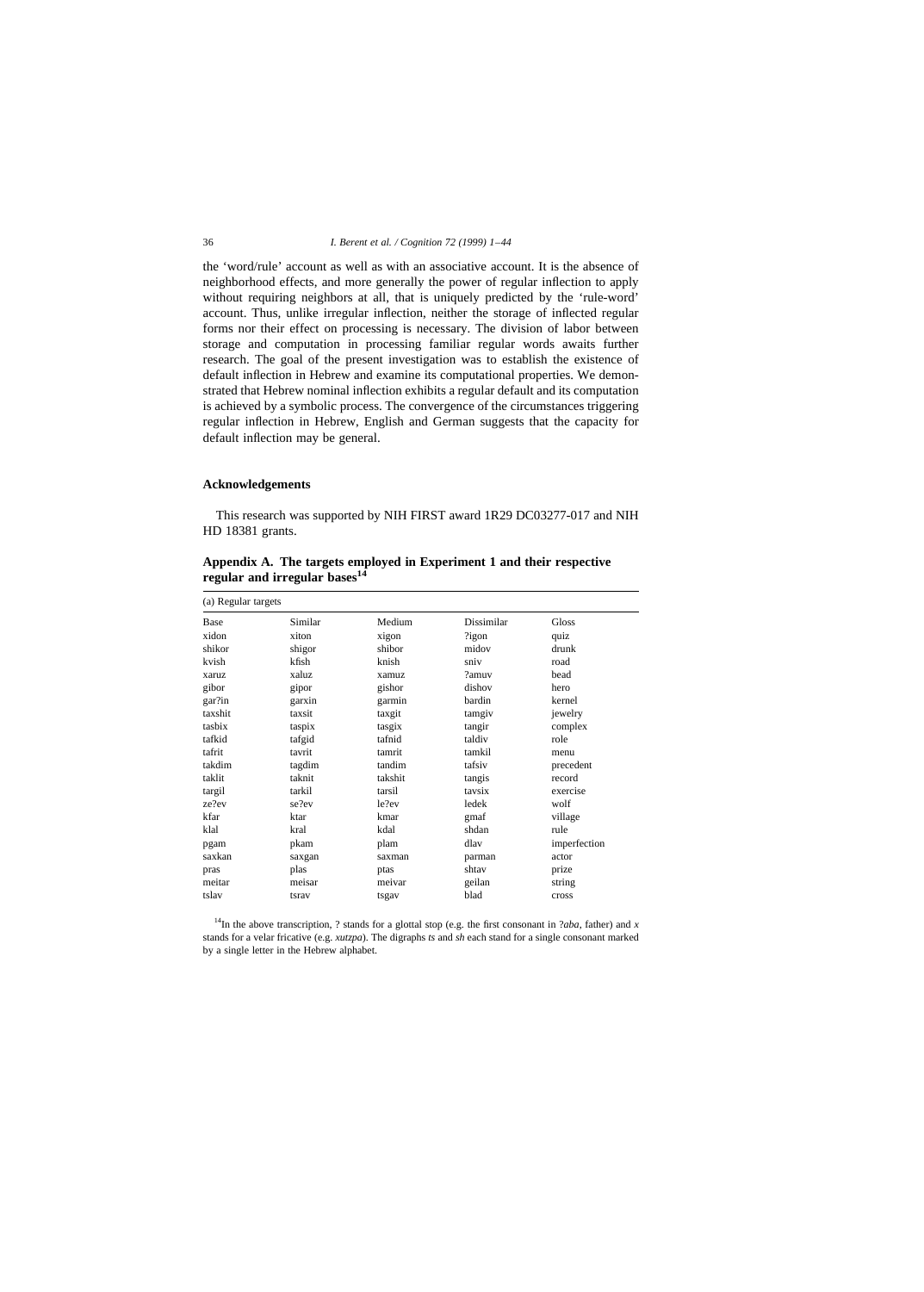| (a) Regular targets   |          |                |            |                    |  |  |  |  |
|-----------------------|----------|----------------|------------|--------------------|--|--|--|--|
| batsal                | batsan   | baman<br>gaman |            | onion              |  |  |  |  |
| mabat                 | mapat    | madat          | shadav     | look               |  |  |  |  |
| kadur                 | katur    | karur          | balud      | <b>ball</b>        |  |  |  |  |
| (b) Irregular targets |          |                |            |                    |  |  |  |  |
| <b>Base</b>           | Similar  | Medium         | Dissimilar | Gloss              |  |  |  |  |
| vilon                 | vinon    | vikon          | kixon      | curtain            |  |  |  |  |
| tsinor                | tsilor   | tsikor         | bikov      | pipe               |  |  |  |  |
| rexov                 | re?ov    | renov          | kenod      | street             |  |  |  |  |
| xalom                 | xanom    | xadom          | ?adov      | dream              |  |  |  |  |
| kinor                 | ginor    | binor          | bilod      | violin             |  |  |  |  |
| yitaron               | vidaron  | yigaron        | bigavon    | advantage          |  |  |  |  |
| kisharon              | kitaron  | kimaron        | bimadon    | talent             |  |  |  |  |
| pikadon               | pigadon  | pisadon        | misagon    | deposit            |  |  |  |  |
| shitafon              | shitavon | shitagon       | bigalon    | flood              |  |  |  |  |
| dika?on               | diga?on  | diaba?on       | libaron    | depression         |  |  |  |  |
| gilayon               | ginayon  | gipayon        | mipalon    | page               |  |  |  |  |
| nikayon               | nigayon  | nibayon        | mibanon    | cleaning           |  |  |  |  |
| ?ikaron               | ?igaron  | ?ilaron        | shibalon   | principle          |  |  |  |  |
| neyar                 | leyar    | peyar          | pelash     | paper              |  |  |  |  |
| krav                  | knav     | $k$ ?av        | $b$ ?an    | hattle             |  |  |  |  |
| shtar                 | shzar    | shnar          | gnal       | violin             |  |  |  |  |
| mazal                 | masal    | mabal          | gabad      | $_{\textup{luck}}$ |  |  |  |  |
| shulxan               | shul?an  | shulban        | burban     | table              |  |  |  |  |
| sulam                 | sunam    | subam          | kubax      | ladder             |  |  |  |  |
| ?otsar                | ?ozar    | ?okar          | xokal      | treasure           |  |  |  |  |
| zanav                 | sanav    | manav          | lagar      | tail               |  |  |  |  |
| gader                 | gaden    | gadev          | banev      | fence              |  |  |  |  |
| makel                 | magel    | masel          | basen      | stick              |  |  |  |  |
| tsinor                | tsilor   | tsikor         | bikov      | pipe               |  |  |  |  |

# **Appendix B. The idiosyncratic targets employed in Experiment 2**

charlak chanchan chelek kechet forchem chetnik chiv chang rorod xaxd kokol bobof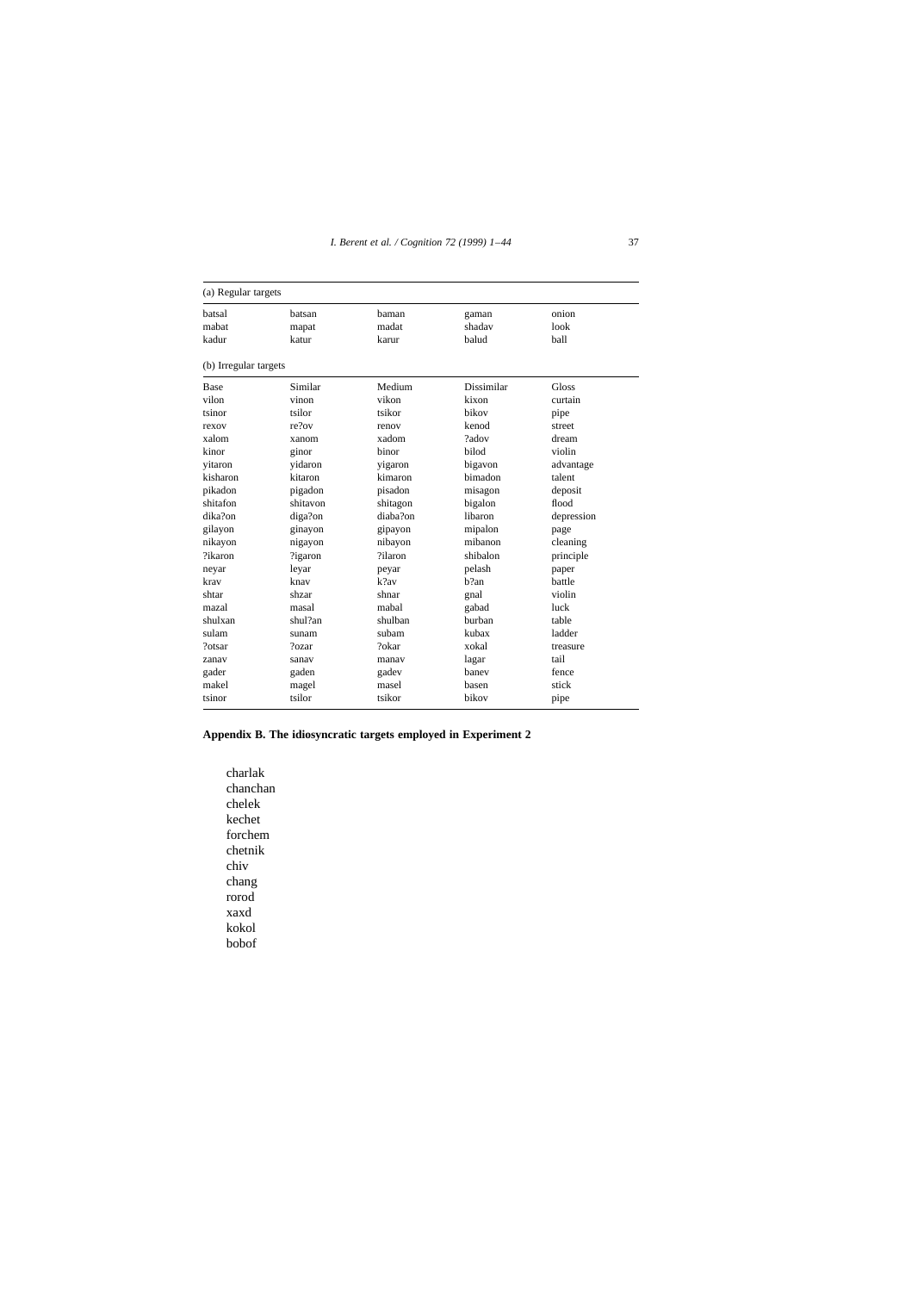?o?er gogof xixit kokol barnakofol stodnimitz konomalek parnakover gromitsakel drovanogov krazastriyan blakovnikov

# **Appendix C. The regular and irregular targets used in Experiment 3, their gloss and plural forms**

| Irregular       |            |         | Regular  |              |         |  |  |
|-----------------|------------|---------|----------|--------------|---------|--|--|
| Singular        | Gloss      | Plural  | Singular | Gloss        | Plural  |  |  |
| 2 <sub>or</sub> | light      | ?orot   | goor     | cub          | goorim  |  |  |
| lev             | heart      | levavot | lool     | chicken-coop | loolim  |  |  |
| bor             | pit        | borot   | bool     | stamp        | boolim  |  |  |
| dor             | generation | dorot   | nof      | view         | nofim   |  |  |
| zoog            | pair       | zoogot  | zif      | bristle      | zifim   |  |  |
| mot             | bar        | motot   | moom     | blemish      | moomim  |  |  |
| sod             | secret     | sodot   | soog     | kind         | soogim  |  |  |
| kol             | voice      | kolot   | kis      | pocket       | kissim  |  |  |
| kir             | wall       | kirot   | tsook    | cliff        | tsookim |  |  |
| gag             | roof       | gagot   | gan      | garden       | ganim   |  |  |
| shook           | market     | shvakim | toot     | strawberry   | tootim  |  |  |
| XOV             | debt       | xovot   | xoog     | workshop     | xoogim  |  |  |

# **Appendix D. The sentential contexts for the regular and irregular targets used in Experiment 3**

(1) or

I am afraid to stay in my room in the dark. Please turn on the bright *orot/orim*.

The orr (Orr) is a pleasantly sounding Balinese percussive instrument similar to the xylophone. During my travels in Bali, I used to listen for hours to the orchestra of *orim/orot* playing in the cafe near my hotel.

Yosef and Michal Or live upstairs. The *Orot/Orim* tend to make lots of noise at night and wake me up from my sleep.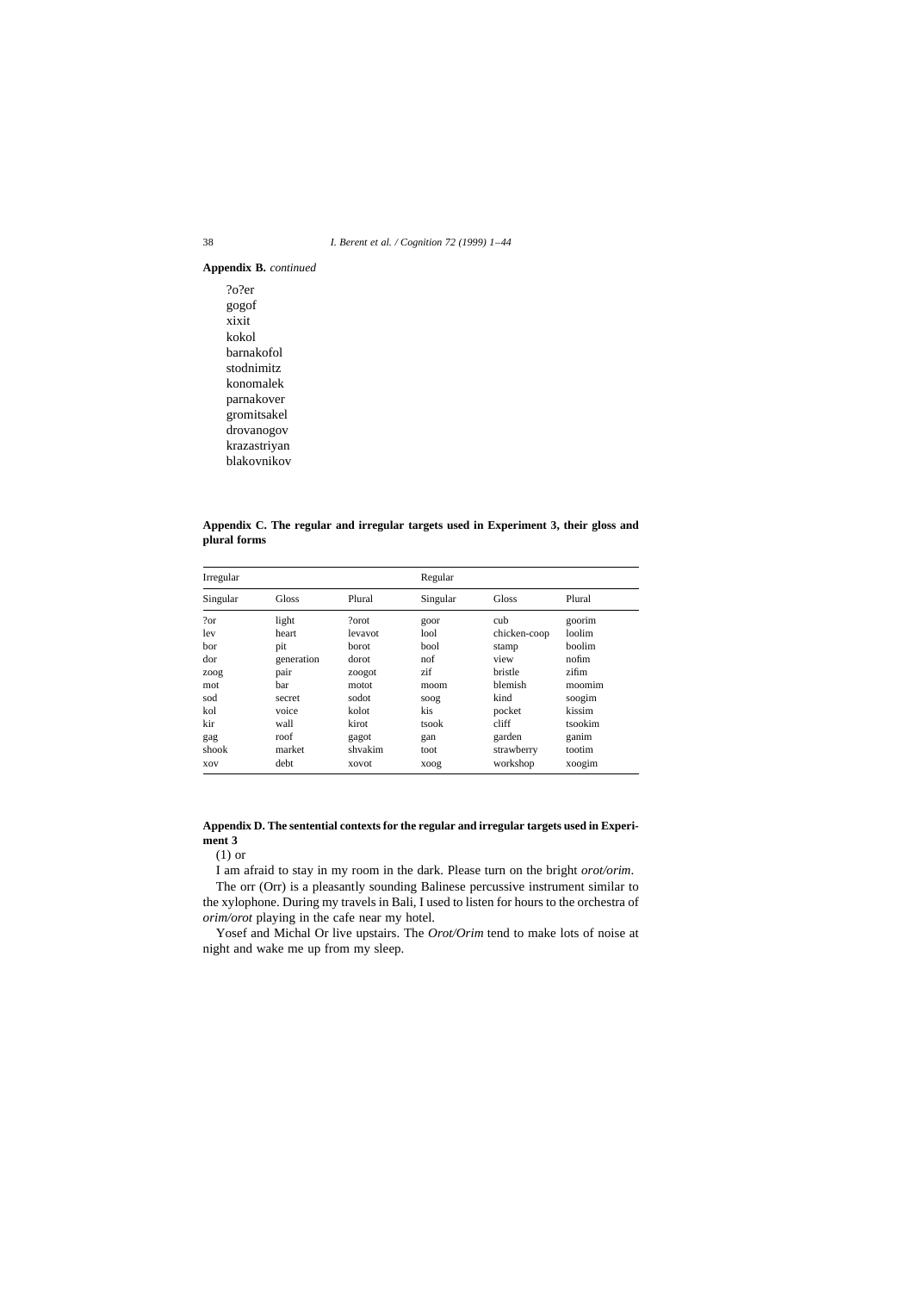(2) lev

The defendants on the trial waited for the verdict, their *levavot/levim* pounding. The lev (Leiv) is a sardine that the Swedish cook with great amounts of salt.

Because of its saltiness, it is customary to serve only two *levavot/levim* per serving. The children of the Lev family are known for their musical talent. Dani Lev plays

the violin, Michal Lev plays the piano and their young brother, Alon, plays the cello. The *Levavot/Levim* play in a musical trio that was enthusiastically hailed by the press.

(3) bor

In Jerusalem's Old City, deep *borim/borot* for collecting rain water were found.

The bor (Boar) is a wild pig that is common in North America. The number of *borot/borim* has recently declined, and they are near extinction.

The Bor family counts eight people. The poor *Borim/Borot* have never gone on a family vacation because their car has only five passenger seats.

(4) dor

The Cohen family is one of the oldest in the Moshav. The family members have lived in the area for six *dorot/dorim*.

The dor (DOR) is a computer chip produced in the US. The installation of three tiny *dorim/dorot* will increase your computer's speed tenfold.

Yesterday I invited my friends Ilan and Ruth Dor for dinner. The *Dorot/Dorim* always arrive late, so I invited them two hours before the other guests.

(5) zug

On Friday evening, the restaurants are always full, so I called early and reserved a table for three *zugim/zugot*.

The Indians of North Brazil refer to the spirit of the dead as a zug (Zoog). To appease the angry *zugot/zugim*, the Indians serve them offerings and pray for their sake.

My last name, *Zug*, is relatively rare. To date, I have found only five *Zugim/Zugot*, and none of them is related to me by family.

(6) mot

To maintain the stability of the tent, install the supporting *motot*/*motim* deep in the soil.

The mot (Moat) is a huge butterfly that is common in the central Amazon. During the rainy season, the jungle is filled with thousands of *motim/motot* in a variety of beautiful colors.

The couple Edna and Yosef Mot are well known scientists. To date, the *Motot/ Motim* have published hundreds of papers in common.

(7) sod

Because of his position at the Defense Ministry, Dan Marom is exposed to classified state *sodim/sodot*.

The English gardeners excel at growing the common sod (Sod). At spring time, the *sodot/sodim* bloom in a beautiful blossoming.

Michal and Yosef Sod are known for their strange taste in clothes. Often times the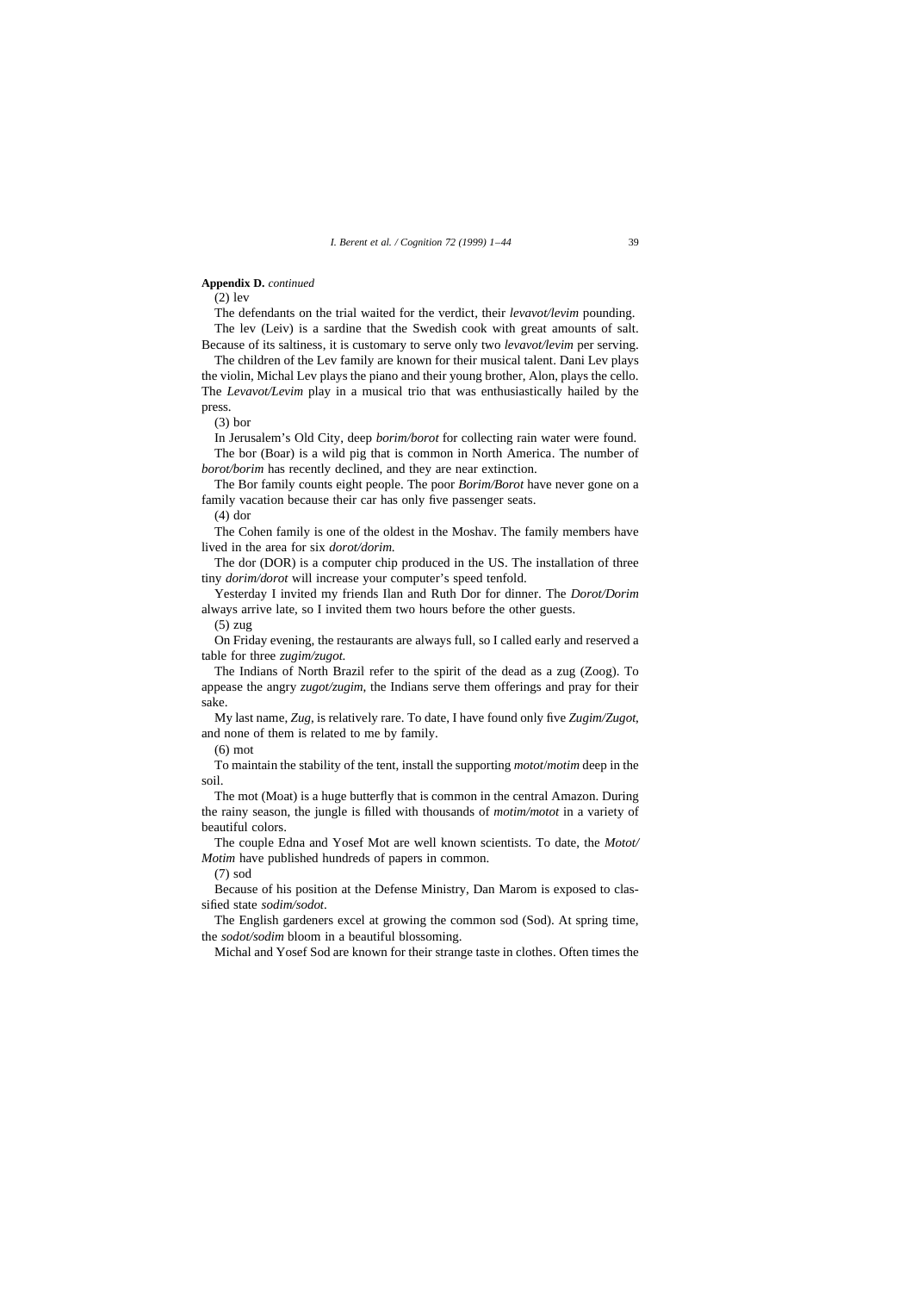*Sodim/Sodot* tend to wear one black shoe and one white shoe.

(8) Kol

Schizophrenia patients tend to hear internal *kolot/kolim* that order them to perform dangerous acts.

Kibutz Snunit has recently started growing the kol  $\text{(col)}$  – a Mexican cabbage that is very nutritious. Eating three *kolim/kolot* provides you with all the vitamins necessary for your health.

The German chancellor Helmut Kohl and his wife arrived for a state visit in Israel. The *Kolot/Kolim* received a warm welcome at the residence of the Israeli president. (Note: all targets' spellings are identical in the Hebrew original.)

(9) kir

In my friend's room, the kirot/kirim are covered with paintings.

The kir (KIR) is a French drink. To prepare two *kirim/kirot*, mix two glasses of champagne and a quarter glass of Cassis liquor.

My French friends Brigitte and Jean Kir arrived for a 2-week visit. The *Kirot/ Kirim* will stay at my house during the 1st week, and travel in the country during the remaining week.

(10) gag

When you fly over Tel Aviv, the *gagim/gagot* look like a beautiful rug.

The gag (Gahg) is a German device used by dentists to prevent patients from closing their mouth during therapy. My dentist always teases me when the *gagot/ gagim* are inserted in my mouth, but unfortunately, I cannot reply.

The American Jazz singer Paul Gag and his wife, the pianist Susan, arrived for a concert tour. The *Gagim/Gagot* will perform in an open concert in Gan Hapa'amon in Jerusalem.

(11) Shook

Before the new year, the overcrowding at the wholesaler has increased, and the prices of fruits and vegetables have skyrocketed.

The shook (shook) is a Mongolian drink made of Yak blood. After drinking two *shookim/shvakim*, I immediately overcame the horrible cold.

The famous Hungarian Pianist Istvan Shook and his wife, the violinist Ilona arrived for a concert tour. The *shvakim/shukim* will perform in the Jerusalem Theater and Tel Aviv Museum.

(12) Xov

Because of the financial crisis, I sank in deep *xovim/xovot*.

The Mayan collected rain water in a special container known as the xov (Xov). Archeological excavations revealed 21 *xovot/xovim* in different sizes.

During my visit in Kazachstan I became very friendly with the Xov family and stayed at their home for a whole week. The *Xovim/Xovot* are wonderful hosts, and I will never forget their generosity.

(13) gur

My German Shepherd gave birth to four *gurim/gurot*.

The gur (Goor) is a pleasantly sounding Balinese percussive instrument similar to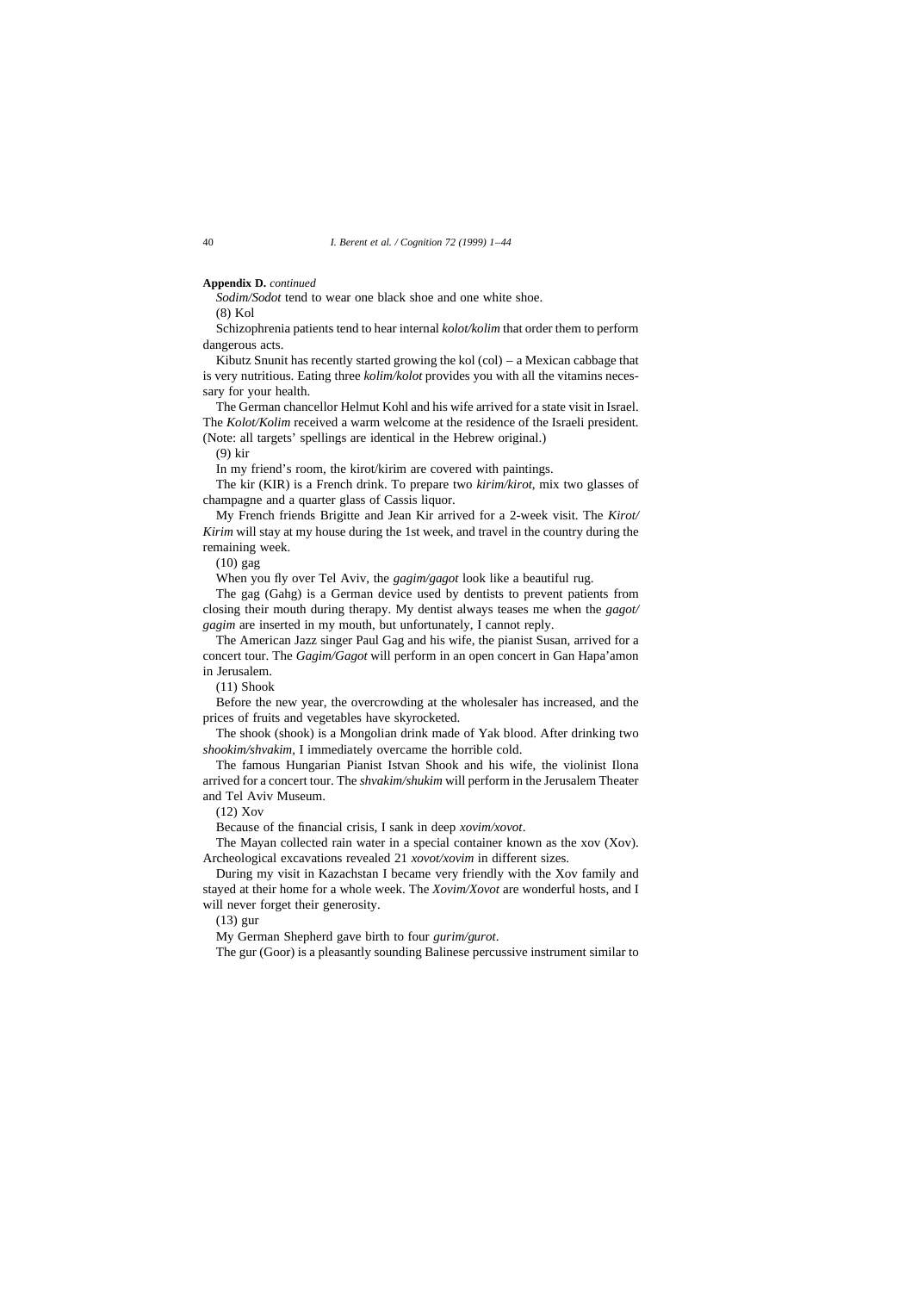the xylophone. During my travels in Bali, I used to listen for hours to the orchestra of *gurot/gurim* playing in the cafe near my hotel.

Yosef and Michal Gur live upstairs. The *gurim/gurot* tend to make lots of noise at night and wake me up from my sleep.

(14) lool

Last night, the jackals entered the lit loolot/loolim and destroyed tens of chickens. The lool (Lool) is a sardine that the Swedish cook with great amounts of salt.

Because of its saltiness, it is customary to serve only two *loolot/loolim* per serving.

The children of the Lool family are known for their musical talent. Dani Lool plays the violin, Michal Lool plays the piano and their young brother, Alon, plays the cello. The *loolot/loolim* play in a musical trio that was enthusiastically hailed by the press.

(15) bool

To send the letter by air mail, put on the envelope three *boolim/boolot*.

The bool (Bule) is a wild pig that is common in North America. The number of *boolot/boolim* has recently declined, and they are near extinction.

The Bool family counts eight people. The poor *Boolim/Boolot* never have gone on a family vacation since their car has only five passenger seats.

(16) nof

The *nofot/nofim* from the Galil heights are breathtaking.

The nof (NOF) is a computer chip produced in the US. The installation of three tiny *nofim/nofot* will increase your computer speed tenfold.

Yesterday I invited my friends Ilan and Ruth Nof for dinner. The *nofot/nofim* always arrive late, so I invited them two hours before the other guests.

(17) zif

My daughter, Noga, refuses to let Dad kiss her in the morning, because the *zifim/ zifot* in his beard sting.

The Indian in North Brazil refer to the spirit of the dead as a zif (zif). To appease the angry *zifot/zifim*, the Indians serve them offerings and pray for their sake.

My last name, zif, is relatively rare. To date, I have found only five *zifim/zifot*, and none of them is related to me by family.

(18) mum

The amniocentesis test is preformed in order to discover hereditary *mumot/ mumim* in the fetus.

The mum (Moom) is a huge butterfly that is common at the central Amazon. During the rainy season, the jungle is filled with thousands of *mumim/mumot* in a variety of beautiful colors.

The couple Edna and Yosef Moom are well known scientists. To date, the *moomot/moomim* have published hundreds of papers in common.

(19) sug

The waitress served three *sugim/sugot* of meat for dinner.

The English gardeners excel at growing the common sug (Soog). At spring time, the *sugot/sugim* bloom in a beautiful blossoming.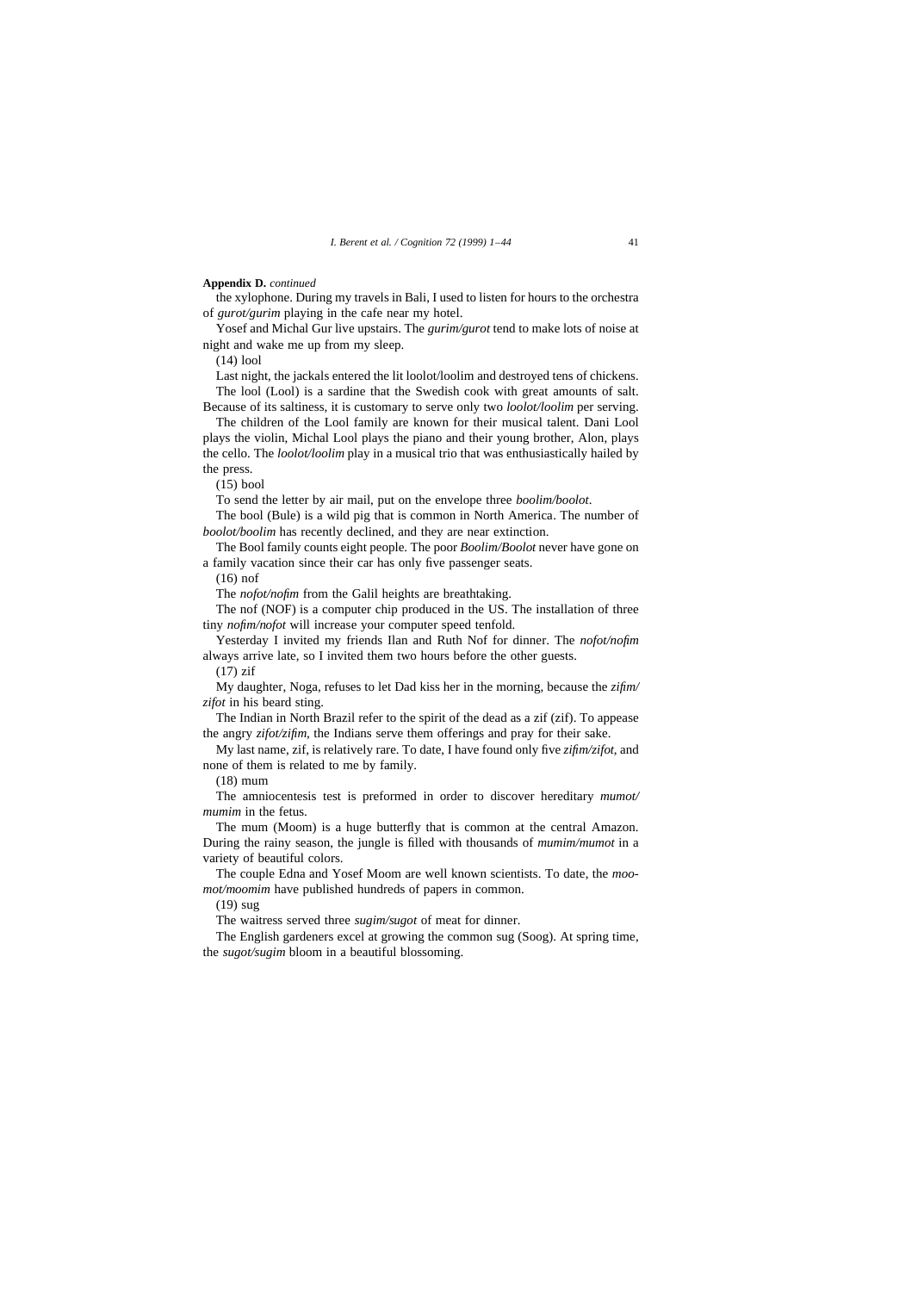Michal and Yosef Soog are known for their strange taste in clothes. Often times the *sugim/soogot* tend to wear one black shoe and one white shoe.

(20) kis

My pants have four *kisot/kisim*: two in the front and two at the back.

Kibutz Snunit has recently started growing the kis  $(kis) - a$  Mexican cabbage that is very nutritious. Eating three *kisim/kisot* provides you with all the vitamins necessary for your health.

The Hungarian prime minister Janos Kiss and his wife arrived for a state visit in Israel. The *kisim/kisot* received a warm welcome at the residence of the Israeli president.

(21) tsook

My friend Dani enjoys climbing steep *tsookim/tsookot* in the Jehuda desert.

The tsook (Zook) is a German drink. To prepare two *tsookot/tsookim*, mix two glasses of champagne and a quarter glass of Cassis liquor.

My Hungarian friends Istvan and Ilona Tsook arrived for a 2-week visit. The *Tsookim/Tsookot* will stay at my house during the first week, and travel in the country during the remaining week.

(22) gan

The city of Tel Aviv will soon build tens of new public *ganot/ganim*.

The gan (Gahn) is a German device used by dentists to prevent patients from closing their mouth during therapy. My dentist always teases when the ganim/ganot are inserted in my mouth, but unfortunately, I cannot reply.

The American Jazz singer Paul Gan and his wife, the pianist Susan, arrived for a concert tour. The *Ganot/Ganim* will perform in an open concert in Gan Ha'pamon in Jerusalem.

(23) toot

For dessert, I served red *tootim/tootot* with cream.

The toot (Toot) is a Mongolian drink of Yak blood. After drinking two *tootot/ tootim*, I immediately overcame the horrible cold.

The famous British pianist John Toot and his wife the violinist Mary arrived for a concert tour. The *tootim/tootot* will perform in the Jerusalem Theater and Tel Aviv Museum.

(24) xug

My 7-year-old son is enrolled in three scientific *xugot/xugim*: biology, math and computers.

The Mayans collected rain water in a special container known as the xug (Xug). Archeological excavations revealed 21 *xugim/xugot* in different sizes.

During my visit in Kazachstan I became very friendly with the Xug family and stayed at their home for a whole week. The *xugot/xugim* are wonderful hosts, and I will never forget their generosity.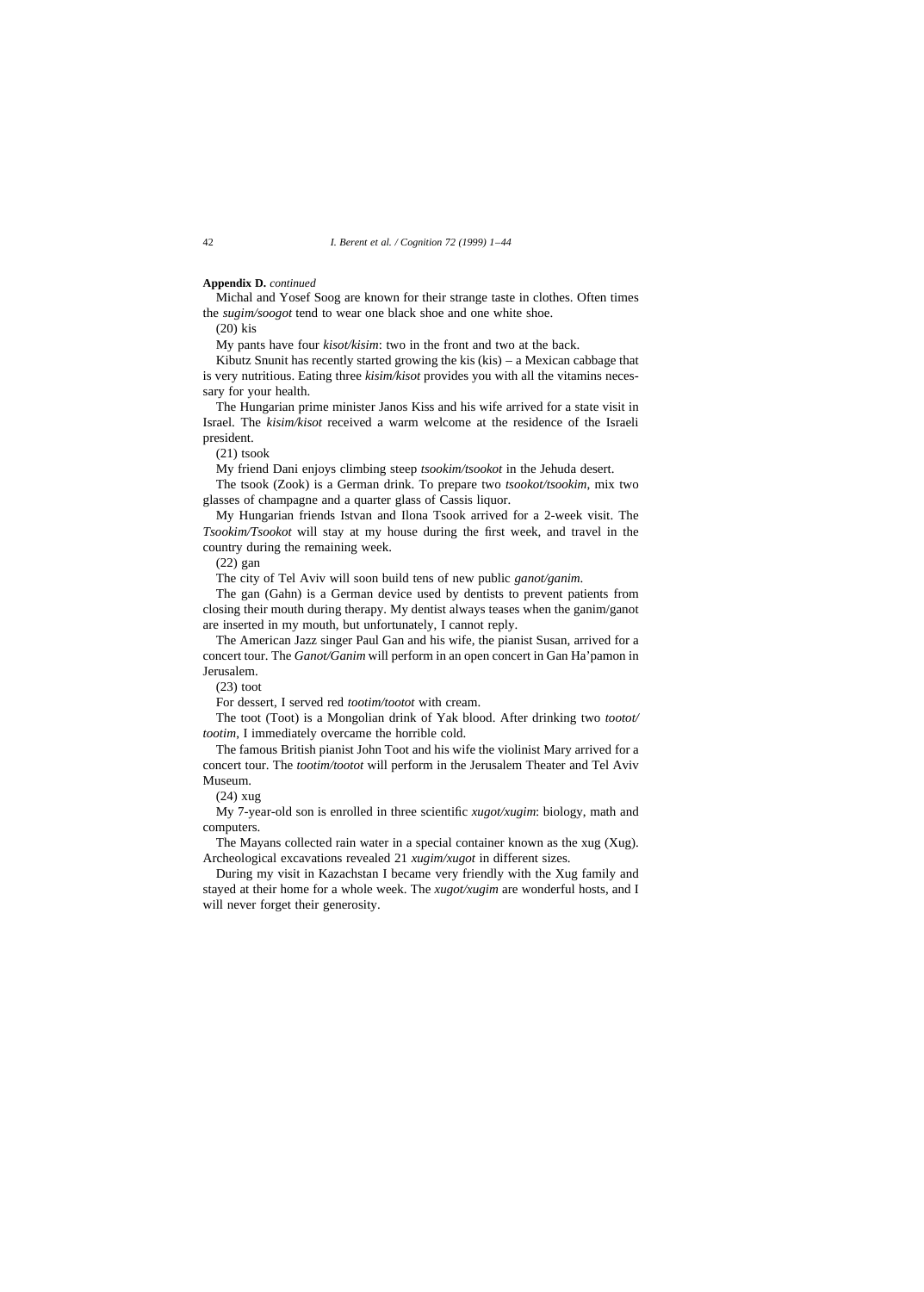#### **References**

Aronoff, M., 1994. Morphology By Itself. MIT Press, Cambridge, MA.

- Bentin, S., Feldman, L.B., 1990. The contribution of morphological and semantic relatedness in visual word recognition: evidence from Hebrew. Quarterly Journal of Experimental Psychology 42A, 693– 711.
- Berent, I., Shimron, J., 1997. The representation of Hebrew words: evidence from the Obligatory Contour Principle. Cognition 64, 39–72.
- Berent, I., Everett, D., Shimron, J., 1998. Do phonological representations specify variables? Evidence from the Obligatory Contour Principle, submitted.
- Burani, C., Salmaso, D., Caramazza, A., 1984. Morphological structure and lexical access. Visible Language 18, 342–352.
- Bybee, J., 1995. Regular morphology and the lexicon. Language and Cognitive Processes 10, 425– 455.
- Bybee, L., Moder, C., 1983. Morphological classes as natural categories. Language 59, 251–270.
- Clahsen, H., Rothweiler, M., Woest, A., Marcus, G., 1992. Regular and irregular inflection in the acquisition of German noun plurals. Cognition 45, 225–255.
- Daugherty, K., Seidenberg, M., 1992. Rules or connections? The past tense revisited. Proceedings of the 14th Annual conference of Cognitive Science Society. Erlbaum, Hillsdale, NJ, pp. 259–264.
- Elman, J., 1993. Learning and development in neural networks: the importance of starting small. Cognition 48, 71–99.
- Elman, J., Bates, E., Johnson, M., Karmiloff-Smith, A., Parisi, D., Plunkett, K., 1996. Rethinking Innateness: a Connectionist Perspective on Development. MIT Press, Cambridge, MA.
- Feldman, L.B., Bentin, S., 1994. Morphological analysis of disrupted morphemes: evidence from Hebrew. Quarterly Journal of Experimental Psychology 47A, 407–435.
- Feldman, L.B., Frost, R., Pnini, T., 1995. Decomposing words into their constituent morphemes: evidence from English and Hebrew. Journal of Experimental Psychology: Learning. Memory and Cognition 21, 947–960.
- Fodor, J., Pylyshyn, Z., 1988. Connectionism and cognitive architecture: a critical analysis. Cognition 28, 3–71.
- Frost, R., Forster, K., Deutsch, A., 1997. What can we learn from the morphology of Hebrew? A maskedpriming investigation of morphological representation. Journal of Experimental Psychology: Learning Memory and Cognition, 23 829–856.
- Goshen, M., Livne, Z., Shafan, S., 1970. Hadikduk ha'Ivri hashimushi. (Hebrew Grammar). Shocken, Jerusalem.
- Hare, M., Elman, J., 1995. Learning and morphological change. Cognition 56, 61–98.
- Hare, M., Elman, J., Daugherty, K., 1995. Default generalization in connectionist networks. Language and Cognitive Processes 10, 601–630.
- Harris, C., 1992. Understanding English past tense formation: the shared meaning hypothesis. Proceedings of the 14th Annual Conference of the Cognitive Science Society. Erlbaum, Hillsdale, NJ, pp. 100–105.
- Hornik, K., Stinchcombe, M., White, H., 1989. Multilayered feed-forward networks are universal approximators. Neural Networks 26, 359–366.
- Katz, L., Rexer, K., Lukatela, G., 1991. The processing of inflected words. Psychological Research 53,  $25 - 32.$
- Kim, J., Pinker, S., Prince, A., Prasada, S., 1991. Why no mere mortal has ever flown out to center field. Cognitive Science 15, 173–218.
- Kim, J., Marcus, G., Pinker, S., Hollander, M., Coppola, M., 1994. Sensitivity of children's inflection to grammatical structure. Journal of Child Language 21, 179–209.
- Kim, J., Pinker, S., 1995. Distinct processing pathways for regular and irregular inflection. Paper presented at the 36th annual meeting of the Psychonomic Society. Los Angeles, CA.
- Kiparsky, P., 1973. 'Elsewhere' in phonology. In: Anderson, S., Kiparsky, P. (Eds.), A Festschrift for Morris Halle. Holt, Rinehart and Winston, New York, pp. 93–106.